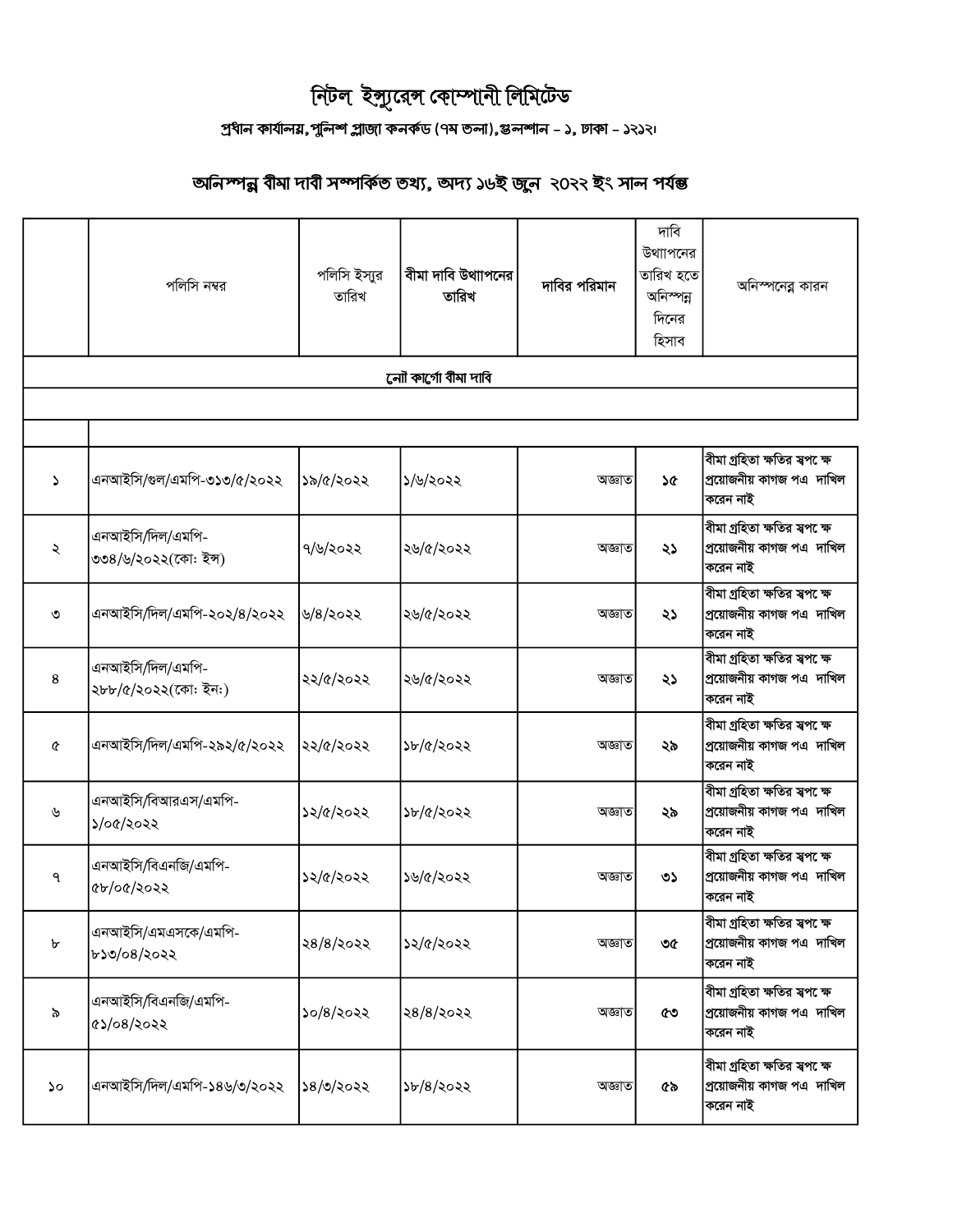| $\mathcal{L}$ | এনআইসি/এইচও/এমপি-৫৭/৪/২০২২  ৭/৪/২০২২    |            | $\alpha/8$ /२०२२ | অজ্ঞাত | ৭২              | বীমা গ্ৰহিতা ক্ষতির স্বপ েক্ষ<br>প্রয়োজনীয় কাগজ পএ দাখিল<br>করেন নাই  |
|---------------|-----------------------------------------|------------|------------------|--------|-----------------|-------------------------------------------------------------------------|
| ১২            | এনআইসি/ডিএমএন/এমপি-<br>৩৩/৩/২০২২        | ৮/৩/২০২২   | ৩/৪/২০২২         | অজ্ঞাত | 98              | বীমা গ্ৰহিতা ক্ষতির স্বপ েক্ষ<br>প্ৰয়োজনীয় কাগজ পএ দাখিল<br>করেন নাই  |
| ১৩            | এনআইসি/এইচও/এমপি-<br>৩৬/৩/২০২২(পার্ট-১) | ৩/২/২০২২   | ৩/৪/২০২২         | অজ্ঞাত | ۹8              | বীমা গ্ৰহিতা ক্ষতির স্বপ েক্ষ<br>প্রয়োজনীয় কাগজ পএ দাখিল<br>করেন নাই  |
| 58            | এনআইসি/ডিএমএন/এমপি-<br>৩২/৩/২০২২        | ৮/৩/২০২২   | ৩/৪/২০২২         | অজ্ঞাত | 98              | বীমা গ্ৰহিতা ক্ষতির স্বপ েক্ষ<br>প্রয়োজনীয় কাগজ পএ দাখিল<br>করেন নাই  |
| ১৫            | এনআইসি/ডিএমএন/এমপি-<br>৪০/৩/২০২২        | ২৯/৩/২০২২  | ৩/৪/২০২২         | অজ্ঞাত | 98              | বীমা গ্ৰহিতা ক্ষতির স্বপ েক্ষ<br>প্ৰয়োজনীয় কাগজ পএ  দাখিল<br>করেন নাই |
| ১৬            | এনআইসি/দিল/এমপি-<br>৮৪/২/২০২২(পার্ট-২)  | ৮/২/২০২২   | ২০/৩/২০২২        | অজ্ঞাত | ৮৮              | বীমা গ্ৰহিতা ক্ষতির স্বপ েক্ষ<br>প্ৰয়োজনীয় কাগজ পএ দাখিল<br>করেন নাই  |
| 59            | এনআইসি/দিল/এমপি-১৪৭/৩/২০২২              | ১৫/৩/২০২২  | ২০/৩/২০২২        | অজ্ঞাত | ৮৮              | বীমা গ্ৰহিতা ক্ষতির স্বপ েক্ষ<br>প্ৰয়োজনীয় কাগজ পএ  দাখিল<br>করেন নাই |
| ১৮            | এনআইসি/দিল/এমপি-১৪৫/৩/২০২২              | ১৪/৩/২০২২  | ১৪/৩/২০২২        | অজ্ঞাত | ৯৪              | বীমা গ্ৰহিতা ক্ষতির স্বপ েক্ষ<br>প্ৰয়োজনীয় কাগজ পএ দাখিল<br>করেন নাই  |
| ১৯            | এনআইসি/দিল/এমপি-৭১/২/২০২২               | ২/২/২০২২   | ১৪/৩/২০২২        | অজ্ঞাত | ৯৪              | বীমা গ্ৰহিতা ক্ষতির স্বপ েক্ষ<br>প্ৰয়োজনীয় কাগজ পএ দাখিল<br>করেন নাই  |
| ২০            | এনআইসি/দিল/এমপি-৯৮ঁ<br>৯৯/২/২০২২        | ১৬/২/২০২২  | ৯/৩/২০২২         | অজ্ঞাত | ৯৯              | বীমা গ্ৰহিতা ক্ষতির স্বপ েক্ষ<br>প্ৰয়োজনীয় কাগজ পএ দাখিল              |
| ২১            | এনআইসি/দিল/এমপি-৪২/১/২০২২               | 8/১/২০২২   | ৬/৩/২০২২         | অজ্ঞাত | ১০২             | বীমা গ্ৰহিতা ক্ষতির স্বপ েক্ষ<br>প্রয়োজনীয় কাগজ পএ  দাখিল<br>করেন নাই |
| ২২            | এনআইসি/গুল/এমপি-৪৬/১/২০২২               | ১৯/১/২০২২  | ২৭/১/২০২২        | অজ্ঞাত | 580             | বীমা গ্ৰহিতা ক্ষতির স্বপ েক্ষ<br>প্ৰয়োজনীয় কাগজ পএ দাখিল<br>করেন নাই  |
| ২৩            | এনআইসি/দিল/এমপি-৫১৬/১১/২০২২             | ২/১১/২০২২  | ১৯/১/২০২২        | অজ্ঞাত | 58 <sub>b</sub> | বীমা গ্ৰহিতা ক্ষতির স্বপ েক্ষ<br>প্ৰয়োজনীয় কাগজ পএ দাখিল<br>করেন নাই  |
| ২8            | এনআইসি/কাওরন/এমসি-<br>২৩৩/১২/২০২১       | ১৫/১২/২০২১ | ১৫/১/২০২২        | অজ্ঞাত | ১৫২             | বীমা গ্ৰহিতা ক্ষতির স্বপক্ষে<br>প্ৰয়োজনীয় কাগজ পএ  দাখিল<br>করেন নাই  |
| ২৫            | এনআইসি/দিল/এমপি-৩০১/৭/২০২১              | ১৮/৭/২০২১  | ২৯/১২/২০২১       | অজ্ঞাত | ১৬৯             | বীমা গ্ৰহিতা ক্ষতির স্বপ েক্ষ<br>প্ৰয়োজনীয় কাগজ পএ  দাখিল<br>করেন নাই |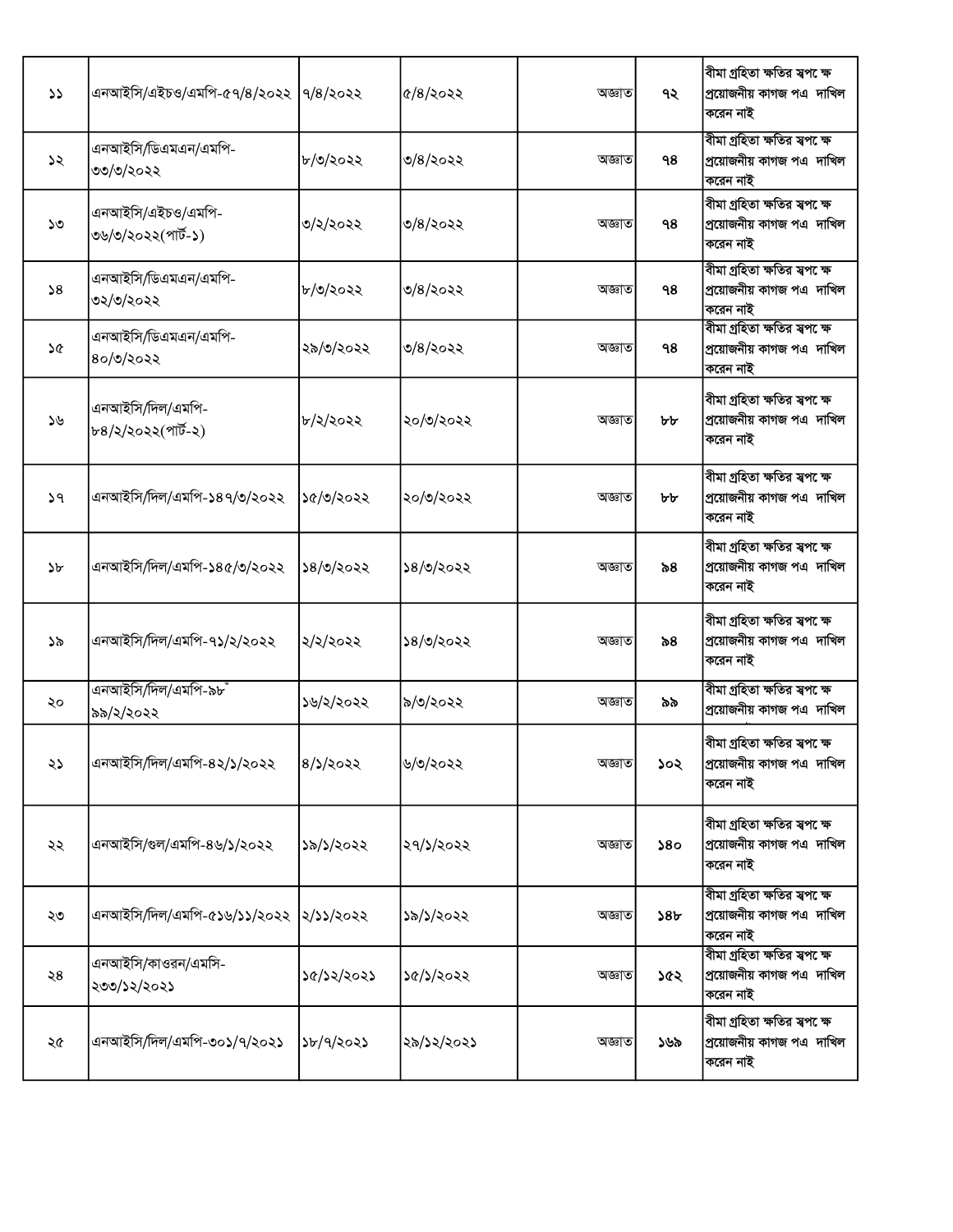| ২৬                    | এনআইসি/গুল/এমপি-৬৬০/১২/২০২১                  | ২৮/১২/২০২১                  | ২৮/১২/২০২১              | 5,900,000  | 590         | বীমা গ্ৰহিতা ক্ষতির স্বপ েক্ষ<br>প্ৰয়োজনীয় কাগজ পএ দাখিল<br>করেন নাই  |  |  |  |
|-----------------------|----------------------------------------------|-----------------------------|-------------------------|------------|-------------|-------------------------------------------------------------------------|--|--|--|
| ২৭                    | এনআইসি/দিল/এমপি-৫৪০/১১/২০২১                  | 3b/35/2025                  | ৯/১২/২০২১               | অজ্ঞাত     | ১৮৯         | বীমা গ্ৰহিতা ক্ষতির স্বপ েক্ষ<br>প্ৰয়োজনীয় কাগজ পএ  দাখিল<br>করেন নাই |  |  |  |
| ২৮                    | এনআইসি/দিল/এমপি-৫০৮/১০/২০২১                  | ৩১/১০/২০২১                  | ৬/১২/২০২১               | অজ্ঞাত     | ১৯২         | বীমা গ্ৰহিতা ক্ষতির স্বপ েক্ষ<br>প্ৰয়োজনীয় কাগজ পএ  দাখিল<br>করেন নাই |  |  |  |
| ২৯                    | এনআইসি/দিল/এমপি-৫১৭/১১/২০২১                  | ২/১১/২০২১                   | ২৯/১১/২০২১              | অজ্ঞাত     | ২৯১         | বীমা গ্ৰহিতা ক্ষতির স্বপ েক্ষ<br>প্ৰয়োজনীয় কাগজ পএ  দাখিল             |  |  |  |
| ৩০                    | এনআইসি/দিল/এমপি-৩৬৫/০৮/২০২১                  | 32/b/3023                   | ২৫/০৮/২০২১              | 00,000     | ২৯৫         | বীমা গ্ৰহিতা ক্ষতির স্বপ েক্ষ<br>প্ৰয়োজনীয় কাগজ পএ  দাখিল<br>করেন নাই |  |  |  |
| ৩১                    | এনআইসি/গুল/এমপি-৩৫০/০৭/২০২১                  | $\frac{1}{2}$ $\frac{1}{2}$ | ১৯/০৭/২০২১              | २,৫००,०००  | ৩৩২         | বীমা গ্ৰহিতা ক্ষতির স্বপ েক্ষ<br>প্ৰয়োজনীয় কাগজ পএ দাখিল<br>করেন নাই  |  |  |  |
| ৩২                    | এনআইসি/দিল/এমপি-৩০০/০৭/২০২১  ১৫/৭/২০২১       |                             | ১৯/০৭/২০২১              | 50,000,000 | ৩৩২         | বীমা গ্ৰহিতা ক্ষতির স্বপ েক্ষ<br>প্ৰয়োজনীয় কাগজ পএ দাখিল<br>করেন নাই  |  |  |  |
| ৩৩                    | এনআইসি/গুল/এমপি-<br>২৪১/০৫/২০২১(পার্ট-১)     | ১১/৫/২০২১                   | ১১/৫/২০২১               | ৯০০,০০০    | ৪৯০         | প্রক্রিয়াধীন                                                           |  |  |  |
| $\mathcal{S}^{\circ}$ | এনআইসি/জেডিপি/এমপি-<br>২৪/০২/২০২১(পার্ট-১)   | ৮/২/২০২১                    | ৮/২/২০২১                | ১২৩,২৬৯    | ৪৯৩         | জিএ কন্ট্রিভিশন                                                         |  |  |  |
| ৩৫                    | এনআইসি/জেডিপি/এমপি-<br>১৮/০২/২০২১            | $8/\sqrt{202}$              | $8/\lambda/\lambda$ 02) | 562,880    | $8\delta$ ٩ | জিএ কন্ট্রিভিশন                                                         |  |  |  |
| ৩৬                    | এনআইসি/সিজেডও/এমপি-<br>১১/০২/২০২১(পার্ট-১)   | ২/২/২০২১                    | ৩/২/২০২১                | ১৯৫,৫৪২    | $8$ ৯৮      | জিএ কন্ট্রিভিশন                                                         |  |  |  |
| ৩৭                    | এনআইসি/কাওরন/এমপি-<br>৩১/০২/২০২০             | ২/২/২০২১                    | ৩/২/২০২১                | $88$ d,059 | $8$ ৯৮      | জিএ কন্ট্রিভিশন                                                         |  |  |  |
| ৩৮                    | এনআইসি/কুষ্টিয়া/এমপি-০২/০১/২০২১  ২৭/০১/২০২১ |                             | ২১/১/২০২১               | 98b,9b9    | css         | জিএ কন্ট্রিভিশন                                                         |  |  |  |
| ৩৯                    | এনআইসি/গুল/এমপি-<br>০৪৬৮/১১/২০২০             | ১০/১১/২০২০                  | $\frac{1}{2}$           | 0,089,885  | ৫২৭         | প্রক্রিয়াধীন                                                           |  |  |  |
|                       | লোী ছাল বীমা দাবি                            |                             |                         |            |             |                                                                         |  |  |  |
| 80                    | এনআইসি/এনজিজে/এমএইচপি-<br>২/১২/২০২১          | ২৯/১২/২০২১                  | ১/৫/২০২২                | 0,000,000  | ৩৯          | বীমা গ্ৰহিতা ক্ষতির স্বপ েক্ষ<br>প্ৰয়োজনীয় কাগজ পএ  দাখিল<br>করেন নাই |  |  |  |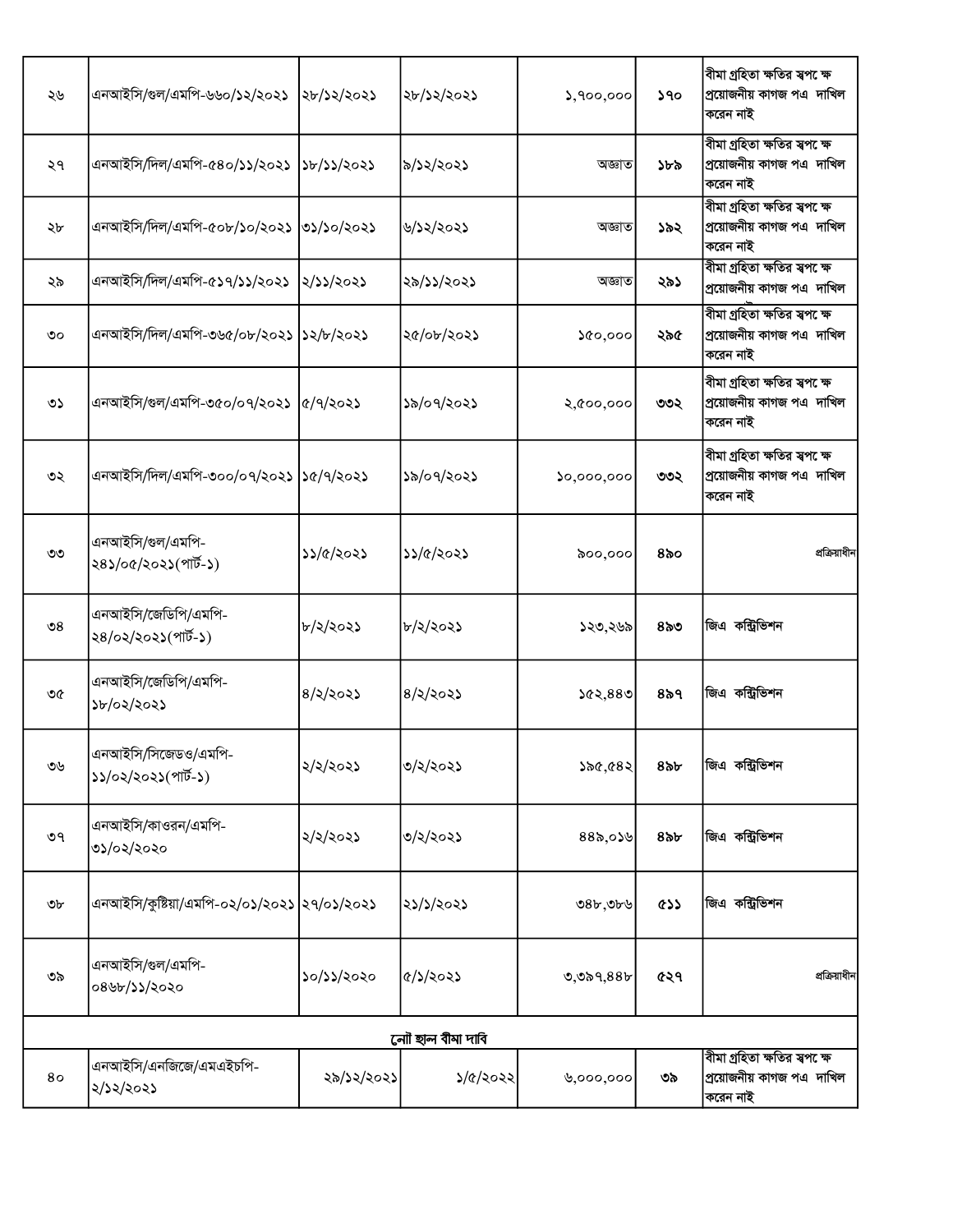| $8\sqrt{2}$    | এনআইসি/এইচও/এমএইচপি-<br>১/০২/২০২১            | ২৩/২/২০২১                | ২৮/৪/২০২১     | 0,000,000  | 809 | বীমা গ্ৰহিতা ক্ষতির স্বপ েক্ষ<br>প্ৰয়োজনীয় কাগজ পএ দাখিল<br>করেন নাই            |  |  |  |  |
|----------------|----------------------------------------------|--------------------------|---------------|------------|-----|-----------------------------------------------------------------------------------|--|--|--|--|
|                | অগ্নি বীমা দাবি                              |                          |               |            |     |                                                                                   |  |  |  |  |
|                |                                              |                          |               |            |     |                                                                                   |  |  |  |  |
| 8२             | এনআইসি/মীরপুর/আই্এর/এফ/প-<br>১/১/২০২২        | ১৯/১/২০২২                | ১২/৬/২০২২     | অজ্ঞাত     | 8   | ইষ্টল্যান্ড ইন্সুরেন্স কোম্পানী<br>লিমিটেড লিডার                                  |  |  |  |  |
| 8 <sub>0</sub> | এনআইসি/গুল/ওপিআই/প-১/৪/২০২১                  | ২১/৪/২০২০                | ১১/৫/২০২১     | অজ্ঞাত     | ৩৬  | ইষ্টল্যান্ড ইন্সুরেন্স কোম্পানী<br>লিমিটেড লিডার                                  |  |  |  |  |
| 88             | এনআইসি/কুমি/এফপি-৯৩/৩/২০২২                   | ৩১/৩/২০২২                | ১০/৫/২০২২     | অজ্ঞাত     | ৩৭  | বীমা গ্ৰহিতা ক্ষতির স্বপ েক্ষ<br>প্ৰয়োজনীয় কাগজ পএ দাখিল<br>করেন নাই            |  |  |  |  |
| 8¢             | এনআইসি/দিল/এফপি-২৭/১০/২০২১                   | ১২/১০/২০২১               | ৩০/৪/২০২১     | অজ্ঞাত     | 89  | ইষ্টল্যান্ড ইন্সুরেন্স কোম্পানী<br>লিমিটেড লিডার                                  |  |  |  |  |
| $8\mathcal{Y}$ | এনআইসি/সিল/এফপি-১৪৩/১২/২০২১                  | ১২/১২/২০২১               | ৩/৪/২০২২      | অজ্ঞাত     | 98  | বীমা গ্ৰহিতা ক্ষতির স্বপ েক্ষ<br>প্ৰয়োজনীয় কাগজ পএ দাখিল<br>করেন নাই            |  |  |  |  |
| 89             | এনআইসি/সিল/এফপি-১৯৪/১০/২০২১                  | 8/50/2025                | ২/৩/২০২২      | অজ্ঞাত     | ১০৬ | বীমা গ্ৰহিতা ক্ষতির স্বপ েক্ষ<br>প্ৰয়োজনীয় কাগজ পএ  দাখিল<br>করেন নাই           |  |  |  |  |
| 8 <sub>b</sub> | এনআইসি/সিল/এফপি-১৩৩/৮/২০২১                   | ১২/৮/২০২১                | ৫/১২/২০২১     | Q,000      | ১৯৩ | বীমা গ্ৰহিতা ক্ষতির স্বপ েক্ষ<br>প্ৰয়োজনীয় কাগজ পএ দাখিল<br>করেন নাই            |  |  |  |  |
| ৪৯             | এনআইসি/ডিএনজে/এফপি-<br>২৭/১০/২০২১            | ২১/১০/২০২১               | $\frac{1}{2}$ | ৩৭,৫১০     | ১৯৩ | প্রক্রিয়াধীন                                                                     |  |  |  |  |
| ¢о             | এনআইসি/ডিএনজে/এফপি-<br>২৭/১০/২০২১            | ২১/১০/২০২১               | ২০/১১/২০২১    | ৬০,০০০     | ২০৮ | প্রক্রিয়াধীন                                                                     |  |  |  |  |
| ৫১             | এনআইসি/জেডিপি/এফপি-<br>২৬৬/১২/২০২০           | ২৪/১২/২০২০               | ৬/৯/২০২১      | ৭৩৯,৯৫১    | ২৭৬ | বীমা গ্ৰহিতা ক্ষতির স্বপক্ষে<br>প্ৰয়োজনীয় কাগজ পএ দাখিল                         |  |  |  |  |
| ৫২             | এনআইসি/গুল/এফপি-১/১/২০২১                     | ২৫/১/২০২১                | ৮/৬/২০২১      | २8०,०००    | ৩৫৯ | ইষ্টান ইন্সুরেন্স লিডার: ক্ষতির<br>স্বপক্ষে প্ৰয়োজনীয় কাগজ পএ<br>দাখিল করেন নাই |  |  |  |  |
| ৫৩             | এনআইসি/বরি/এফপি-৭৬/১১/২০২০                   | ১৭/১১/২০২০               | ২১/৪/২০২১     | ১৮৯,৩৭৮    | 809 | বীমা গ্ৰহিতা ক্ষতির স্বপ েক্ষ<br>প্ৰয়োজনীয় কাগজ পএ দাখিল<br>করেন নাই            |  |  |  |  |
| $^{\circ}$     | এনআইসি/গুল/ওপিআই/প-<br>১/১২/২০২০             | ২৮/১২/২০২০               | ৯/৪/২০২১      | २,०००,०००  | 855 | বীমা গ্ৰহিতা ক্ষতির স্বপ েক্ষ<br>প্ৰয়োজনীয় কাগজ পএ দাখিল<br>করেন নাই            |  |  |  |  |
| <b>QG</b>      | এনআইসি/কেবিআর/এফপি-<br>৯/০৫/২০২০, ১৯/১১/২০২০ | ২০/০৫/২০২০,<br>8/33/2020 | ৯/১/২০২১      | २৫,०००,००० | ৫০২ | বীমা গ্ৰহিতা ক্ষতির স্বপ েক্ষ<br>প্ৰয়োজনীয় কাগজ পএ দাখিল<br>করেন নাই            |  |  |  |  |
|                | বিবীধ বীমা দাবি                              |                          |               |            |     |                                                                                   |  |  |  |  |
|                |                                              |                          |               |            |     |                                                                                   |  |  |  |  |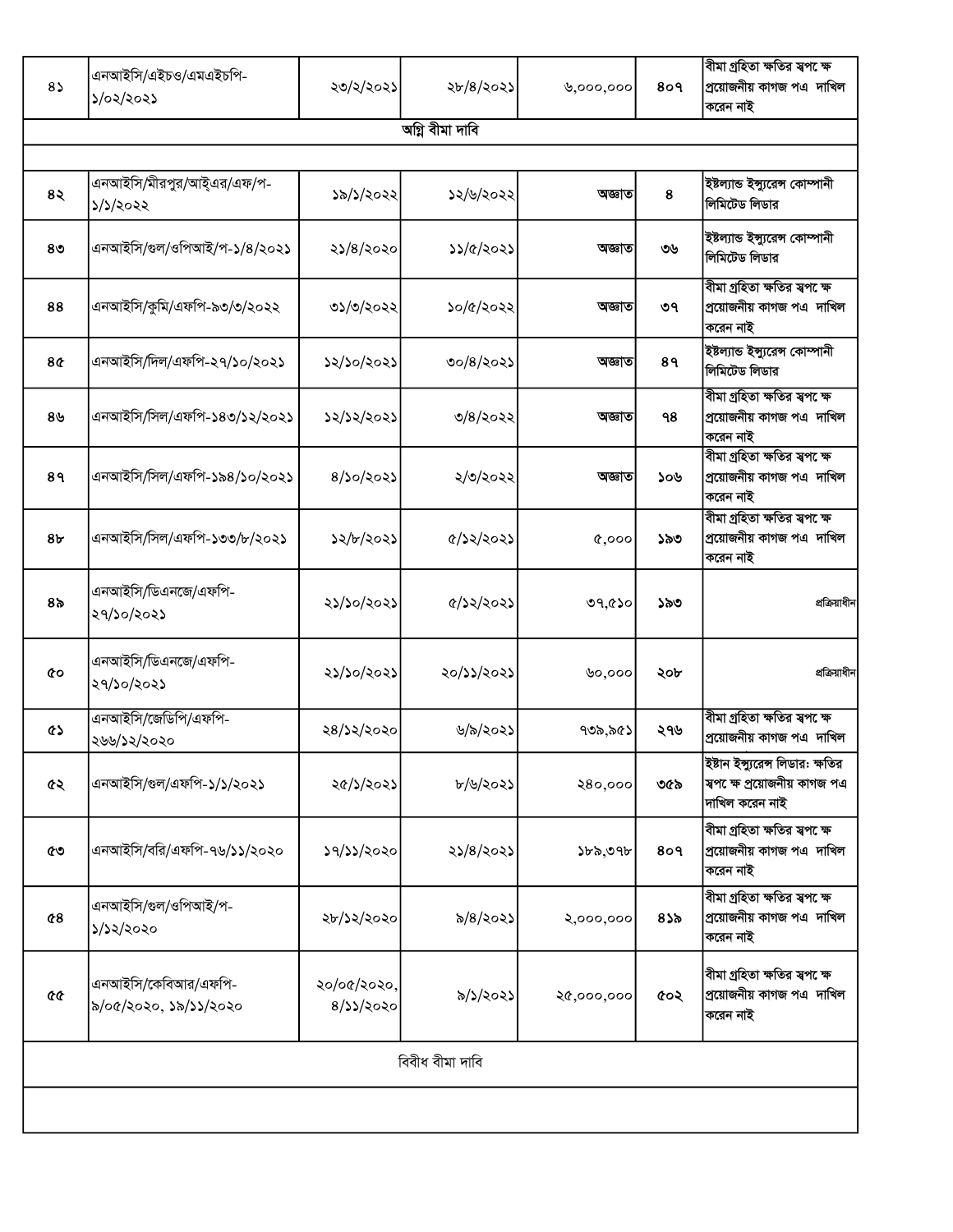| ৫৬            | এনআইসি/বিএনজি/পিপিএ/পি-<br>৩/০৮/২০২১       | ১১/৮/২০২১                | ২০/২/২০২২ | ৩৫০,০০০ | ১১৬          | বীমা গ্ৰহিতা ক্ষতির স্বপ েক্ষ প্ৰয়োজনীয়<br>কাগজ পএ দাখিল করেন নাই  |  |  |
|---------------|--------------------------------------------|--------------------------|-----------|---------|--------------|----------------------------------------------------------------------|--|--|
| মটর বীমা দাবি |                                            |                          |           |         |              |                                                                      |  |  |
| 69            | এনআইসি/এমএইচকে/সিভি/সার্ট-<br>8258/9/2025  | ১৮/৭/২০২১                | ১৬/৬/২০২২ | অজ্ঞাত  | $\circ$      | বীমা গ্ৰহিতা ক্ষতির স্বপ েক্ষ প্ৰয়োজনীয়<br>কাগজ পএ  দাখিল করেন নাই |  |  |
| ¢Ъ            | এনআইসি/এমএইচকে/সিভি/সার্ট-<br>২৬৯২/৪/২০২২  | ১৩/৪/২০২২                | ১৬/৬/২০২২ | অজ্ঞাত  | $\mathbf{o}$ | বীমা গ্ৰহিতা ক্ষতির স্বপ েক্ষ প্ৰয়োজনীয়<br>কাগজ পএ দাখিল করেন নাই  |  |  |
| ৫৯            | এনআইসি/এমএইচকে/সিভি/সার্ট-<br>৩৮৩/১/২০২২   | ১৬/১/২০২২                | ১৬/৬/২০২২ | অজ্ঞাত  | $\circ$      | বীমা গ্ৰহিতা ক্ষতির স্বপ েক্ষ প্ৰয়োজনীয়<br>কাগজ পএ দাখিল করেন নাই  |  |  |
| ৬০            | এনআইসি/এমএইচকে/সিভি/সার্ট-<br>৩৭৯৮/৬/২০২২  | ১/৬/২০২২                 | ১৬/৬/২০২২ | অজ্ঞাত  | $\mathbf{o}$ | বীমা গ্ৰহিতা ক্ষতির স্বপ েক্ষ প্ৰয়োজনীয়<br>কাগজ পএ  দাখিল করেন নাই |  |  |
| ৬১            | এনআইসি/এমএইচকে/সিভি/সার্ট-<br>২৩৬১/৪/২০২২  | ৩/৪/২০২২                 | ১৬/৬/২০২২ | অজ্ঞাত  | O            | বীমা গ্ৰহিতা ক্ষতির স্বপ েক্ষ প্ৰয়োজনীয়<br>কাগজ পএ দাখিল করেন নাই  |  |  |
| ৬২            | এনআইসি/জেডিপি/পিভি/সার্ট-<br>৩৩/৮/২০২১     | ১১/৮/২০২১                | ১৬/৬/২০২২ | অজ্ঞাত  | O            | বীমা গ্ৰহিতা ক্ষতির স্বপ েক্ষ প্ৰয়োজনীয়<br>কাগজ পএ দাখিল করেন নাই  |  |  |
| ৬৩            | এনআইসি/এমএইচকে/সিভি/সার্ট-<br>৬৬৬/১/২০২২   | ২৬/১১/২০২২               | ১৬/৬/২০২২ | অজ্ঞাত  | O            | বীমা গ্ৰহিতা ক্ষতির স্বপ েক্ষ প্ৰয়োজনীয়<br>কাগজ পএ দাখিল করেন নাই  |  |  |
| ৬৪            | এনআইসি/এমএইচকে/সিভি/সার্ট-<br>१०८৫/১०/২०২১ | ২৬/১০/২০২১               | ১৬/৬/২০২২ | অজ্ঞাত  | $\circ$      | বীমা গ্ৰহিতা ক্ষতির স্বপ েক্ষ প্ৰয়োজনীয়<br>কাগজ পএ  দাখিল করেন নাই |  |  |
| ৬৫            | এনআইসি/এমএইচকে/সিভি/সার্ট-<br>১৯৫১/০৩/২০২২ | ২০/৩/২০২২                | ১৬/৬/২০২২ | অজ্ঞাত  | О            | বীমা গ্ৰহিতা ক্ষতির স্বপ েক্ষ প্ৰয়োজনীয়<br>কাগজ পএ  দাখিল করেন নাই |  |  |
| ৬৬            | এনআইসি/জেডিপি/পিভি/সার্ট-<br>8b/32/2023    | ২৬/১২/২০২১               | ১৬/৬/২০২২ | অজ্ঞাত  | O            | বীমা গ্ৰহিতা ক্ষতির স্বপ েক্ষ প্ৰয়োজনীয়<br>কাগজ পএ দাখিল করেন নাই  |  |  |
| ৬৭            | এনআইসি/এমএইচকে/সিভি/সার্ট-<br>8১০৪/০৬/২০২১ | ২৯/৬/২০২১                | ১৫/৬/২০২২ | অজ্ঞাত  | J.           | বীমা গ্ৰহিতা ক্ষতির স্বপ েক্ষ প্ৰয়োজনীয়<br>কাগজ পএ দাখিল করেন নাই  |  |  |
| ৬৮            | এনআইসি/এমএইচকে/সিভি/সার্ট-<br>২০৪০/০৩/২০২২ | ২২/৩/২০২২                | ১৫/৬/২০২২ | অজ্ঞাত  | S            | বীমা গ্ৰহিতা ক্ষতির স্বপ েক্ষ প্ৰয়োজনীয়<br>কাগজ পএ দাখিল করেন নাই  |  |  |
| ৬৯            | এনআইসি/এমএইচকে/সিভি/সার্ট-<br>8२२৫/०१/२०२১ | ১৮/৭/২০২১                | ১৪/৬/২০২২ | অজ্ঞাত  | ২            | বীমা গ্ৰহিতা ক্ষতির স্বপ েক্ষ প্ৰয়োজনীয়<br>কাগজ পএ  দাখিল করেন নাই |  |  |
| ٩o            | এনআইসি/এমএইচকে/সিভি/সার্ট-<br>৩১৫৫/০৪/২০২২ | ২৬/৪/২০২২                | ১৪/৬/২০২২ | অজ্ঞাত  | ₹            | বীমা গ্ৰহিতা ক্ষতির স্বপ েক্ষ প্ৰয়োজনীয়<br>কাগজ পএ দাখিল করেন নাই  |  |  |
| ۹১            | এনআইসি/এমএইচকে/সিভি/সার্ট-<br>৬৪১৬/১০/২০২১ | ১০/১০/২০২১               | ১৪/৬/২০২২ | অজ্ঞাত  | ২            | বীমা গ্ৰহিতা ক্ষতির স্বপ েক্ষ প্ৰয়োজনীয়<br>কাগজ পএ দাখিল করেন নাই  |  |  |
| ৭২            | এনআইসি/এমএইচকে/সিভি/সার্ট-<br>৪০৯৬/০৬/২০২১ | ২৮/৬/২০২১                | ১৩/৬/২০২২ | অজ্ঞাত  | ৩            | বীমা গ্ৰহিতা ক্ষতির স্বপ েক্ষ প্ৰয়োজনীয়<br>কাগজ পএ দাখিল করেন নাই  |  |  |
| ৭৩            | এনআইসি/এমএইচকে/সিভি/সার্ট-<br>২৫১/০১/২০২২  | ৯/১/২০২২                 | ১৩/৬/২০২২ | অজ্ঞাত  | ৩            | বীমা গ্ৰহিতা ক্ষতির স্বপ েক্ষ প্ৰয়োজনীয়<br>কাগজ পএ  দাখিল করেন নাই |  |  |
| 98            | এনআইসি/এমএইচকে/সিভি/সার্ট-<br>8585/09/2025 | ১৫/৭/২০২১                | ১২/৬/২০২২ | অজ্ঞাত  | 8            | বীমা গ্ৰহিতা ক্ষতির স্বপ েক্ষ প্ৰয়োজনীয়<br>কাগজ পএ  দাখিল করেন নাই |  |  |
| ዓ৫            | এনআইসি/এমএইচকে/সিভি/সার্ট-<br>৫৩৮৬/০৯/২০২১ | ৯/৯/২০২১                 | ১২/৬/২০২২ | অজ্ঞাত  | $\bf 8$      | বীমা গ্ৰহিতা ক্ষতির স্বপ েক্ষ প্ৰয়োজনীয়<br>কাগজ পএ দাখিল করেন নাই  |  |  |
| ৭৬            | এনআইসি/এমএইচকে/সিভি/সার্ট-<br>8२२७/०१/२०२১ | ১৮/৭/২০২১                | ১১/৬/২০২২ | অজ্ঞাত  | ¢            | বীমা গ্ৰহিতা ক্ষতির স্বপ েক্ষ প্ৰয়োজনীয়<br>কাগজ পএ দাখিল করেন নাই  |  |  |
| ۹۹            | এনআইসি/এমএইচকে/সিভি/সার্ট-<br>8১২১/০৬/২০২২ | ৫/৬/২০২২                 | ১১/৬/২০২২ | অজ্ঞাত  | ¢            | বীমা গ্ৰহিতা ক্ষতির স্বপ েক্ষ প্ৰয়োজনীয়<br>কাগজ পএ দাখিল করেন নাই  |  |  |
| ঀ৮            | এনআইসি/এমএইচকে/সিভি/সার্ট-<br>২৮১৪/৪/২০২২  | $\frac{5}{6}\frac{1}{8}$ | ১১/৬/২০২২ | অজ্ঞাত  | ¢            | বীমা গ্ৰহিতা ক্ষতির স্বপ েক্ষ প্ৰয়োজনীয়<br>কাগজ পএ  দাখিল করেন নাই |  |  |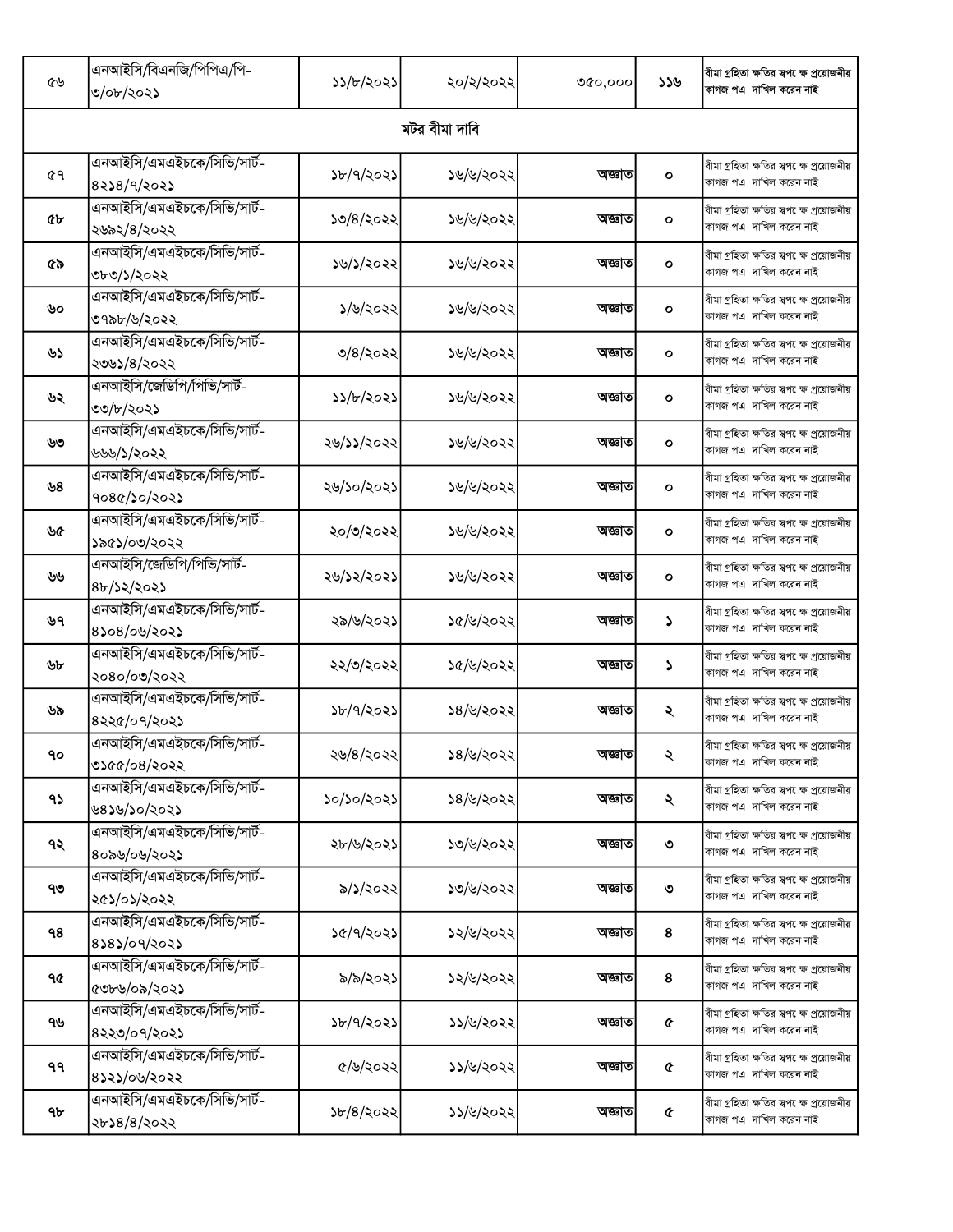|     | এনআইসি/এমএইচকে/সিভি/সার্ট-      |             |           |        |               | বীমা গ্ৰহিতা ক্ষতির স্বপ েক্ষ প্ৰয়োজনীয়                                        |
|-----|---------------------------------|-------------|-----------|--------|---------------|----------------------------------------------------------------------------------|
| ৭৯  | ৩৪৮৫/৫/২০২২                     | ৯/৫/২০২১    | ১১/৬/২০২২ | অজ্ঞাত | ¢             | কাগজ পএ দাখিল করেন নাই                                                           |
|     | এনআইসি/এমএইচকে/সিভি/সার্ট-      |             |           |        |               | বীমা গ্ৰহিতা ক্ষতির স্বপ েক্ষ প্ৰয়োজনীয়                                        |
| bo  | ৪০৩৭/৬/২০২১                     | ২৭/৬/২০২১   | ১০/৬/২০২২ | অজ্ঞাত | ৬             | কাগজ পএ  দাখিল করেন নাই                                                          |
|     | এনআইসি/এমএইচকে/সিভি/সার্ট-      |             |           |        |               | বীমা গ্ৰহিতা ক্ষতির স্বপ েক্ষ প্ৰয়োজনীয়                                        |
| ৮১  | ৩২৬০/৪/২০২২                     | ২৭/৪/২০২২   | ১০/৬/২০২২ | অজ্ঞাত | ৬             | কাগজ পএ দাখিল করেন নাই                                                           |
|     | এনআইসি/এমএইচকে/সিভি/সার্ট-      |             |           |        |               | বীমা গ্ৰহিতা ক্ষতির স্বপ েক্ষ প্ৰয়োজনীয়                                        |
| ৮২  | 9208/22/2022                    | ১/১১/২০২১   | ৯/৬/২০২২  | অজ্ঞাত | ٩             | কাগজ পএ দাখিল করেন নাই                                                           |
|     | এনআইসি/এমএইচকে/সিভি/সার্ট-      |             |           |        |               | বীমা গ্ৰহিতা ক্ষতির স্বপ েক্ষ প্ৰয়োজনীয়                                        |
| ৮৩  | 8222/9/2022                     | ১৮/৭/২০২১   | ৯/৬/২০২২  | অজ্ঞাত | ٩             | কাগজ পএ দাখিল করেন নাই                                                           |
|     | এনআইসি/এমএইচকে/সিভি/সার্ট-      |             |           |        |               | বীমা গ্ৰহিতা ক্ষতির স্বপ েক্ষ প্ৰয়োজনীয়                                        |
| ৮৪  | 8562/9/2025                     | ১৫/৭/২০২১   | ৮/৬/২০২২  | অজ্ঞাত | ৮             | কাগজ পএ দাখিল করেন নাই                                                           |
|     | এনআইসি/এমএইচকে/সিভি/সার্ট-      |             |           |        |               | বীমা গ্ৰহিতা ক্ষতির স্বপ েক্ষ প্ৰয়োজনীয়                                        |
| ৮৫  | $(8\,8/5/202)$                  | ১২/৯/২০২১   | ৮/৬/২০২২  | অজ্ঞাত | ৮             | কাগজ পএ দাখিল করেন নাই                                                           |
|     | এনআইসি/এমএইচকে/সিভি/সার্ট-      |             |           |        |               |                                                                                  |
| ৮৬  | $8$ ১২৬/৭/২০২১                  | ১৫/৭/২০২১   | ৭/৬/২০২২  | অজ্ঞাত | ৯             | বীমা গ্ৰহিতা ক্ষতির স্বপ েক্ষ প্ৰয়োজনীয়<br>কাগজ পএ  দাখিল করেন নাই             |
|     | এনআইসি/এমএইচকে/সিভি/সার্ট-      |             |           |        |               |                                                                                  |
| ৮৭  |                                 | ২৭/২/২০২২   | ৭/৬/২০২২  | অজ্ঞাত | ৯             | ।বীমা গ্ৰহিতা ক্ষতির স্বপ <sup>ে</sup> ক্ষ প্ৰয়োজনীয়<br>কাগজ পএ দাখিল করেন নাই |
|     | ১৪৩৯/২/২০২২                     |             |           |        |               |                                                                                  |
| ৮৮  | এনআইসি/এনজিজে/সিভি/সার্ট-       | $8/8$ /২০২২ | ৭/৬/২০২২  | অজ্ঞাত | ৯             | বীমা গ্ৰহিতা ক্ষতির স্বপ েক্ষ প্ৰয়োজনীয়<br>কাগজ পএ  দাখিল করেন নাই             |
|     | ৩০/৪/২০২২                       |             |           |        |               |                                                                                  |
| ৮৯  | এনআইসি/এমএইচকে/সিভি/সার্ট-      | ৩/৪/২০২২    | ৬/৬/২০২২  | অজ্ঞাত | ১০            | বীমা গ্ৰহিতা ক্ষতির স্বপ েক্ষ প্ৰয়োজনীয়<br>কাগজ পএ  দাখিল করেন নাই             |
|     | ২৩৬৭/৪/২০২২                     |             |           |        |               |                                                                                  |
| ৯০  | এনআইসি/এমএইচকে/সিভি/সার্ট-      | ২১/৯/২০২১   | ৬/৬/২০২২  | অজ্ঞাত | ১০            | বীমা গ্ৰহিতা ক্ষতির স্বপ েক্ষ প্ৰয়োজনীয়                                        |
|     | ৫৮২৮/৯/২০২১                     |             |           |        |               | কাগজ পএ দাখিল করেন নাই                                                           |
| ৯১  | এনআইসি/এমএইচকে/সিভি/সার্ট-      | ১৫/৬/২০২১   | ৬/৬/২০২২  | অজ্ঞাত | ১০            | বীমা গ্ৰহিতা ক্ষতির স্বপ েক্ষ প্ৰয়োজনীয়                                        |
|     | ৩৮০০/৬/২০২১                     |             |           |        |               | কাগজ পএ দাখিল করেন নাই                                                           |
| ৯২  | এনআইসি/কুমি/সিভি/সার্ট-১/৬/২০২২ | ১/৬/২০২২    | ৬/৬/২০২২  | অজ্ঞাত | ১০            | বীমা গ্ৰহিতা ক্ষতির স্বপ েক্ষ প্ৰয়োজনীয়                                        |
|     |                                 |             |           |        |               | কাগজ পএ দাখিল করেন নাই                                                           |
| ৯৩  | এনআইসি/এমএইচকে/সিভি/সার্ট-      | ২/১/২০২২    | ৬/৬/২০২২  | অজ্ঞাত | ১০            | বীমা গ্ৰহিতা ক্ষতির স্বপ েক্ষ প্ৰয়োজনীয়                                        |
|     | 85/5/2022                       |             |           |        |               | কাগজ পএ দাখিল করেন নাই                                                           |
| ৯৪  | এনআইসি/এমএইচকে/সিভি/সার্ট-      | ২০/৬/২০২১   | ৫/৬/২০২২  | অজ্ঞাত | ১১            | বীমা গ্ৰহিতা ক্ষতির স্বপক্ষে প্ৰয়োজনীয়                                         |
|     | ৩৮৭৩/৬/২০২১                     |             |           |        |               | কাগজ পএ  দাখিল করেন নাই                                                          |
| ৯৫  | এনআইসি/এমএইচকে/সিভি/সার্ট-      | ৯/৫/২০২২    | ৫/৬/২০২২  | অজ্ঞাত | <b>SS</b>     | বীমা গ্ৰহিতা ক্ষতির স্বপ েক্ষ প্ৰয়োজনীয়                                        |
|     | ৩৪৯৫/৫/২০২২                     |             |           |        |               | কাগজ পএ দাখিল করেন নাই                                                           |
|     | এনআইসি/এমএইচকে/সিভি/সার্ট-      |             |           | অজ্ঞাত |               | বীমা গ্ৰহিতা ক্ষতির স্বপ েক্ষ প্ৰয়োজনীয়                                        |
| ৯৬  | ৫২৯৮/৯/২০২১                     | ৬/৯/২০২১    | ৫/৬/২০২২  |        | $\mathcal{L}$ | কাগজ পএ দাখিল করেন নাই                                                           |
|     | এনআইসি/এমএইচকে/সিভি/সার্ট-      |             |           |        |               | বীমা গ্ৰহিতা ক্ষতির স্বপ েক্ষ প্ৰয়োজনীয়                                        |
| ৯৭  | 8092/b/2025                     | ১৮/৮/২০২১   | ৫/৬/২০২২  | অজ্ঞাত | ১১            | কাগজ পএ  দাখিল করেন নাই                                                          |
|     | এনআইসি/এমএইচকে/সিভি/সার্ট-      |             |           |        |               | বীমা গ্ৰহিতা ক্ষতির স্বপক্ষে প্ৰয়োজনীয়                                         |
| ৯৮  | ৩৯৫০/৬/২০২১                     | ২১/৬/২০২১   | 8/6/3022  | অজ্ঞাত | ১২            | কাগজ পএ দাখিল করেন নাই                                                           |
|     | এনআইসি/এমএইচকে/সিভি/সার্ট-      |             |           |        |               | বীমা গ্ৰহিতা ক্ষতির স্বপক্ষে প্ৰয়োজনীয়                                         |
| ৯৯  | ২৭৬/১/২০২২                      | ৯/১/২০২২    | 8/6/3022  | অজ্ঞাত | ১২            | কাগজ পএ দাখিল করেন নাই                                                           |
|     | এনআইসি/এমএইচকে/সিভি/সার্ট-      |             |           |        |               | বীমা গ্ৰহিতা ক্ষতির স্বপক্ষে প্ৰয়োজনীয়                                         |
| ১০০ | ২৭৫৪/৪/২০২২                     | ১৭/৪/২০২২   | 8/6/3022  | অজ্ঞাত | ১২            | কাগজ পএ দাখিল করেন নাই                                                           |
|     | এনআইসি/এমএইচকে/সিভি/সার্ট-      |             |           |        |               | বীমা গ্ৰহিতা ক্ষতির স্বপ েক্ষ প্ৰয়োজনীয়                                        |
| ১০১ | 9852/25/2025                    | 9/১১/২০২১   | 8/6/3022  | অজ্ঞাত | ১২            | কাগজ পএ দাখিল করেন নাই                                                           |
|     | এনআইসি/এমএইচকে/সিভি/সার্ট-      |             |           |        |               | বীমা গ্ৰহিতা ক্ষতির স্বপ েক্ষ প্ৰয়োজনীয়                                        |
| ১০২ | 9226/22/2022                    | ২/১১/২০২১   | 8/6/3022  | অজ্ঞাত | ১২            | কাগজ পএ  দাখিল করেন নাই                                                          |
|     |                                 |             |           |        |               |                                                                                  |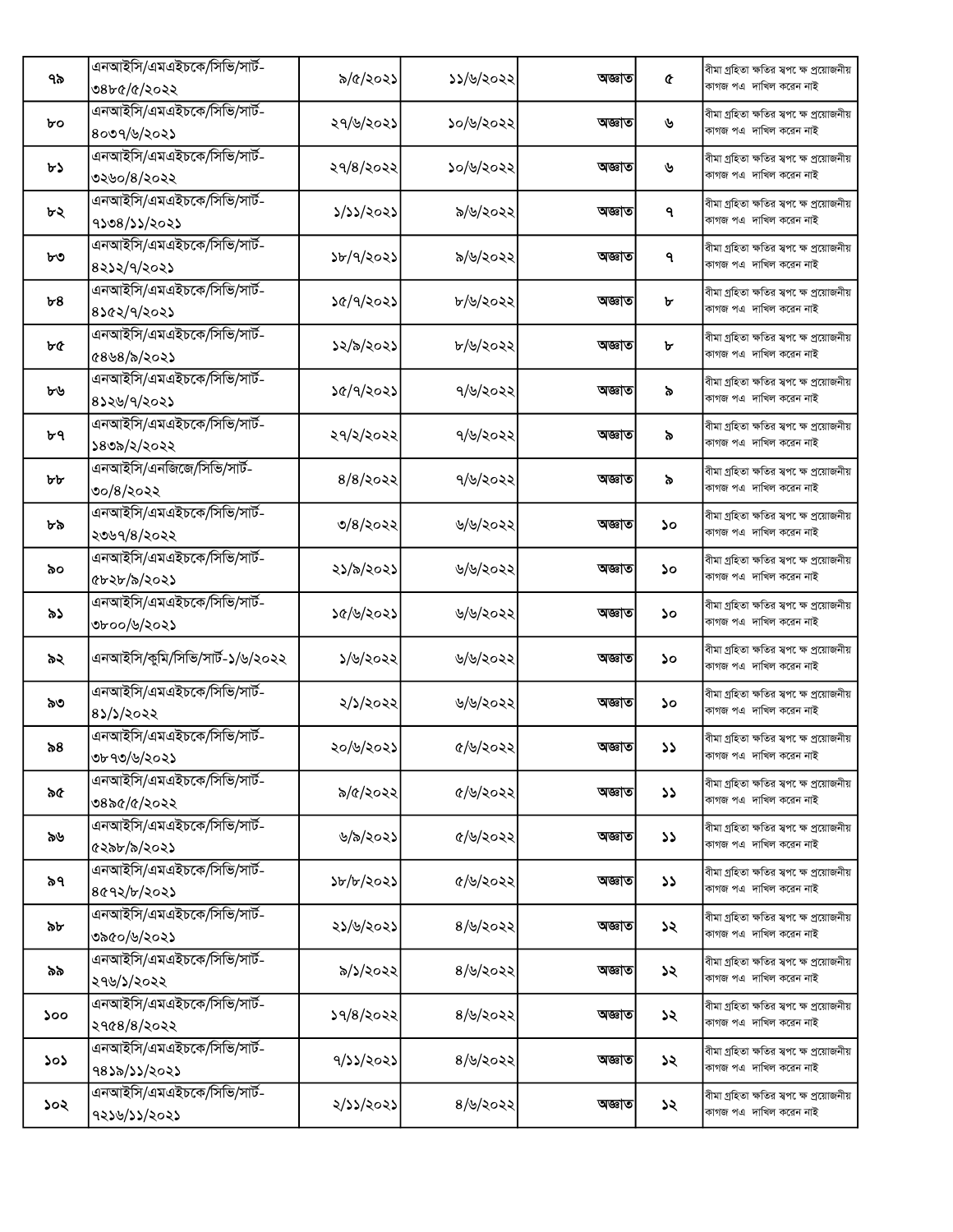|     | এনআইসি/এমএইচকে/সিভি/সার্ট- |            |           |        |             | বীমা গ্ৰহিতা ক্ষতির স্বপক্ষে প্ৰয়োজনীয়                            |
|-----|----------------------------|------------|-----------|--------|-------------|---------------------------------------------------------------------|
| ১০৩ | ৬৬২/০১/২০২২                | ২৬/০১/২০২২ | 8/6/3022  | অজ্ঞাত | ১২          | কাগজ পএ দাখিল করেন নাই                                              |
|     | এনআইসি/এমএইচকে/সিভি/সার্ট- |            |           |        |             | বীমা গ্ৰহিতা ক্ষতির স্বপ েক্ষ প্ৰয়োজনীয়                           |
| 508 | ৪০৯৫/০৬/২০২১               | ২৮/০৬/২০২১ | ৩/৬/২০২২  | অজ্ঞাত | ১৩          | কাগজ পএ দাখিল করেন নাই                                              |
|     | এনআইসি/এমএইচকে/সিভি/সার্ট- |            |           |        |             | বীমা গ্ৰহিতা ক্ষতির স্বপ েক্ষ প্ৰয়োজনীয়                           |
| ১০৫ | ৮৬২১/১২/২০২১               | ২৩/১২/২০২১ | ৩/৬/২০২২  | অজ্ঞাত | ১৩          | কাগজ পএ দাখিল করেন নাই                                              |
|     | এনআইসি/এমএইচকে/সিভি/সার্ট- |            |           |        |             | বীমা গ্ৰহিতা ক্ষতির স্বপ েক্ষ প্ৰয়োজনীয়                           |
| ১০৬ | ৪০৮৩/৬/২০২১                | ২৮/৬/২০২১  | ২/৬/২০২২  | অজ্ঞাত | $\lambda$ 8 | কাগজ পএ দাখিল করেন নাই                                              |
|     | এনআইসি/এমএইচকে/সিভি/সার্ট- |            |           |        |             | বীমা গ্ৰহিতা ক্ষতির স্বপক্ষে প্ৰয়োজনীয়                            |
| ১০৭ | ২৮৫৭/৪/২০২২                | ১৯/৪/২০২২  | ২/৬/২০২২  | অজ্ঞাত | $\lambda$ 8 | কাগজ পএ দাখিল করেন নাই                                              |
|     | এনআইসি/এমএইচকে/সিভি/সার্ট- |            |           |        |             | বীমা গ্ৰহিতা ক্ষতির স্বপ েক্ষ প্ৰয়োজনীয়                           |
| ১০৮ | 998b/১১/২০২১               | ১৭/১১/২০২১ | ২/৬/২০২২  | অজ্ঞাত | $\lambda$ 8 | কাগজ পএ দাখিল করেন নাই                                              |
|     | এনআইসি/এমএইচকে/সিভি/সার্ট- |            |           |        |             | বীমা গ্ৰহিতা ক্ষতির স্বপ েক্ষ প্ৰয়োজনীয়                           |
| ১০৯ | ৩৮০৪/৬/২০২১                | ১৫/৬/২০২১  | ১/৬/২০২২  | অজ্ঞাত | ১৫          | কাগজ পএ দাখিল করেন নাই                                              |
|     | এনআইসি/এমএইচকে/সিভি/সার্ট- |            |           |        |             | বীমা গ্ৰহিতা ক্ষতির স্বপ েক্ষ প্ৰয়োজনীয়                           |
| ১১০ | ৩৯৪৯/৬/২০২১                | ২১/৬/২০২১  | ৩১/৫/২০২২ | অজ্ঞাত | ১৬          | কাগজ পএ দাখিল করেন নাই                                              |
|     | এনআইসি/এমএইচকে/সিভি/সার্ট- |            |           |        |             |                                                                     |
| 222 | ৪০১৯/৬/২০২১                | ২৭/৬/২০২১  | ৩১/৫/২০২২ | অজ্ঞাত | ১৬          | বীমা গ্ৰহিতা ক্ষতির স্বপ েক্ষ প্ৰয়োজনীয়<br>কাগজ পএ দাখিল করেন নাই |
|     | এনআইসি/এমএইচকে/সিভি/সার্ট- |            |           |        |             |                                                                     |
| ১১২ | ৬৭৬৮/১০/২০২১               | ১৯/১০/২০২১ | ৩১/৫/২০২২ | অজ্ঞাত | ১৬          | বীমা গ্ৰহিতা ক্ষতির স্বপক্ষে প্ৰয়োজনীয়<br>কাগজ পএ দাখিল করেন নাই  |
|     | এনআইসি/এমএইচকে/সিভি/সার্ট- |            |           |        |             |                                                                     |
| ১১৩ | ৪০৪০/৬/২০২১                | ২৮/৬/২০২১  | ৩০/৫/২০২২ | অজ্ঞাত | ১৭          | বীমা গ্ৰহিতা ক্ষতির স্বপ েক্ষ প্ৰয়োজনীয়<br>কাগজ পএ দাখিল করেন নাই |
|     | এনআইসি/এমএইচকে/সিভি/সার্ট- |            |           |        |             |                                                                     |
| 358 |                            | ১৪/৬/২০২১  | ৩০/৫/২০২২ | অজ্ঞাত | ১৭          | বীমা গ্ৰহিতা ক্ষতির স্বপ েক্ষ প্ৰয়োজনীয়<br>কাগজ পএ দাখিল করেন নাই |
|     | ৩৭৩১/৬/২০২১                |            |           |        |             |                                                                     |
| ১১৫ | এনআইসি/এমএইচকে/সিভি/সার্ট- | ৯/১১/২০২১  | ৩০/৫/২০২২ | অজ্ঞাত | ১৭          | বীমা গ্ৰহিতা ক্ষতির স্বপ েক্ষ প্ৰয়োজনীয়<br>কাগজ পএ দাখিল করেন নাই |
|     | ৭৪৯৬/১১/২০২১               |            |           |        |             |                                                                     |
| ১১৬ | এনআইসি/এমএইচকে/সিভি/সার্ট- | ২২/৬/২০২১  | ২৯/৫/২০২২ | অজ্ঞাত | ১৮          | বীমা গ্ৰহিতা ক্ষতির স্বপ েক্ষ প্ৰয়োজনীয়<br>কাগজ পএ দাখিল করেন নাই |
|     | ৩৯৭২/৬/২০২১                |            |           |        |             |                                                                     |
| 339 | এনআইসি/এমএইচকে/সিভি/সার্ট- | ২০/৬/২০২১  | ২৯/৫/২০২২ | অজ্ঞাত | ১৮          | বীমা গ্ৰহিতা ক্ষতির স্বপ েক্ষ প্ৰয়োজনীয়<br>কাগজ পএ দাখিল করেন নাই |
|     | ৩৮৬৬/৬/২০২১                |            |           |        |             |                                                                     |
| ১১৮ | এনআইসি/এমএইচকে/সিভি/সার্ট- | ১৬/৮/২০২১  | ২৯/৫/২০২২ | অজ্ঞাত | ১৮          | বীমা গ্ৰহিতা ক্ষতির ম্বপ েক্ষ প্ৰয়োজনীয়<br>কাগজ পএ দাখিল করেন নাই |
|     | 8800/b/2025                |            |           |        |             |                                                                     |
| ১১৯ | এনআইসি/এমএইচকে/সিভি/সার্ট- | ১৪/৬/২০২১  | ২৮/৫/২০২২ | অজ্ঞাত | ১৯          | বীমা গ্ৰহিতা ক্ষতির স্বপ েক্ষ প্ৰয়োজনীয়<br>কাগজ পএ দাখিল করেন নাই |
|     | ৩৭৩৫/৬/২০২১                |            |           |        |             |                                                                     |
| ১২০ | এনআইসি/এমএইচকে/সিভি/সার্ট- | ৭/৬/২০২১   | ২৮/৫/২০২২ | অজ্ঞাত | ১৯          | বীমা গ্ৰহিতা ক্ষতির স্বপ েক্ষ প্ৰয়োজনীয়<br>কাগজ পএ দাখিল করেন নাই |
|     | ৩৫৪৯/৬/২০২১                |            |           |        |             |                                                                     |
| ১২১ | এনআইসি/এমএইচকে/সিভি/সার্ট- | ২৪/৩/২০২২  | ২৮/৫/২০২২ | অজ্ঞাত | ১৯          | বীমা গ্ৰহিতা ক্ষতির স্বপ েক্ষ প্ৰয়োজনীয়                           |
|     | ২০৮১/৩/২০২২                |            |           |        |             | কাগজ পএ দাখিল করেন নাই                                              |
| ১২২ | এনআইসি/এমএইচকে/সিভি/সার্ট- | ১৬/১/২০২২  | ২৮/৫/২০২২ | অজ্ঞাত | ১৯          | বীমা গ্ৰহিতা ক্ষতির স্বপ েক্ষ প্রয়োজনীয়                           |
|     | 838/5/2022                 |            |           |        |             | কাগজ পএ দাখিল করেন নাই                                              |
| ১২৩ | এনআইসি/এমএইচকে/সিভি/সার্ট- | ১০/৬/২০২১  | ২৭/৫/২০২২ | অজ্ঞাত | ২০          | বীমা গ্ৰহিতা ক্ষতির স্বপক্ষে প্ৰয়োজনীয়                            |
|     | ৩৬৭৪/৬/২০২১                |            |           |        |             | কাগজ পএ দাখিল করেন নাই                                              |
| ১২৪ | এনআইসি/এমএইচকে/সিভি/সার্ট- | ১৩/৬/২০২১  | ২৭/৫/২০২২ | অজ্ঞাত | ২০          | বীমা গ্ৰহিতা ক্ষতির স্বপ েক্ষ প্ৰয়োজনীয়                           |
|     | ৩৬৮৭/৬/২০২১                |            |           |        |             | কাগজ পএ দাখিল করেন নাই                                              |
| ১২৫ | এনআইসি/এমএইচকে/সিভি/সার্ট- | ২৮/৬/২০২১  | ২৬/৫/২০২২ | অজ্ঞাত | ২১          | বীমা গ্ৰহিতা ক্ষতির স্বপ েক্ষ প্ৰয়োজনীয়                           |
|     | 80b2/b/2025                |            |           |        |             | কাগজ পএ দাখিল করেন নাই                                              |
| ১২৬ | এনআইসি/এমএইচকে/সিভি/সার্ট- | ২০/৬/২০২১  | ২৬/৫/২০২২ | অজ্ঞাত | ২১          | বীমা গ্ৰহিতা ক্ষতির স্বপ েক্ষ প্ৰয়োজনীয়                           |
|     | ৩৮৬১/৬/২০২১                |            |           |        |             | কাগজ পএ  দাখিল করেন নাই                                             |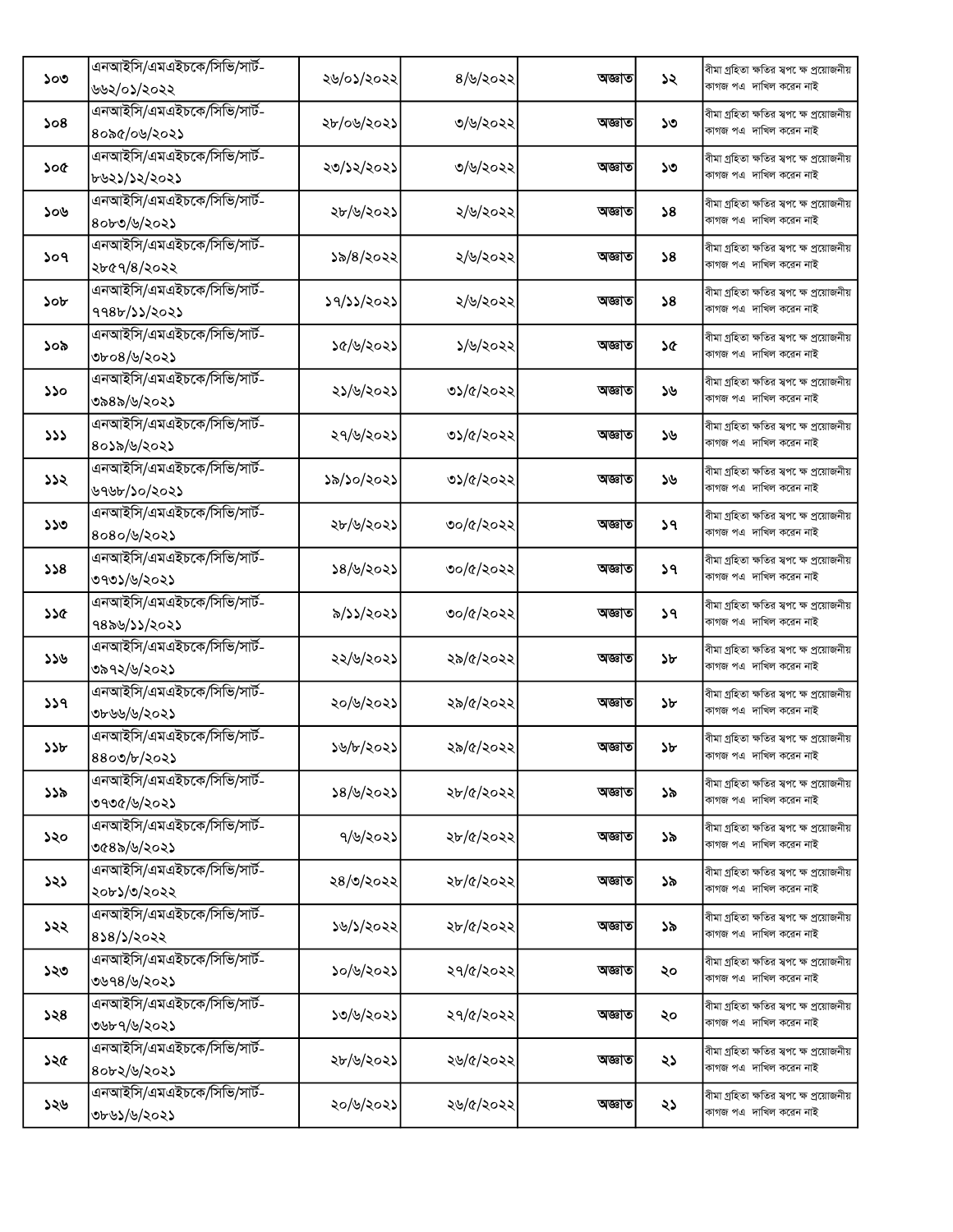| কাগজ পএ দাখিল করেন নাই<br>৩৮৫/১/২০২২<br>এনআইসি/এমএইচকে/সিভি/সার্ট-<br>বীমা গ্ৰহিতা ক্ষতির স্বপ েক্ষ প্ৰয়োজনীয়<br>২৭/৬/২০২১<br>২৫/৫/২০২২<br>১২৮<br>অজ্ঞাত<br>২২<br>কাগজ পএ দাখিল করেন নাই<br>৪০২২/৬/২০২১<br>এনআইসি/এমএইচকে/সিভি/সার্ট-<br>বীমা গ্ৰহিতা ক্ষতির স্বপ েক্ষ প্ৰয়োজনীয়<br>২০/৬/২০২১<br>২৫/৫/২০২২<br>১২৯<br>অজ্ঞাত<br>২২<br>কাগজ পএ দাখিল করেন নাই<br>৩৮৮০/৬/২০২১<br>এনআইসি/এমএইচকে/সিভি/সার্ট-<br>বীমা গ্ৰহিতা ক্ষতির স্বপ েক্ষ প্ৰয়োজনীয়<br>১৩/৯/২০২১<br>২৫/৫/২০২২<br>অজ্ঞাত<br>২২<br>১৩০<br>কাগজ পএ দাখিল করেন নাই<br>৫৫৪৪/৯/২০২১<br>এনআইসি/এমএইচকে/সিভি/সার্ট-<br>বীমা গ্ৰহিতা ক্ষতির স্বপ েক্ষ প্রয়োজনীয়<br>৭/৩/২০২২<br>২৫/৫/২০২২<br>১৩১<br>অজ্ঞাত<br>২২<br>কাগজ পএ দাখিল করেন নাই<br>১৬৪০/৩/২০২২<br>এনআইসি/এমএইচকে/সিভি/সার্ট-<br>বীমা গ্ৰহিতা ক্ষতির স্বপ েক্ষ প্ৰয়োজনীয়<br>২৫/৫/২০২২<br>২৬/৯/২০২১<br>২২<br>১৩২<br>অজ্ঞাত<br>কাগজ পএ দাখিল করেন নাই<br>৬০১৩/৯/২০২১<br>এনআইসি/এমএইচকে/সিভি/সার্ট-<br>বীমা গ্ৰহিতা ক্ষতির স্বপ েক্ষ প্ৰয়োজনীয়<br>১৩/২/২০২২<br>২৫/৫/২০২২<br>১৩৩<br>অজ্ঞাত<br>২২<br>কাগজ পএ দাখিল করেন নাই<br>১২০০/২/২০২২<br>এনআইসি/এমএইচকে/সিভি/সার্ট-<br>বীমা গ্ৰহিতা ক্ষতির স্বপ েক্ষ প্ৰয়োজনীয়<br>৭/৬/২০২১<br>২৪/৫/২০২২<br>১৩৪<br>অজ্ঞাত<br>২৩<br>কাগজ পএ দাখিল করেন নাই<br>৩৫৩৭/৬/২০২১<br>এনআইসি/এমএইচকে/সিভি/সার্ট-<br>বীমা গ্ৰহিতা ক্ষতির স্বপ েক্ষ প্ৰয়োজনীয়<br>১৩/৬/২০২১<br>২৪/৫/২০২২<br>১৩৫<br>অজ্ঞাত<br>২৩<br>কাগজ পএ দাখিল করেন নাই<br>৩৬৯৫/৬/২০২১<br>এনআইসি/এমএইচকে/সিভি/সার্ট-<br>বীমা গ্ৰহিতা ক্ষতির স্বপ েক্ষ প্ৰয়োজনীয়<br>১৮/১/২০২২<br>২৪/৫/২০২২<br>১৩৬<br>অজ্ঞাত<br>২৩<br>কাগজ পএ দাখিল করেন নাই<br>৪২২/১/২০২২<br>এনআইসি/এমএইচকে/সিভি/সার্ট-<br>বীমা গ্ৰহিতা ক্ষতির স্বপ েক্ষ প্ৰয়োজনীয়<br>৮/৬/২০২১<br>২৩/৫/২০২২<br>১৩৭<br>অজ্ঞাত<br>২৪<br>কাগজ পএ দাখিল করেন নাই<br>৩৫৮৭/৬/২০২১<br>এনআইসি/এমএইচকে/সিভি/সার্ট-<br>বীমা গ্ৰহিতা ক্ষতির স্বপ েক্ষ প্ৰয়োজনীয়<br>৭/৬/২০২১<br>২৩/৫/২০২২<br>১৩৮<br>অজ্ঞাত<br>২৪<br>কাগজ পএ দাখিল করেন নাই<br>৩৫১৩/৬/২০২১<br>এনআইসি/এমএইচকে/সিভি/সার্ট-<br>বীমা গ্ৰহিতা ক্ষতির স্বপ েক্ষ প্ৰয়োজনীয়<br>২/১২/২০২১<br>২৩/৫/২০২২<br>২৪<br>১৩৯<br>অজ্ঞাত<br>কাগজ পএ দাখিল করেন নাই<br>৮২০৪/১২/২০২১<br>এনআইসি/এমএইচকে/সিভি/সার্ট-<br>বীমা গ্ৰহিতা ক্ষতির স্বপ েক্ষ প্রয়োজনীয়<br>১৪/৬/২০২১<br>২২/৫/২০২২<br>২৫<br>১৪০<br>অজ্ঞাত<br>কাগজ পএ দাখিল করেন নাই<br>৩৭২৩/৬/২০২১<br>এনআইসি/এমএইচকে/সিভি/সার্ট-<br>বীমা গ্ৰহিতা ক্ষতির স্বপ েক্ষ প্ৰয়োজনীয়<br>২০/৬/২০২১<br>২২/৫/২০২২<br>383<br>অজ্ঞাত<br>২৫<br>কাগজ পএ দাখিল করেন নাই<br>৩৮৭২/৬/২০২১<br>এনআইসি/এমএইচকে/সিভি/সার্ট-<br>বীমা গ্ৰহিতা ক্ষতির স্বপক্ষে প্ৰয়োজনীয়<br>২২/৫/২০২২<br>১৮/১/২০২২<br>১৪২<br>অজ্ঞাত<br>২৫<br>কাগজ পএ  দাখিল করেন নাই<br>8b9/5/2022<br>এনআইসি/এমএইচকে/সিভি/সার্ট-<br>বীমা গ্ৰহিতা ক্ষতির স্বপ েক্ষ প্ৰয়োজনীয়<br>২৫/১০/২০২১<br>২২/৫/২০২২<br>১৪৩<br>অজ্ঞাত<br>২৫<br>কাগজ পএ দাখিল করেন নাই<br>৬৯৬৬/১০/২০২১<br>এনআইসি/এমএইচকে/সিভি/সার্ট-<br>বীমা গ্ৰহিতা ক্ষতির স্বপক্ষে প্ৰয়োজনীয়<br>৬/১০/২০২১<br>২২/৫/২০২২<br>588<br>অজ্ঞাত<br>২৫<br>কাগজ পএ দাখিল করেন নাই<br>৬৩০০/১০/২০২১<br>এনআইসি/এমএইচকে/সিভি/সার্ট-<br>বীমা গ্ৰহিতা ক্ষতির স্বপ েক্ষ প্ৰয়োজনীয়<br>২২/৫/২০২২<br>58 <sub>C</sub><br>২৮/১২/২০২১<br>অজ্ঞাত<br>২৫<br>কাগজ পএ দাখিল করেন নাই<br>৮৮৩৪/১২/২০২১<br>এনআইসি/এমএইচকে/সিভি/সার্ট-<br>বীমা গ্ৰহিতা ক্ষতির স্বপক্ষে প্ৰয়োজনীয়<br>১৩/৬/২০২১<br>২১/৫/২০২২<br>১৪৬<br>অজ্ঞাত<br>২৬<br>কাগজ পএ দাখিল করেন নাই<br>৩৬৯৯/৬/২০২১<br>এনআইসি/এমএইচকে/সিভি/সার্ট-<br>বীমা গ্ৰহিতা ক্ষতির স্বপক্ষে প্ৰয়োজনীয়<br>৮/৬/২০২১<br>২১/৫/২০২২<br>589<br>অজ্ঞাত<br>২৬<br>কাগজ পএ দাখিল করেন নাই<br>৩৫৯৫/৬/২০২১<br>এনআইসি/এমএইচকে/সিভি/সার্ট-<br>বীমা গ্ৰহিতা ক্ষতির স্বপ েক্ষ প্ৰয়োজনীয়<br>৩১/১/২০২২<br>২১/৫/২০২২<br>১৪৮<br>অজ্ঞাত<br>২৬<br>কাগজ পএ দাখিল করেন নাই<br>৮০৪/১/২০২২<br>এনআইসি/এমএইচকে/সিভি/সার্ট-<br>বীমা গ্ৰহিতা ক্ষতির স্বপক্ষে প্ৰয়োজনীয়<br>২৪/২/২০২২<br>২১/৫/২০২২<br>১৪৯<br>অজ্ঞাত<br>২৬<br>কাগজ পএ দাখিল করেন নাই<br>১৩৯৭/২/২০২২<br>এনআইসি/এমএইচকে/সিভি/সার্ট-<br>বীমা গ্ৰহিতা ক্ষতির স্বপ েক্ষ প্ৰয়োজনীয়<br>২/৬/২০২১<br>২০/৫/২০২২<br>অজ্ঞাত<br>২৭<br>১৫০<br>কাগজ পএ দাখিল করেন নাই |     | এনআইসি/এমএইচকে/সিভি/সার্ট- |           |           |        |    | বীমা গ্ৰহিতা ক্ষতির স্বপ েক্ষ প্ৰয়োজনীয় |
|-------------------------------------------------------------------------------------------------------------------------------------------------------------------------------------------------------------------------------------------------------------------------------------------------------------------------------------------------------------------------------------------------------------------------------------------------------------------------------------------------------------------------------------------------------------------------------------------------------------------------------------------------------------------------------------------------------------------------------------------------------------------------------------------------------------------------------------------------------------------------------------------------------------------------------------------------------------------------------------------------------------------------------------------------------------------------------------------------------------------------------------------------------------------------------------------------------------------------------------------------------------------------------------------------------------------------------------------------------------------------------------------------------------------------------------------------------------------------------------------------------------------------------------------------------------------------------------------------------------------------------------------------------------------------------------------------------------------------------------------------------------------------------------------------------------------------------------------------------------------------------------------------------------------------------------------------------------------------------------------------------------------------------------------------------------------------------------------------------------------------------------------------------------------------------------------------------------------------------------------------------------------------------------------------------------------------------------------------------------------------------------------------------------------------------------------------------------------------------------------------------------------------------------------------------------------------------------------------------------------------------------------------------------------------------------------------------------------------------------------------------------------------------------------------------------------------------------------------------------------------------------------------------------------------------------------------------------------------------------------------------------------------------------------------------------------------------------------------------------------------------------------------------------------------------------------------------------------------------------------------------------------------------------------------------------------------------------------------------------------------------------------------------------------------------------------------------------------------------------------------------------------------------------------------------------------------------------------------------------------------------------------------------------------------------------------------------------------------------------------------------------------------------------------------------------------------------------------------------------------------------------------------------------------------------------------------------------------------------|-----|----------------------------|-----------|-----------|--------|----|-------------------------------------------|
|                                                                                                                                                                                                                                                                                                                                                                                                                                                                                                                                                                                                                                                                                                                                                                                                                                                                                                                                                                                                                                                                                                                                                                                                                                                                                                                                                                                                                                                                                                                                                                                                                                                                                                                                                                                                                                                                                                                                                                                                                                                                                                                                                                                                                                                                                                                                                                                                                                                                                                                                                                                                                                                                                                                                                                                                                                                                                                                                                                                                                                                                                                                                                                                                                                                                                                                                                                                                                                                                                                                                                                                                                                                                                                                                                                                                                                                                                                                                                                               | ১২৭ |                            | ১৬/১/২০২২ | ২৬/৫/২০২২ | অজ্ঞাত | ২১ |                                           |
|                                                                                                                                                                                                                                                                                                                                                                                                                                                                                                                                                                                                                                                                                                                                                                                                                                                                                                                                                                                                                                                                                                                                                                                                                                                                                                                                                                                                                                                                                                                                                                                                                                                                                                                                                                                                                                                                                                                                                                                                                                                                                                                                                                                                                                                                                                                                                                                                                                                                                                                                                                                                                                                                                                                                                                                                                                                                                                                                                                                                                                                                                                                                                                                                                                                                                                                                                                                                                                                                                                                                                                                                                                                                                                                                                                                                                                                                                                                                                                               |     |                            |           |           |        |    |                                           |
|                                                                                                                                                                                                                                                                                                                                                                                                                                                                                                                                                                                                                                                                                                                                                                                                                                                                                                                                                                                                                                                                                                                                                                                                                                                                                                                                                                                                                                                                                                                                                                                                                                                                                                                                                                                                                                                                                                                                                                                                                                                                                                                                                                                                                                                                                                                                                                                                                                                                                                                                                                                                                                                                                                                                                                                                                                                                                                                                                                                                                                                                                                                                                                                                                                                                                                                                                                                                                                                                                                                                                                                                                                                                                                                                                                                                                                                                                                                                                                               |     |                            |           |           |        |    |                                           |
|                                                                                                                                                                                                                                                                                                                                                                                                                                                                                                                                                                                                                                                                                                                                                                                                                                                                                                                                                                                                                                                                                                                                                                                                                                                                                                                                                                                                                                                                                                                                                                                                                                                                                                                                                                                                                                                                                                                                                                                                                                                                                                                                                                                                                                                                                                                                                                                                                                                                                                                                                                                                                                                                                                                                                                                                                                                                                                                                                                                                                                                                                                                                                                                                                                                                                                                                                                                                                                                                                                                                                                                                                                                                                                                                                                                                                                                                                                                                                                               |     |                            |           |           |        |    |                                           |
|                                                                                                                                                                                                                                                                                                                                                                                                                                                                                                                                                                                                                                                                                                                                                                                                                                                                                                                                                                                                                                                                                                                                                                                                                                                                                                                                                                                                                                                                                                                                                                                                                                                                                                                                                                                                                                                                                                                                                                                                                                                                                                                                                                                                                                                                                                                                                                                                                                                                                                                                                                                                                                                                                                                                                                                                                                                                                                                                                                                                                                                                                                                                                                                                                                                                                                                                                                                                                                                                                                                                                                                                                                                                                                                                                                                                                                                                                                                                                                               |     |                            |           |           |        |    |                                           |
|                                                                                                                                                                                                                                                                                                                                                                                                                                                                                                                                                                                                                                                                                                                                                                                                                                                                                                                                                                                                                                                                                                                                                                                                                                                                                                                                                                                                                                                                                                                                                                                                                                                                                                                                                                                                                                                                                                                                                                                                                                                                                                                                                                                                                                                                                                                                                                                                                                                                                                                                                                                                                                                                                                                                                                                                                                                                                                                                                                                                                                                                                                                                                                                                                                                                                                                                                                                                                                                                                                                                                                                                                                                                                                                                                                                                                                                                                                                                                                               |     |                            |           |           |        |    |                                           |
|                                                                                                                                                                                                                                                                                                                                                                                                                                                                                                                                                                                                                                                                                                                                                                                                                                                                                                                                                                                                                                                                                                                                                                                                                                                                                                                                                                                                                                                                                                                                                                                                                                                                                                                                                                                                                                                                                                                                                                                                                                                                                                                                                                                                                                                                                                                                                                                                                                                                                                                                                                                                                                                                                                                                                                                                                                                                                                                                                                                                                                                                                                                                                                                                                                                                                                                                                                                                                                                                                                                                                                                                                                                                                                                                                                                                                                                                                                                                                                               |     |                            |           |           |        |    |                                           |
|                                                                                                                                                                                                                                                                                                                                                                                                                                                                                                                                                                                                                                                                                                                                                                                                                                                                                                                                                                                                                                                                                                                                                                                                                                                                                                                                                                                                                                                                                                                                                                                                                                                                                                                                                                                                                                                                                                                                                                                                                                                                                                                                                                                                                                                                                                                                                                                                                                                                                                                                                                                                                                                                                                                                                                                                                                                                                                                                                                                                                                                                                                                                                                                                                                                                                                                                                                                                                                                                                                                                                                                                                                                                                                                                                                                                                                                                                                                                                                               |     |                            |           |           |        |    |                                           |
|                                                                                                                                                                                                                                                                                                                                                                                                                                                                                                                                                                                                                                                                                                                                                                                                                                                                                                                                                                                                                                                                                                                                                                                                                                                                                                                                                                                                                                                                                                                                                                                                                                                                                                                                                                                                                                                                                                                                                                                                                                                                                                                                                                                                                                                                                                                                                                                                                                                                                                                                                                                                                                                                                                                                                                                                                                                                                                                                                                                                                                                                                                                                                                                                                                                                                                                                                                                                                                                                                                                                                                                                                                                                                                                                                                                                                                                                                                                                                                               |     |                            |           |           |        |    |                                           |
|                                                                                                                                                                                                                                                                                                                                                                                                                                                                                                                                                                                                                                                                                                                                                                                                                                                                                                                                                                                                                                                                                                                                                                                                                                                                                                                                                                                                                                                                                                                                                                                                                                                                                                                                                                                                                                                                                                                                                                                                                                                                                                                                                                                                                                                                                                                                                                                                                                                                                                                                                                                                                                                                                                                                                                                                                                                                                                                                                                                                                                                                                                                                                                                                                                                                                                                                                                                                                                                                                                                                                                                                                                                                                                                                                                                                                                                                                                                                                                               |     |                            |           |           |        |    |                                           |
|                                                                                                                                                                                                                                                                                                                                                                                                                                                                                                                                                                                                                                                                                                                                                                                                                                                                                                                                                                                                                                                                                                                                                                                                                                                                                                                                                                                                                                                                                                                                                                                                                                                                                                                                                                                                                                                                                                                                                                                                                                                                                                                                                                                                                                                                                                                                                                                                                                                                                                                                                                                                                                                                                                                                                                                                                                                                                                                                                                                                                                                                                                                                                                                                                                                                                                                                                                                                                                                                                                                                                                                                                                                                                                                                                                                                                                                                                                                                                                               |     |                            |           |           |        |    |                                           |
|                                                                                                                                                                                                                                                                                                                                                                                                                                                                                                                                                                                                                                                                                                                                                                                                                                                                                                                                                                                                                                                                                                                                                                                                                                                                                                                                                                                                                                                                                                                                                                                                                                                                                                                                                                                                                                                                                                                                                                                                                                                                                                                                                                                                                                                                                                                                                                                                                                                                                                                                                                                                                                                                                                                                                                                                                                                                                                                                                                                                                                                                                                                                                                                                                                                                                                                                                                                                                                                                                                                                                                                                                                                                                                                                                                                                                                                                                                                                                                               |     |                            |           |           |        |    |                                           |
|                                                                                                                                                                                                                                                                                                                                                                                                                                                                                                                                                                                                                                                                                                                                                                                                                                                                                                                                                                                                                                                                                                                                                                                                                                                                                                                                                                                                                                                                                                                                                                                                                                                                                                                                                                                                                                                                                                                                                                                                                                                                                                                                                                                                                                                                                                                                                                                                                                                                                                                                                                                                                                                                                                                                                                                                                                                                                                                                                                                                                                                                                                                                                                                                                                                                                                                                                                                                                                                                                                                                                                                                                                                                                                                                                                                                                                                                                                                                                                               |     |                            |           |           |        |    |                                           |
|                                                                                                                                                                                                                                                                                                                                                                                                                                                                                                                                                                                                                                                                                                                                                                                                                                                                                                                                                                                                                                                                                                                                                                                                                                                                                                                                                                                                                                                                                                                                                                                                                                                                                                                                                                                                                                                                                                                                                                                                                                                                                                                                                                                                                                                                                                                                                                                                                                                                                                                                                                                                                                                                                                                                                                                                                                                                                                                                                                                                                                                                                                                                                                                                                                                                                                                                                                                                                                                                                                                                                                                                                                                                                                                                                                                                                                                                                                                                                                               |     |                            |           |           |        |    |                                           |
|                                                                                                                                                                                                                                                                                                                                                                                                                                                                                                                                                                                                                                                                                                                                                                                                                                                                                                                                                                                                                                                                                                                                                                                                                                                                                                                                                                                                                                                                                                                                                                                                                                                                                                                                                                                                                                                                                                                                                                                                                                                                                                                                                                                                                                                                                                                                                                                                                                                                                                                                                                                                                                                                                                                                                                                                                                                                                                                                                                                                                                                                                                                                                                                                                                                                                                                                                                                                                                                                                                                                                                                                                                                                                                                                                                                                                                                                                                                                                                               |     |                            |           |           |        |    |                                           |
|                                                                                                                                                                                                                                                                                                                                                                                                                                                                                                                                                                                                                                                                                                                                                                                                                                                                                                                                                                                                                                                                                                                                                                                                                                                                                                                                                                                                                                                                                                                                                                                                                                                                                                                                                                                                                                                                                                                                                                                                                                                                                                                                                                                                                                                                                                                                                                                                                                                                                                                                                                                                                                                                                                                                                                                                                                                                                                                                                                                                                                                                                                                                                                                                                                                                                                                                                                                                                                                                                                                                                                                                                                                                                                                                                                                                                                                                                                                                                                               |     |                            |           |           |        |    |                                           |
|                                                                                                                                                                                                                                                                                                                                                                                                                                                                                                                                                                                                                                                                                                                                                                                                                                                                                                                                                                                                                                                                                                                                                                                                                                                                                                                                                                                                                                                                                                                                                                                                                                                                                                                                                                                                                                                                                                                                                                                                                                                                                                                                                                                                                                                                                                                                                                                                                                                                                                                                                                                                                                                                                                                                                                                                                                                                                                                                                                                                                                                                                                                                                                                                                                                                                                                                                                                                                                                                                                                                                                                                                                                                                                                                                                                                                                                                                                                                                                               |     |                            |           |           |        |    |                                           |
|                                                                                                                                                                                                                                                                                                                                                                                                                                                                                                                                                                                                                                                                                                                                                                                                                                                                                                                                                                                                                                                                                                                                                                                                                                                                                                                                                                                                                                                                                                                                                                                                                                                                                                                                                                                                                                                                                                                                                                                                                                                                                                                                                                                                                                                                                                                                                                                                                                                                                                                                                                                                                                                                                                                                                                                                                                                                                                                                                                                                                                                                                                                                                                                                                                                                                                                                                                                                                                                                                                                                                                                                                                                                                                                                                                                                                                                                                                                                                                               |     |                            |           |           |        |    |                                           |
|                                                                                                                                                                                                                                                                                                                                                                                                                                                                                                                                                                                                                                                                                                                                                                                                                                                                                                                                                                                                                                                                                                                                                                                                                                                                                                                                                                                                                                                                                                                                                                                                                                                                                                                                                                                                                                                                                                                                                                                                                                                                                                                                                                                                                                                                                                                                                                                                                                                                                                                                                                                                                                                                                                                                                                                                                                                                                                                                                                                                                                                                                                                                                                                                                                                                                                                                                                                                                                                                                                                                                                                                                                                                                                                                                                                                                                                                                                                                                                               |     |                            |           |           |        |    |                                           |
|                                                                                                                                                                                                                                                                                                                                                                                                                                                                                                                                                                                                                                                                                                                                                                                                                                                                                                                                                                                                                                                                                                                                                                                                                                                                                                                                                                                                                                                                                                                                                                                                                                                                                                                                                                                                                                                                                                                                                                                                                                                                                                                                                                                                                                                                                                                                                                                                                                                                                                                                                                                                                                                                                                                                                                                                                                                                                                                                                                                                                                                                                                                                                                                                                                                                                                                                                                                                                                                                                                                                                                                                                                                                                                                                                                                                                                                                                                                                                                               |     |                            |           |           |        |    |                                           |
|                                                                                                                                                                                                                                                                                                                                                                                                                                                                                                                                                                                                                                                                                                                                                                                                                                                                                                                                                                                                                                                                                                                                                                                                                                                                                                                                                                                                                                                                                                                                                                                                                                                                                                                                                                                                                                                                                                                                                                                                                                                                                                                                                                                                                                                                                                                                                                                                                                                                                                                                                                                                                                                                                                                                                                                                                                                                                                                                                                                                                                                                                                                                                                                                                                                                                                                                                                                                                                                                                                                                                                                                                                                                                                                                                                                                                                                                                                                                                                               |     |                            |           |           |        |    |                                           |
|                                                                                                                                                                                                                                                                                                                                                                                                                                                                                                                                                                                                                                                                                                                                                                                                                                                                                                                                                                                                                                                                                                                                                                                                                                                                                                                                                                                                                                                                                                                                                                                                                                                                                                                                                                                                                                                                                                                                                                                                                                                                                                                                                                                                                                                                                                                                                                                                                                                                                                                                                                                                                                                                                                                                                                                                                                                                                                                                                                                                                                                                                                                                                                                                                                                                                                                                                                                                                                                                                                                                                                                                                                                                                                                                                                                                                                                                                                                                                                               |     |                            |           |           |        |    |                                           |
|                                                                                                                                                                                                                                                                                                                                                                                                                                                                                                                                                                                                                                                                                                                                                                                                                                                                                                                                                                                                                                                                                                                                                                                                                                                                                                                                                                                                                                                                                                                                                                                                                                                                                                                                                                                                                                                                                                                                                                                                                                                                                                                                                                                                                                                                                                                                                                                                                                                                                                                                                                                                                                                                                                                                                                                                                                                                                                                                                                                                                                                                                                                                                                                                                                                                                                                                                                                                                                                                                                                                                                                                                                                                                                                                                                                                                                                                                                                                                                               |     |                            |           |           |        |    |                                           |
|                                                                                                                                                                                                                                                                                                                                                                                                                                                                                                                                                                                                                                                                                                                                                                                                                                                                                                                                                                                                                                                                                                                                                                                                                                                                                                                                                                                                                                                                                                                                                                                                                                                                                                                                                                                                                                                                                                                                                                                                                                                                                                                                                                                                                                                                                                                                                                                                                                                                                                                                                                                                                                                                                                                                                                                                                                                                                                                                                                                                                                                                                                                                                                                                                                                                                                                                                                                                                                                                                                                                                                                                                                                                                                                                                                                                                                                                                                                                                                               |     |                            |           |           |        |    |                                           |
|                                                                                                                                                                                                                                                                                                                                                                                                                                                                                                                                                                                                                                                                                                                                                                                                                                                                                                                                                                                                                                                                                                                                                                                                                                                                                                                                                                                                                                                                                                                                                                                                                                                                                                                                                                                                                                                                                                                                                                                                                                                                                                                                                                                                                                                                                                                                                                                                                                                                                                                                                                                                                                                                                                                                                                                                                                                                                                                                                                                                                                                                                                                                                                                                                                                                                                                                                                                                                                                                                                                                                                                                                                                                                                                                                                                                                                                                                                                                                                               |     |                            |           |           |        |    |                                           |
|                                                                                                                                                                                                                                                                                                                                                                                                                                                                                                                                                                                                                                                                                                                                                                                                                                                                                                                                                                                                                                                                                                                                                                                                                                                                                                                                                                                                                                                                                                                                                                                                                                                                                                                                                                                                                                                                                                                                                                                                                                                                                                                                                                                                                                                                                                                                                                                                                                                                                                                                                                                                                                                                                                                                                                                                                                                                                                                                                                                                                                                                                                                                                                                                                                                                                                                                                                                                                                                                                                                                                                                                                                                                                                                                                                                                                                                                                                                                                                               |     |                            |           |           |        |    |                                           |
|                                                                                                                                                                                                                                                                                                                                                                                                                                                                                                                                                                                                                                                                                                                                                                                                                                                                                                                                                                                                                                                                                                                                                                                                                                                                                                                                                                                                                                                                                                                                                                                                                                                                                                                                                                                                                                                                                                                                                                                                                                                                                                                                                                                                                                                                                                                                                                                                                                                                                                                                                                                                                                                                                                                                                                                                                                                                                                                                                                                                                                                                                                                                                                                                                                                                                                                                                                                                                                                                                                                                                                                                                                                                                                                                                                                                                                                                                                                                                                               |     |                            |           |           |        |    |                                           |
|                                                                                                                                                                                                                                                                                                                                                                                                                                                                                                                                                                                                                                                                                                                                                                                                                                                                                                                                                                                                                                                                                                                                                                                                                                                                                                                                                                                                                                                                                                                                                                                                                                                                                                                                                                                                                                                                                                                                                                                                                                                                                                                                                                                                                                                                                                                                                                                                                                                                                                                                                                                                                                                                                                                                                                                                                                                                                                                                                                                                                                                                                                                                                                                                                                                                                                                                                                                                                                                                                                                                                                                                                                                                                                                                                                                                                                                                                                                                                                               |     |                            |           |           |        |    |                                           |
|                                                                                                                                                                                                                                                                                                                                                                                                                                                                                                                                                                                                                                                                                                                                                                                                                                                                                                                                                                                                                                                                                                                                                                                                                                                                                                                                                                                                                                                                                                                                                                                                                                                                                                                                                                                                                                                                                                                                                                                                                                                                                                                                                                                                                                                                                                                                                                                                                                                                                                                                                                                                                                                                                                                                                                                                                                                                                                                                                                                                                                                                                                                                                                                                                                                                                                                                                                                                                                                                                                                                                                                                                                                                                                                                                                                                                                                                                                                                                                               |     |                            |           |           |        |    |                                           |
|                                                                                                                                                                                                                                                                                                                                                                                                                                                                                                                                                                                                                                                                                                                                                                                                                                                                                                                                                                                                                                                                                                                                                                                                                                                                                                                                                                                                                                                                                                                                                                                                                                                                                                                                                                                                                                                                                                                                                                                                                                                                                                                                                                                                                                                                                                                                                                                                                                                                                                                                                                                                                                                                                                                                                                                                                                                                                                                                                                                                                                                                                                                                                                                                                                                                                                                                                                                                                                                                                                                                                                                                                                                                                                                                                                                                                                                                                                                                                                               |     |                            |           |           |        |    |                                           |
|                                                                                                                                                                                                                                                                                                                                                                                                                                                                                                                                                                                                                                                                                                                                                                                                                                                                                                                                                                                                                                                                                                                                                                                                                                                                                                                                                                                                                                                                                                                                                                                                                                                                                                                                                                                                                                                                                                                                                                                                                                                                                                                                                                                                                                                                                                                                                                                                                                                                                                                                                                                                                                                                                                                                                                                                                                                                                                                                                                                                                                                                                                                                                                                                                                                                                                                                                                                                                                                                                                                                                                                                                                                                                                                                                                                                                                                                                                                                                                               |     |                            |           |           |        |    |                                           |
|                                                                                                                                                                                                                                                                                                                                                                                                                                                                                                                                                                                                                                                                                                                                                                                                                                                                                                                                                                                                                                                                                                                                                                                                                                                                                                                                                                                                                                                                                                                                                                                                                                                                                                                                                                                                                                                                                                                                                                                                                                                                                                                                                                                                                                                                                                                                                                                                                                                                                                                                                                                                                                                                                                                                                                                                                                                                                                                                                                                                                                                                                                                                                                                                                                                                                                                                                                                                                                                                                                                                                                                                                                                                                                                                                                                                                                                                                                                                                                               |     |                            |           |           |        |    |                                           |
|                                                                                                                                                                                                                                                                                                                                                                                                                                                                                                                                                                                                                                                                                                                                                                                                                                                                                                                                                                                                                                                                                                                                                                                                                                                                                                                                                                                                                                                                                                                                                                                                                                                                                                                                                                                                                                                                                                                                                                                                                                                                                                                                                                                                                                                                                                                                                                                                                                                                                                                                                                                                                                                                                                                                                                                                                                                                                                                                                                                                                                                                                                                                                                                                                                                                                                                                                                                                                                                                                                                                                                                                                                                                                                                                                                                                                                                                                                                                                                               |     |                            |           |           |        |    |                                           |
|                                                                                                                                                                                                                                                                                                                                                                                                                                                                                                                                                                                                                                                                                                                                                                                                                                                                                                                                                                                                                                                                                                                                                                                                                                                                                                                                                                                                                                                                                                                                                                                                                                                                                                                                                                                                                                                                                                                                                                                                                                                                                                                                                                                                                                                                                                                                                                                                                                                                                                                                                                                                                                                                                                                                                                                                                                                                                                                                                                                                                                                                                                                                                                                                                                                                                                                                                                                                                                                                                                                                                                                                                                                                                                                                                                                                                                                                                                                                                                               |     |                            |           |           |        |    |                                           |
|                                                                                                                                                                                                                                                                                                                                                                                                                                                                                                                                                                                                                                                                                                                                                                                                                                                                                                                                                                                                                                                                                                                                                                                                                                                                                                                                                                                                                                                                                                                                                                                                                                                                                                                                                                                                                                                                                                                                                                                                                                                                                                                                                                                                                                                                                                                                                                                                                                                                                                                                                                                                                                                                                                                                                                                                                                                                                                                                                                                                                                                                                                                                                                                                                                                                                                                                                                                                                                                                                                                                                                                                                                                                                                                                                                                                                                                                                                                                                                               |     |                            |           |           |        |    |                                           |
|                                                                                                                                                                                                                                                                                                                                                                                                                                                                                                                                                                                                                                                                                                                                                                                                                                                                                                                                                                                                                                                                                                                                                                                                                                                                                                                                                                                                                                                                                                                                                                                                                                                                                                                                                                                                                                                                                                                                                                                                                                                                                                                                                                                                                                                                                                                                                                                                                                                                                                                                                                                                                                                                                                                                                                                                                                                                                                                                                                                                                                                                                                                                                                                                                                                                                                                                                                                                                                                                                                                                                                                                                                                                                                                                                                                                                                                                                                                                                                               |     |                            |           |           |        |    |                                           |
|                                                                                                                                                                                                                                                                                                                                                                                                                                                                                                                                                                                                                                                                                                                                                                                                                                                                                                                                                                                                                                                                                                                                                                                                                                                                                                                                                                                                                                                                                                                                                                                                                                                                                                                                                                                                                                                                                                                                                                                                                                                                                                                                                                                                                                                                                                                                                                                                                                                                                                                                                                                                                                                                                                                                                                                                                                                                                                                                                                                                                                                                                                                                                                                                                                                                                                                                                                                                                                                                                                                                                                                                                                                                                                                                                                                                                                                                                                                                                                               |     |                            |           |           |        |    |                                           |
|                                                                                                                                                                                                                                                                                                                                                                                                                                                                                                                                                                                                                                                                                                                                                                                                                                                                                                                                                                                                                                                                                                                                                                                                                                                                                                                                                                                                                                                                                                                                                                                                                                                                                                                                                                                                                                                                                                                                                                                                                                                                                                                                                                                                                                                                                                                                                                                                                                                                                                                                                                                                                                                                                                                                                                                                                                                                                                                                                                                                                                                                                                                                                                                                                                                                                                                                                                                                                                                                                                                                                                                                                                                                                                                                                                                                                                                                                                                                                                               |     |                            |           |           |        |    |                                           |
|                                                                                                                                                                                                                                                                                                                                                                                                                                                                                                                                                                                                                                                                                                                                                                                                                                                                                                                                                                                                                                                                                                                                                                                                                                                                                                                                                                                                                                                                                                                                                                                                                                                                                                                                                                                                                                                                                                                                                                                                                                                                                                                                                                                                                                                                                                                                                                                                                                                                                                                                                                                                                                                                                                                                                                                                                                                                                                                                                                                                                                                                                                                                                                                                                                                                                                                                                                                                                                                                                                                                                                                                                                                                                                                                                                                                                                                                                                                                                                               |     |                            |           |           |        |    |                                           |
|                                                                                                                                                                                                                                                                                                                                                                                                                                                                                                                                                                                                                                                                                                                                                                                                                                                                                                                                                                                                                                                                                                                                                                                                                                                                                                                                                                                                                                                                                                                                                                                                                                                                                                                                                                                                                                                                                                                                                                                                                                                                                                                                                                                                                                                                                                                                                                                                                                                                                                                                                                                                                                                                                                                                                                                                                                                                                                                                                                                                                                                                                                                                                                                                                                                                                                                                                                                                                                                                                                                                                                                                                                                                                                                                                                                                                                                                                                                                                                               |     |                            |           |           |        |    |                                           |
|                                                                                                                                                                                                                                                                                                                                                                                                                                                                                                                                                                                                                                                                                                                                                                                                                                                                                                                                                                                                                                                                                                                                                                                                                                                                                                                                                                                                                                                                                                                                                                                                                                                                                                                                                                                                                                                                                                                                                                                                                                                                                                                                                                                                                                                                                                                                                                                                                                                                                                                                                                                                                                                                                                                                                                                                                                                                                                                                                                                                                                                                                                                                                                                                                                                                                                                                                                                                                                                                                                                                                                                                                                                                                                                                                                                                                                                                                                                                                                               |     |                            |           |           |        |    |                                           |
|                                                                                                                                                                                                                                                                                                                                                                                                                                                                                                                                                                                                                                                                                                                                                                                                                                                                                                                                                                                                                                                                                                                                                                                                                                                                                                                                                                                                                                                                                                                                                                                                                                                                                                                                                                                                                                                                                                                                                                                                                                                                                                                                                                                                                                                                                                                                                                                                                                                                                                                                                                                                                                                                                                                                                                                                                                                                                                                                                                                                                                                                                                                                                                                                                                                                                                                                                                                                                                                                                                                                                                                                                                                                                                                                                                                                                                                                                                                                                                               |     |                            |           |           |        |    |                                           |
|                                                                                                                                                                                                                                                                                                                                                                                                                                                                                                                                                                                                                                                                                                                                                                                                                                                                                                                                                                                                                                                                                                                                                                                                                                                                                                                                                                                                                                                                                                                                                                                                                                                                                                                                                                                                                                                                                                                                                                                                                                                                                                                                                                                                                                                                                                                                                                                                                                                                                                                                                                                                                                                                                                                                                                                                                                                                                                                                                                                                                                                                                                                                                                                                                                                                                                                                                                                                                                                                                                                                                                                                                                                                                                                                                                                                                                                                                                                                                                               |     |                            |           |           |        |    |                                           |
|                                                                                                                                                                                                                                                                                                                                                                                                                                                                                                                                                                                                                                                                                                                                                                                                                                                                                                                                                                                                                                                                                                                                                                                                                                                                                                                                                                                                                                                                                                                                                                                                                                                                                                                                                                                                                                                                                                                                                                                                                                                                                                                                                                                                                                                                                                                                                                                                                                                                                                                                                                                                                                                                                                                                                                                                                                                                                                                                                                                                                                                                                                                                                                                                                                                                                                                                                                                                                                                                                                                                                                                                                                                                                                                                                                                                                                                                                                                                                                               |     |                            |           |           |        |    |                                           |
|                                                                                                                                                                                                                                                                                                                                                                                                                                                                                                                                                                                                                                                                                                                                                                                                                                                                                                                                                                                                                                                                                                                                                                                                                                                                                                                                                                                                                                                                                                                                                                                                                                                                                                                                                                                                                                                                                                                                                                                                                                                                                                                                                                                                                                                                                                                                                                                                                                                                                                                                                                                                                                                                                                                                                                                                                                                                                                                                                                                                                                                                                                                                                                                                                                                                                                                                                                                                                                                                                                                                                                                                                                                                                                                                                                                                                                                                                                                                                                               |     |                            |           |           |        |    |                                           |
|                                                                                                                                                                                                                                                                                                                                                                                                                                                                                                                                                                                                                                                                                                                                                                                                                                                                                                                                                                                                                                                                                                                                                                                                                                                                                                                                                                                                                                                                                                                                                                                                                                                                                                                                                                                                                                                                                                                                                                                                                                                                                                                                                                                                                                                                                                                                                                                                                                                                                                                                                                                                                                                                                                                                                                                                                                                                                                                                                                                                                                                                                                                                                                                                                                                                                                                                                                                                                                                                                                                                                                                                                                                                                                                                                                                                                                                                                                                                                                               |     |                            |           |           |        |    |                                           |
|                                                                                                                                                                                                                                                                                                                                                                                                                                                                                                                                                                                                                                                                                                                                                                                                                                                                                                                                                                                                                                                                                                                                                                                                                                                                                                                                                                                                                                                                                                                                                                                                                                                                                                                                                                                                                                                                                                                                                                                                                                                                                                                                                                                                                                                                                                                                                                                                                                                                                                                                                                                                                                                                                                                                                                                                                                                                                                                                                                                                                                                                                                                                                                                                                                                                                                                                                                                                                                                                                                                                                                                                                                                                                                                                                                                                                                                                                                                                                                               |     | ৩৪৫৫/৬/২০২১                |           |           |        |    |                                           |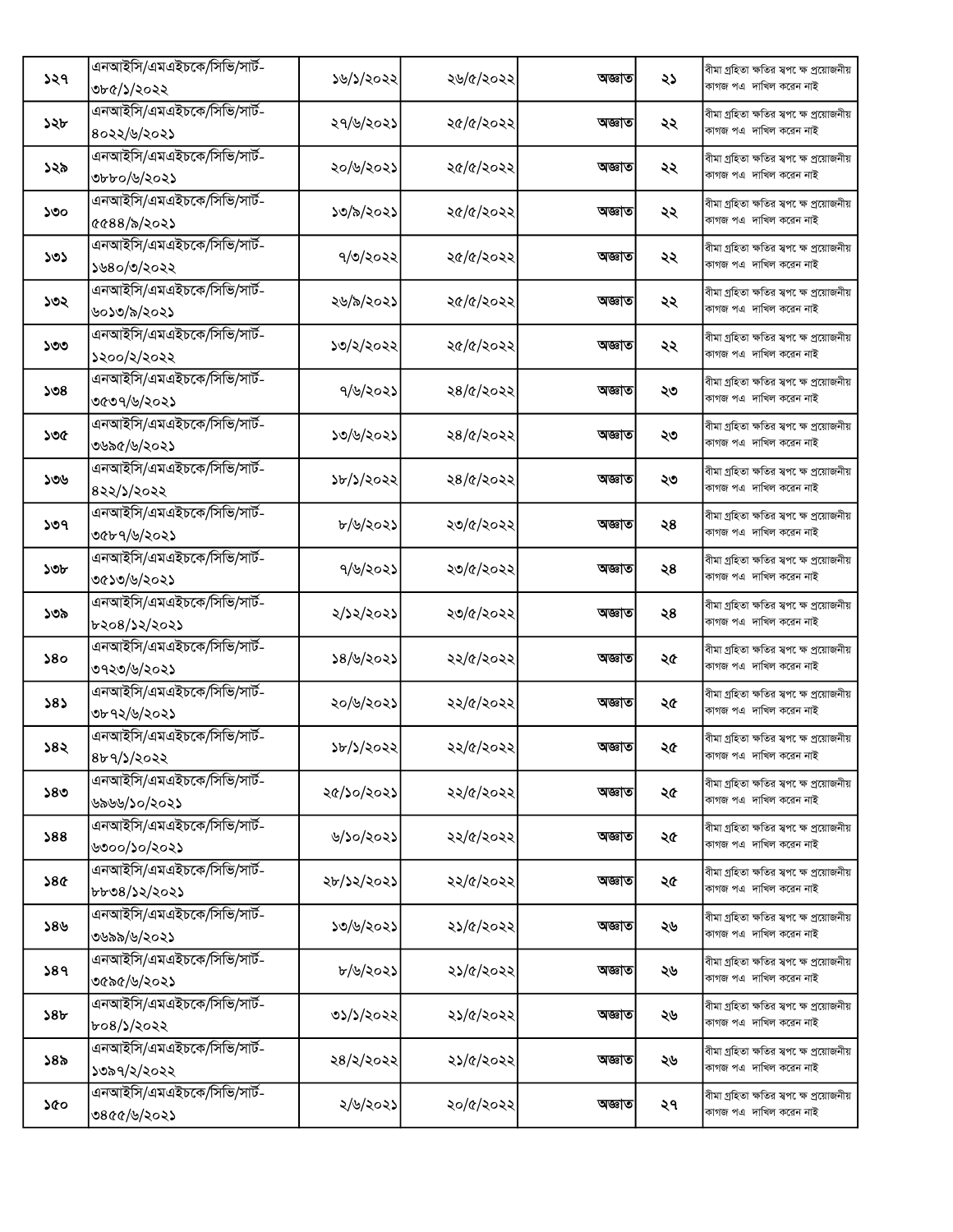|     | এনআইসি/এমএইচকে/সিভি/সার্ট-       |            |           |        |    | বীমা গ্ৰহিতা ক্ষতির স্বপ েক্ষ প্ৰয়োজনীয়                           |
|-----|----------------------------------|------------|-----------|--------|----|---------------------------------------------------------------------|
| ১৫১ | ৩৩২২/৫/২০২১                      | ২৭/৫/২০২১  | ২০/৫/২০২২ | অজ্ঞাত | ২৭ | কাগজ পএ দাখিল করেন নাই                                              |
|     | এনআইসি/এমএইচকে/সিভি/সার্ট-       |            |           |        |    | বীমা গ্ৰহিতা ক্ষতির স্বপ েক্ষ প্ৰয়োজনীয়                           |
| ১৫২ | ৪০৩৬/৬/২০২১                      | ২৭/৬/২০২১  | ১৯/৫/২০২২ | অজ্ঞাত | ২৮ | কাগজ পএ দাখিল করেন নাই                                              |
|     | এনআইসি/এমএইচকে/সিভি/সার্ট-       |            |           |        |    | বীমা গ্ৰহিতা ক্ষতির স্বপক্ষে প্ৰয়োজনীয়                            |
| ১৫৩ | ৩৮৬৪/৬/২০২১                      | ২০/৬/২০২১  | ১৯/৫/২০২২ | অজ্ঞাত | ২৮ | কাগজ পএ দাখিল করেন নাই                                              |
|     | এনআইসি/এমএইচকে/সিভি/সার্ট-       |            |           |        |    | বীমা গ্ৰহিতা ক্ষতির স্বপ েক্ষ প্ৰয়োজনীয়                           |
| ১৫৪ | ৩৩৬৫/৪/২০২২                      | ২৮/৪/২০২২  | ১৯/৫/২০২২ | অজ্ঞাত | ২৮ | কাগজ পএ দাখিল করেন নাই                                              |
|     | এনআইসি/এমএইচকে/সিভি/সার্ট-       |            |           |        |    | বীমা গ্ৰহিতা ক্ষতির স্বপ েক্ষ প্ৰয়োজনীয়                           |
| ১৫৫ | $88b\frac{b}{c}\frac{b}{c}$ 2025 | ১৬/৮/২০২১  | ১৯/৫/২০২২ | অজ্ঞাত | ২৮ | কাগজ পএ দাখিল করেন নাই                                              |
|     | এনআইসি/এমএইচকে/সিভি/সার্ট-       |            |           |        |    |                                                                     |
| ১৫৬ | ৪০৮৮/৬/২০২১                      | ২৮/৬/২০২১  | ১৮/৫/২০২২ | অজ্ঞাত | ২৯ | বীমা গ্ৰহিতা ক্ষতির স্বপ েক্ষ প্ৰয়োজনীয়<br>কাগজ পএ দাখিল করেন নাই |
|     |                                  |            |           |        |    |                                                                     |
| ১৫৭ | এনআইসি/এমএইচকে/সিভি/সার্ট-       | ১৫/৬/২০২১  | ১৮/৫/২০২২ | অজ্ঞাত | ২৯ | বীমা গ্ৰহিতা ক্ষতির স্বপ েক্ষ প্ৰয়োজনীয়                           |
|     | ৩৮০৮/৬/২০২১                      |            |           |        |    | কাগজ পএ দাখিল করেন নাই                                              |
| ১৫৮ | এনআইসি/এমএইচকে/সিভি/সার্ট-       | ২০/৫/২০২১  | ১৮/৫/২০২২ | অজ্ঞাত | ২৯ | বীমা গ্ৰহিতা ক্ষতির স্বপক্ষে প্ৰয়োজনীয়                            |
|     | ৩০৫৮/৫/২০২১                      |            |           |        |    | কাগজ পএ দাখিল করেন নাই                                              |
| ১৫৯ | এনআইসি/এমএইচকে/সিভি/সার্ট-       | ৩/১০/২০২১  | ১৮/৫/২০২২ | অজ্ঞাত | ২৯ | বীমা গ্ৰহিতা ক্ষতির স্বপ েক্ষ প্ৰয়োজনীয়                           |
|     | ৬১৭০/১০/২০২১                     |            |           |        |    | কাগজ পএ দাখিল করেন নাই                                              |
| ১৬০ | এনআইসি/এমএইচকে/সিভি/সার্ট-       | ১৬/৫/২০২২  | ১৮/৫/২০২২ | অজ্ঞাত | ২৯ | বীমা গ্ৰহিতা ক্ষতির স্বপক্ষে প্ৰয়োজনীয়                            |
|     | ৩৬৪৬/০৫/২০২২                     |            |           |        |    | কাগজ পএ দাখিল করেন নাই                                              |
| ১৬১ | এনআইসি/এমএইচকে/সিভি/সার্ট-       | ২৩/৬/২০২১  | ১৭/৫/২০২২ | অজ্ঞাত | ৩০ | বীমা গ্ৰহিতা ক্ষতির স্বপ েক্ষ প্ৰয়োজনীয়                           |
|     | ৪০০৩/০৬/২০২১                     |            |           |        |    | কাগজ পএ দাখিল করেন নাই                                              |
| ১৬২ | এনআইসি/এমএইচকে/সিভি/সার্ট-       | ২০/৬/২০২১  | ১৭/৫/২০২১ | অজ্ঞাত | ৩০ | বীমা গ্ৰহিতা ক্ষতির স্বপ েক্ষ প্ৰয়োজনীয়                           |
|     | ৩৮৮৩/০৬/২০২১                     |            |           |        |    | কাগজ পএ দাখিল করেন নাই                                              |
| ১৬৩ | এনআইসি/এমএইচকে/সিভি/সার্ট-       | ২৬/৯/২০২১  | ১৭/৫/২০২২ | অজ্ঞাত | ৩০ | বীমা গ্ৰহিতা ক্ষতির স্বপ েক্ষ প্ৰয়োজনীয়                           |
|     | ৫৯৫৩/০৯/২০২১                     |            |           |        |    | কাগজ পএ দাখিল করেন নাই                                              |
| ১৬৪ | এনআইসি/এমএইচকে/সিভি/সার্ট-       | ১০/১০/২০২১ | ১৬/৫/২০২২ | অজ্ঞাত | ৩১ | বীমা গ্ৰহিতা ক্ষতির স্বপক্ষে প্ৰয়োজনীয়                            |
|     | ৬৪১১/১০/২০২১                     |            |           |        |    | কাগজ পএ দাখিল করেন নাই                                              |
| ১৬৫ | এনআইসি/এমএইচকে/সিভি/সার্ট-       | ১০/৬/২০২১  | ১৬/৫/২০২২ | অজ্ঞাত | ৩১ | বীমা গ্ৰহিতা ক্ষতির স্বপ েক্ষ প্ৰয়োজনীয়                           |
|     | ৩৬৬৫/৬/২০২১                      |            |           |        |    | কাগজ পএ দাখিল করেন নাই                                              |
| ১৬৬ | এনআইসি/এমএইচকে/সিভি/সার্ট-       | ৮/৬/২০২১   | ১৬/৫/২০২২ | অজ্ঞাত | ৩১ | বীমা গ্ৰহিতা ক্ষতির স্বপক্ষে প্ৰয়োজনীয়                            |
|     | ৩৬৩৮/৬/২০২১                      |            |           |        |    | কাগজ পএ দাখিল করেন নাই                                              |
| ১৬৭ | এনআইসি/এমএইচকে/সিভি/সার্ট-       | ১৮/৭/২০২১  | ১৬/৫/২০২২ | অজ্ঞাত | ৩১ | বীমা গ্ৰহিতা ক্ষতির স্বপ েক্ষ প্ৰয়োজনীয়                           |
|     | 8258/9/2025                      |            |           |        |    | কাগজ পএ দাখিল করেন নাই                                              |
| ১৬৮ | এনআইসি/এমএইচকে/সিভি/সার্ট-       | ৮/৬/২০২১   | ১৫/৫/২০২২ | অজ্ঞাত | ৩২ | বীমা গ্ৰহিতা ক্ষতির স্বপ েক্ষ প্ৰয়োজনীয়                           |
|     | ৩৬০১/৬/২০২১                      |            |           |        |    | কাগজ পএ দাখিল করেন নাই                                              |
| ১৬৯ | এনআইসি/এমএইচকে/সিভি/সার্ট-       | ৭/৬/২০২১   | ১৫/৫/২০২২ | অজ্ঞাত | ৩২ | বীমা গ্ৰহিতা ক্ষতির স্বপক্ষে প্রয়োজনীয়                            |
|     | ৩৫৩৪/৬/২০২১                      |            |           |        |    | কাগজ পএ দাখিল করেন নাই                                              |
| ১৭০ | এনআইসি/এমএইচকে/সিভি/সার্ট-       | ৮/৫/২০২২   | ১৫/৫/২০২২ | অজ্ঞাত | ৩২ | বীমা গ্ৰহিতা ক্ষতির স্বপ েক্ষ প্ৰয়োজনীয়                           |
|     | ৩৪৩৭/৫/২০২২                      |            |           |        |    | কাগজ পএ দাখিল করেন নাই                                              |
| 393 | এনআইসি/এমএইচকে/সিভি/সার্ট-       | ২/৬/২০২১   | ১৪/৫/২০২২ | অজ্ঞাত | ৩৩ | বীমা গ্ৰহিতা ক্ষতির স্বপক্ষে প্ৰয়োজনীয়                            |
|     | ৩৪৫৬/৬/২০২১                      |            |           |        |    | কাগজ পএ দাখিল করেন নাই                                              |
| ১৭২ | এনআইসি/এমএইচকে/সিভি/সার্ট-       | ২৭/৫/২০২১  | ১৪/৫/২০২২ | অজ্ঞাত | ৩৩ | বীমা গ্ৰহিতা ক্ষতির স্বপ েক্ষ প্ৰয়োজনীয়                           |
|     | ৩৩১৫/৫/২০২১                      |            |           |        |    | কাগজ পএ দাখিল করেন নাই                                              |
| ১৭৩ | এনআইসি/এমএইচকে/সিভি/সার্ট-       | ১২/৯/২০২১  | ১৪/৫/২০২২ | অজ্ঞাত | ৩৩ | বীমা গ্ৰহিতা ক্ষতির স্বপ েক্ষ প্ৰয়োজনীয়                           |
|     | ৫৪৭৫/৯/২০২১                      |            |           |        |    | কাগজ পএ দাখিল করেন নাই                                              |
| 598 | এনআইসি/এমএইচকে/সিভি/সার্ট-       | ১৯/১০/২০২১ | ১৪/৫/২০২২ | অজ্ঞাত | ৩৩ | বীমা গ্ৰহিতা ক্ষতির স্বপক্ষে প্ৰয়োজনীয়                            |
|     | ৬৭২৮/১০/২০২১                     |            |           |        |    | কাগজ পএ দাখিল করেন নাই                                              |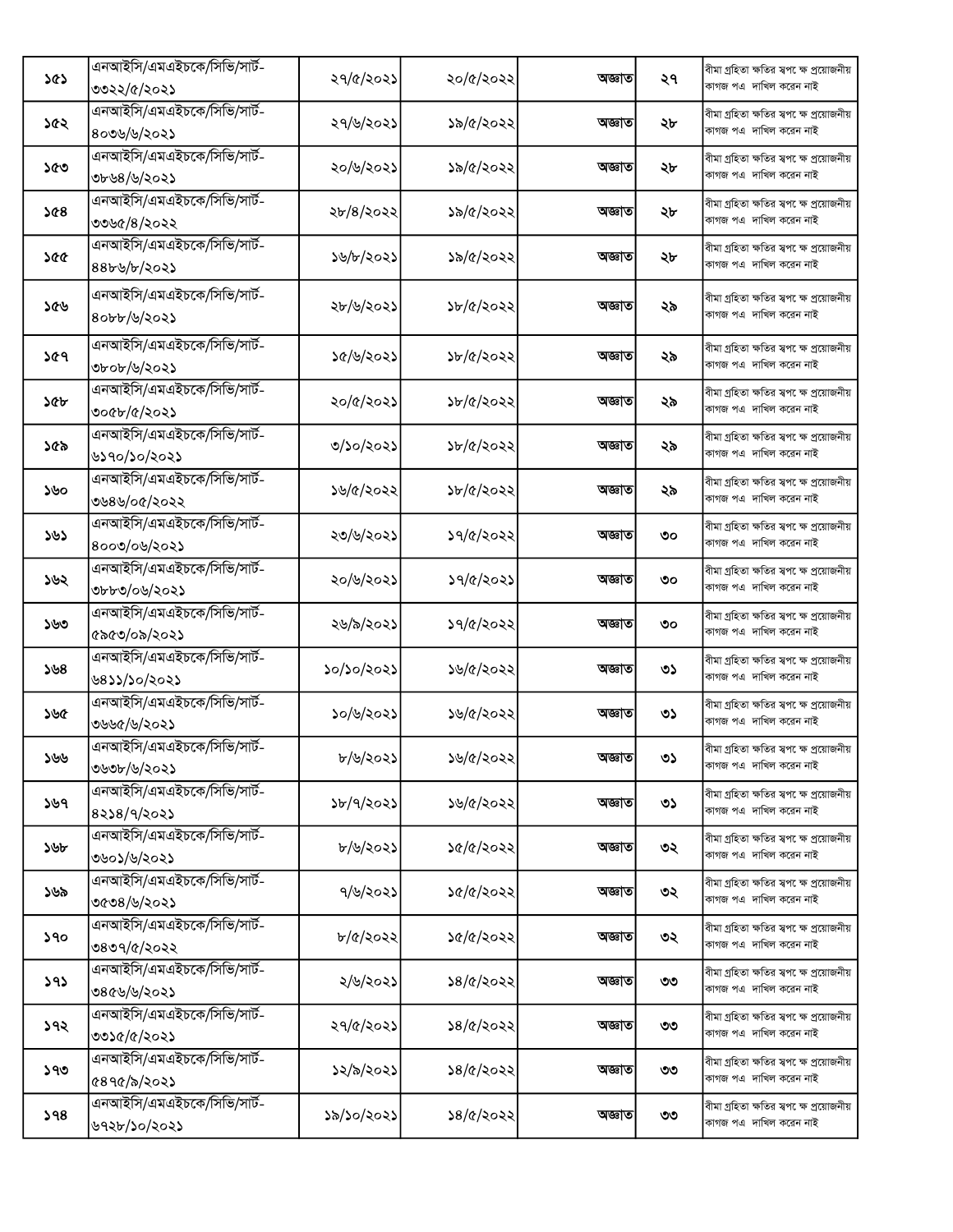|     | এনআইসি/এমএইচকে/সিভি/সার্ট- |            |                |        |                | বীমা গ্ৰহিতা ক্ষতির স্বপ েক্ষ প্ৰয়োজনীয়                            |
|-----|----------------------------|------------|----------------|--------|----------------|----------------------------------------------------------------------|
| ১৭৫ | ৩১৪৩/৫/২০২১                | ২৩/৫/২০২১  | ১৩/৫/২০২২      | অজ্ঞাত | ৩৪             | কাগজ পএ দাখিল করেন নাই                                               |
|     | এনআইসি/এমএইচকে/সিভি/সার্ট- |            |                |        |                | বীমা গ্ৰহিতা ক্ষতির স্বপ েক্ষ প্ৰয়োজনীয়                            |
| ১৭৬ | ৩০৩৬/৫/২০২১                | ২০/৫/২০২১  | ১৩/৫/২০২২      | অজ্ঞাত | ৩৪             | কাগজ পএ দাখিল করেন নাই                                               |
|     | এনআইসি/উত্তরা /পিভি/সার্ট- |            |                |        |                | বীমা গ্ৰহিতা ক্ষতির স্বপ েক্ষ প্ৰয়োজনীয়                            |
| ১৭৭ | ২৬/৭/২০২১                  | ১৯/৭/২০২১  | ১৩/৫/২০২২      | অজ্ঞাত | $\mathcal{O}8$ | কাগজ পএ দাখিল করেন নাই                                               |
|     | এনআইসি/এমএইচকে/সিভি/সার্ট- |            |                |        |                | বীমা গ্ৰহিতা ক্ষতির স্বপ েক্ষ প্ৰয়োজনীয়                            |
| ১৭৮ | ৩৬২১/৬/২০২১                | ৮/৬/২০২১   | ১২/৫/২০২২      | অজ্ঞাত | ৩৫             | কাগজ পএ দাখিল করেন নাই                                               |
|     | এনআইসি/এমএইচকে/সিভি/সার্ট- |            |                |        |                | বীমা গ্ৰহিতা ক্ষতির স্বপ েক্ষ প্ৰয়োজনীয়                            |
| ১৭৯ | ৩৮৬৮/৬/২০২১                | ২০/৬/২০২১  | ১২/৫/২০২২      | অজ্ঞাত | ৩৫             | কাগজ পএ দাখিল করেন নাই                                               |
|     | এনআইসি/এমএইচকে/সিভি/সার্ট- |            |                |        |                | বীমা গ্ৰহিতা ক্ষতির স্বপ েক্ষ প্ৰয়োজনীয়                            |
| ১৮০ | ৩৬৬৪/৬/২০২১                | ১০/৬/২০২১  | ১১/৫/২০২২      | অজ্ঞাত | ৩৬             | কাগজ পএ দাখিল করেন নাই                                               |
|     | এনআইসি/এমএইচকে/সিভি/সার্ট- |            |                |        |                |                                                                      |
| ১৮১ | ৩৫৮৫/৬/২০২১                | ৮/৬/২০২১   | ১১/৫/২০২২      | অজ্ঞাত | ৩৬             | বীমা গ্ৰহিতা ক্ষতির স্বপ েক্ষ প্ৰয়োজনীয়<br>কাগজ পএ দাখিল করেন নাই  |
|     | এনআইসি/এমএইচকে/সিভি/সার্ট- |            |                |        |                |                                                                      |
| ১৮২ |                            | ২১/৩/২০২২  | ১১/৫/২০২২      | অজ্ঞাত | ৩৬             | বীমা গ্ৰহিতা ক্ষতির স্বপ েক্ষ প্ৰয়োজনীয়<br>কাগজ পএ দাখিল করেন নাই  |
|     | ১৯৬৮/৩/২০২২                |            |                |        |                |                                                                      |
| ১৮৩ | এনআইসি/এমএইচকে/সিভি/সার্ট- | ২১/১১/২০২১ | ১১/৫/২০২২      | অজ্ঞাত | ৩৬             | বীমা গ্ৰহিতা ক্ষতির স্বপ েক্ষ প্ৰয়োজনীয়<br>কাগজ পএ দাখিল করেন নাই  |
|     | ৭৯০৫/১১/২০২১               |            |                |        |                |                                                                      |
| 5b8 | এনআইসি/এমএইচকে/সিভি/সার্ট- | ৩১/৫/২০২১  | ১০/৫/২০২২      | অজ্ঞাত | ৩৭             | বীমা গ্ৰহিতা ক্ষতির স্বপক্ষে প্ৰয়োজনীয়                             |
|     | ৩৪১৫/৫/২০২১                |            |                |        |                | কাগজ পএ দাখিল করেন নাই                                               |
| ১৮৫ | এনআইসি/এমএইচকে/সিভি/সার্ট- | ৭/৬/২০২১   | ১০/৫/২০২২      | অজ্ঞাত | ৩৭             | বীমা গ্ৰহিতা ক্ষতির স্বপ েক্ষ প্ৰয়োজনীয়                            |
|     | ৩৫২৯/৬/২০২১                |            |                |        |                | কাগজ পএ দাখিল করেন নাই                                               |
| ১৮৬ | এনআইসি/এমএইচকে/সিভি/সার্ট- | ২১/৩/২০২২  | ১০/৫/২০২২      | অজ্ঞাত | ৩৭             | বীমা গ্ৰহিতা ক্ষতির স্বপক্ষে প্ৰয়োজনীয়                             |
|     | ১৯৬৫/৩/২০২২                |            |                |        |                | কাগজ পএ দাখিল করেন নাই                                               |
| ১৮৭ | এনআইসি/এমএইচকে/সিভি/সার্ট- | ৮/৫/২০২২   | ১০/৫/২০২২      | অজ্ঞাত | ৩৭             | বীমা গ্ৰহিতা ক্ষতির স্বপ েক্ষ প্ৰয়োজনীয়                            |
|     | ৩৪১৫/৫/২০২২                |            |                |        |                | কাগজ পএ দাখিল করেন নাই                                               |
| ১৮৮ | এনআইসি/এমএইচকে/সিভি/সার্ট- | ১০/১/২০২২  | ১০/৫/২০২২      | অজ্ঞাত | ৩৭             | বীমা গ্ৰহিতা ক্ষতির স্বপ েক্ষ প্ৰয়োজনীয়                            |
|     | ৩২৮/১/২০২২                 |            |                |        |                | কাগজ পএ দাখিল করেন নাই                                               |
|     | এনআইসি/এমএইচকে/সিভি/সার্ট- |            |                |        |                | বীমা গ্ৰহিতা ক্ষতির স্বপ েক্ষ প্ৰয়োজনীয়                            |
| ১৮৯ | ৫২৭৪/৯/২০২১                | ৬/৯/২০২১   | ১০/৫/২০২২      | অজ্ঞাত | ৩৭             | কাগজ পএ দাখিল করেন নাই                                               |
|     | এনআইসি/এমএইচকে/সিভি/সার্ট- |            |                |        |                | বীমা গ্ৰহিতা ক্ষতির স্বপক্ষে প্ৰয়োজনীয়                             |
| ১৯০ | ৩৩৮২/৫/২০২১                | ৩১/৫/২০২১  | ৯/৫/২০২২       | অজ্ঞাত | ৩৮             | কাগজ পএ দাখিল করেন নাই                                               |
|     | এনআইসি/এমএইচকে/সিভি/সার্ট- |            |                |        |                | বীমা গ্ৰহিতা ক্ষতির স্বপ েক্ষ প্ৰয়োজনীয়                            |
| ১৯১ | ৩৫৪৫/৬/২০২১                | ৭/৬/২০২১   | ৯/৫/২০২২       | অজ্ঞাত | ৩৮             | কাগজ পএ দাখিল করেন নাই                                               |
|     | এনআইসি/এইচও/পিভি/সার্ট-    |            |                |        |                | বীমা গ্ৰহিতা ক্ষতির স্বপ েক্ষ প্ৰয়োজনীয়                            |
| ১৯২ | ২৯/৬/২০২১                  | ৬/৬/২০২১   | ৯/৫/২০২২       | অজ্ঞাত | ৩৮             | কাগজ পএ দাখিল করেন নাই                                               |
|     | এনআইসি/এমএইচকে/সিভি/সার্ট- |            |                |        |                | বীমা গ্ৰহিতা ক্ষতির স্বপ েক্ষ প্ৰয়োজনীয়                            |
| ১৯৩ | ১৪৭৯/৩/২০২২                | ১/৩/২০২২   | ৯/৫/২০২২       | অজ্ঞাত | ৩৮             | কাগজ পএ দাখিল করেন নাই                                               |
|     | এনআইসি/এমএইচকে/সিভি/সার্ট- |            |                |        |                | বীমা গ্ৰহিতা ক্ষতির স্বপ েক্ষ প্রয়োজনীয়                            |
| ১৯৪ | ৮৫৪৯/১২/২০২১               | ১৯/১২/২০২১ | ৯/৫/২০২২       | অজ্ঞাত | ৩৮             | কাগজ পএ  দাখিল করেন নাই                                              |
|     | এনআইসি/এমএইচকে/সিভি/সার্ট- |            |                |        |                | বীমা গ্ৰহিতা ক্ষতির স্বপক্ষে প্ৰয়োজনীয়                             |
| ১৯৫ | ৩৭২৮/৬/২০২১                | ১৪/৬/২০২১  | ৮/৫/২০২২       | অজ্ঞাত | ৩৯             | কাগজ পএ দাখিল করেন নাই                                               |
|     | এনআইসি/এমএইচকে/সিভি/সার্ট- |            |                |        |                | বীমা গ্ৰহিতা ক্ষতির স্বপ েক্ষ প্ৰয়োজনীয়                            |
| ১৯৬ | ৩৫৫৫/৬/২০২১                | ৭/৬/২০২১   | $b/(c/c)$ ২০২২ | অজ্ঞাত | ৭৯             | কাগজ পএ দাখিল করেন নাই                                               |
|     | এনআইসি/এমএইচকে/সিভি/সার্ট- |            |                |        |                |                                                                      |
| ১৯৭ | ৩৭৮৯/৬/২০২১                | ১৫/০৬/২০২১ | $b/(c/c)$ ২০২২ | অজ্ঞাত | ৩৯             | বীমা গ্ৰহিতা ক্ষতির স্বপ েক্ষ প্ৰয়োজনীয়<br>কাগজ পএ দাখিল করেন নাই  |
|     | এনআইসি/এমএইচকে/সিভি/সার্ট- |            |                |        |                |                                                                      |
| ১৯৮ |                            | ২/৬/২০২১   | ৭/৫/২০২২       | অজ্ঞাত | 80             | বীমা গ্ৰহিতা ক্ষতির স্বপ েক্ষ প্ৰয়োজনীয়<br>কাগজ পএ  দাখিল করেন নাই |
|     | ৩৪৭২/৬/২০২১                |            |                |        |                |                                                                      |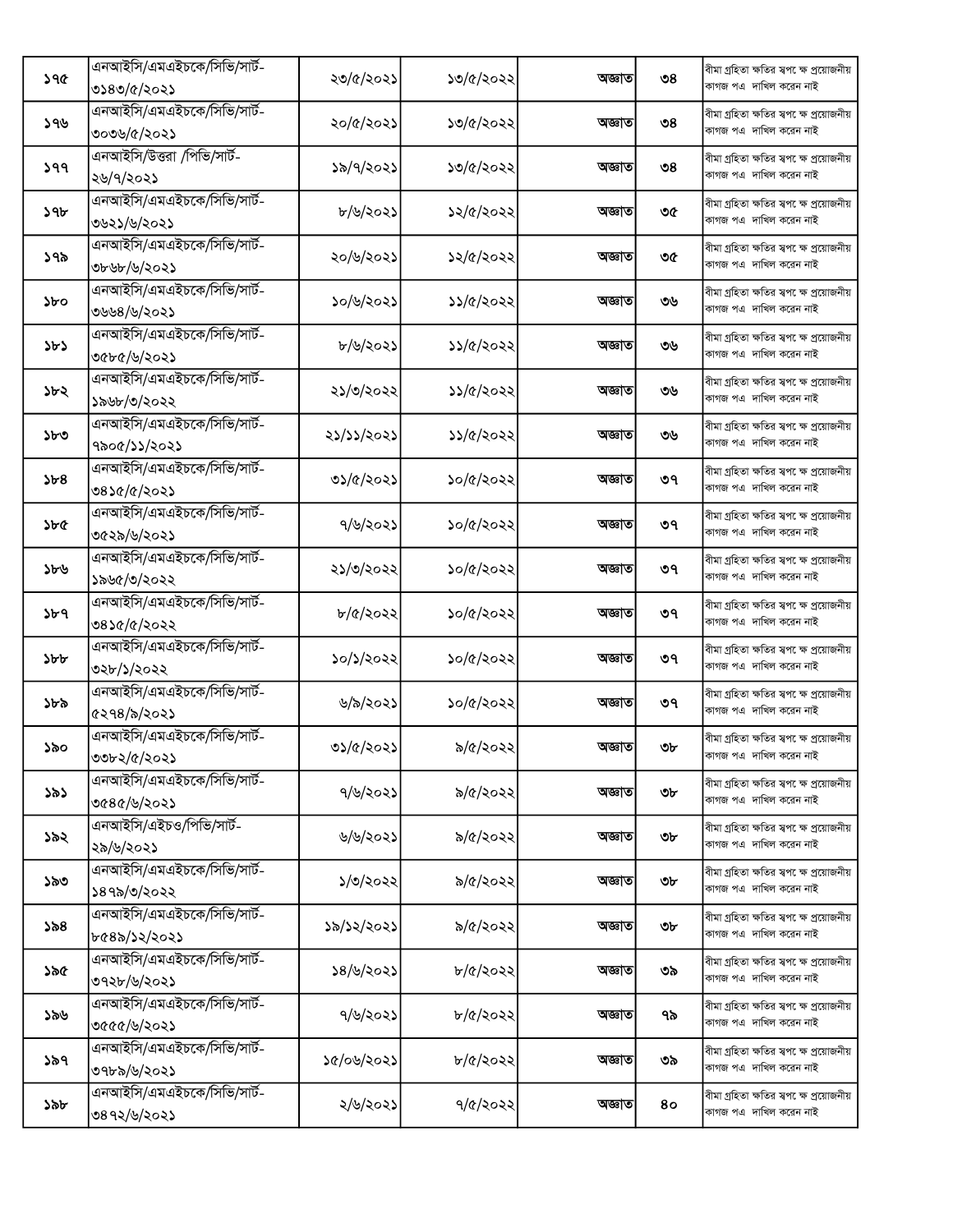|     | এনআইসি/এমএইচকে/সিভি/সার্ট- |            |                  |        |               | বীমা গ্ৰহিতা ক্ষতির স্বপ েক্ষ প্ৰয়োজনীয়                           |
|-----|----------------------------|------------|------------------|--------|---------------|---------------------------------------------------------------------|
| ১৯৯ | ৩২৩৫/৫/২০২১                | ২৪/০৫/২০২১ | ৭/৫/২০২২         | অজ্ঞাত | 80            | কাগজ পএ দাখিল করেন নাই                                              |
|     | এনআইসি/এমএইচকে/সিভি/সার্ট- |            |                  |        |               | বীমা গ্ৰহিতা ক্ষতির স্বপ েক্ষ প্ৰয়োজনীয়                           |
| ২০০ | ৬০১৬/৯/২০২১                | ২৬/০৯/২০২১ | ৭/৫/২০২২         | অজ্ঞাত | 80            | কাগজ পএ দাখিল করেন নাই                                              |
|     | এনআইসি/এমএইচকে/সিভি/সার্ট- |            |                  |        |               | বীমা গ্ৰহিতা ক্ষতির স্বপ েক্ষ প্ৰয়োজনীয়                           |
| ২০১ | ৮০১২/১১/২০২১               | ২৫/১১/২০২১ | 9/8/3022         | অজ্ঞাত | 80            | কাগজ পএ দাখিল করেন নাই                                              |
|     | এনআইসি/এমএইচকে/সিভি/সার্ট- |            |                  |        |               | বীমা গ্ৰহিতা ক্ষতির স্বপ েক্ষ প্ৰয়োজনীয়                           |
| ২০২ | ৩০৫৩/৫/২০২১                | ২০/৫/২০২১  | ৬/৫/২০২২         | অজ্ঞাত | 85            | কাগজ পএ দাখিল করেন নাই                                              |
|     | এনআইসি/এমএইচকে/সিভি/সার্ট- |            |                  |        |               |                                                                     |
| ২০৩ |                            | ১৭/৫/২০২১  | ৬/৫/২০২২         | অজ্ঞাত | 85            | বীমা গ্ৰহিতা ক্ষতির স্বপ েক্ষ প্ৰয়োজনীয়<br>কাগজ পএ দাখিল করেন নাই |
|     | ২৮৭৪/৫/২০২১                |            |                  |        |               |                                                                     |
| ২০৪ | এনআইসি/এমএইচকে/সিভি/সার্ট- | ২/৬/২০২১   | ৫/৫/২০২২         | অজ্ঞাত | 8२            | বীমা গ্ৰহিতা ক্ষতির স্বপ েক্ষ প্ৰয়োজনীয়<br>কাগজ পএ দাখিল করেন নাই |
|     | ৩৪৪২/৬/২০২১                |            |                  |        |               |                                                                     |
| ২০৫ | এনআইসি/এমএইচকে/সিভি/সার্ট- | ৩১/৫/২০২১  | ৫/৫/২০২২         | অজ্ঞাত | 8२            | বীমা গ্ৰহিতা ক্ষতির স্বপক্ষে প্ৰয়োজনীয়                            |
|     | ৩৩৯৭/৫/২০২১                |            |                  |        |               | কাগজ পএ দাখিল করেন নাই                                              |
| ২০৬ | এনআইসি/এমএইচকে/সিভি/সার্ট- | ২৭/৪/২০২১  | ৫/৫/২০২২         | অজ্ঞাত | 8२            | বীমা গ্ৰহিতা ক্ষতির স্বপ েক্ষ প্ৰয়োজনীয়                           |
|     | ৩২৬৫/৪/২০২২                |            |                  |        |               | কাগজ পএ দাখিল করেন নাই                                              |
|     | এনআইসি/এমএইচকে/সিভি/সার্ট- |            |                  |        |               | বীমা গ্ৰহিতা ক্ষতির স্বপ েক্ষ প্ৰয়োজনীয়                           |
| ২০৭ | ৬৯৪১/১০/২০২১               | ২৫/১০/২০২১ | ৫/৫/২০২২         | অজ্ঞাত | 8२            | কাগজ পএ দাখিল করেন নাই                                              |
|     | এনআইসি/এমএইচকে/সিভি/সার্ট- |            |                  |        |               | বীমা গ্ৰহিতা ক্ষতির স্বপ েক্ষ প্ৰয়োজনীয়                           |
| ২০৮ | ৩৯৭১/৬/২০২১                | ২২/৬/২০২১  | $8/\alpha$ /২০২২ | অজ্ঞাত | ৪৩            | কাগজ পএ দাখিল করেন নাই                                              |
|     | এনআইসি/এমএইচকে/সিভি/সার্ট- |            |                  |        |               | বীমা গ্ৰহিতা ক্ষতির স্বপ েক্ষ প্ৰয়োজনীয়                           |
| ২০৯ | ৩৩৪১/৫/২০২১                | ৩১/৫/২০২১  | $8/\alpha$ /২০২২ | অজ্ঞাত | ৪৩            | কাগজ পএ দাখিল করেন নাই                                              |
|     | এনআইসি/এমএইচকে/সিভি/সার্ট- |            |                  |        |               | বীমা গ্ৰহিতা ক্ষতির স্বপ েক্ষ প্ৰয়োজনীয়                           |
| ২১০ | ৩০৪৪/৫/২০২১                | ২০/৫/২০২১  | ৩/৫/২০২২         | অজ্ঞাত | 88            | কাগজ পএ দাখিল করেন নাই                                              |
|     | এনআইসি/এমএইচকে/সিভি/সার্ট- |            |                  |        |               | বীমা গ্ৰহিতা ক্ষতির স্বপ েক্ষ প্ৰয়োজনীয়                           |
| ২১১ | ৩১২৮/৫/২০২১                | ২৩/৫/২০২১  | ৩/৫/২০২২         | অজ্ঞাত | 88            | কাগজ পএ দাখিল করেন নাই                                              |
|     | এনআইসি/এমএইচকে/সিভি/সার্ট- |            |                  |        |               |                                                                     |
| ২১২ |                            | ১৭/৫/২০২১  | ২/৫/২০২২         | অজ্ঞাত | 8¢            | বীমা গ্ৰহিতা ক্ষতির স্বপ েক্ষ প্ৰয়োজনীয়<br>কাগজ পএ দাখিল করেন নাই |
|     | ২৮৬৯/৫/২০২১                |            |                  |        |               |                                                                     |
| ২১৩ | এনআইসি/এমএইচকে/সিভি/সার্ট- | ১৭/৫/২০২১  | ২/৫/২০২২         | অজ্ঞাত | 8¢            | বীমা গ্ৰহিতা ক্ষতির স্বপ েক্ষ প্ৰয়োজনীয়<br>কাগজ পএ দাখিল করেন নাই |
|     | ২৮৯৪/৫/২০২১                |            |                  |        |               |                                                                     |
| ২১৪ | এনআইসি/এমএইচকে/সিভি/সার্ট- | ১৭/১০/২০২১ | ২/৫/২০২২         | অজ্ঞাত | 8¢            | বীমা গ্ৰহিতা ক্ষতির স্বপ েক্ষ প্ৰয়োজনীয়                           |
|     | ৬৬৯২/১০/২০২১               |            |                  |        |               | কাগজ পএ  দাখিল করেন নাই                                             |
| ২১৫ | এনআইসি/এমএইচকে/সিভি/সার্ট- | ১০/৬/২০২১  | ১/৫/২০২২         | অজ্ঞাত | $8\mathsf{b}$ | বীমা গ্ৰহিতা ক্ষতির স্বপ েক্ষ প্ৰয়োজনীয়                           |
|     | ৩৬৭১/৬/২০২১                |            |                  |        |               | কাগজ পএ দাখিল করেন নাই                                              |
| ২১৬ | এনআইসি/এমএইচকে/সিভি/সার্ট- | ১৭/৫/২০২১  | ১/৫/২০২২         | অজ্ঞাত | ৪৬            | বীমা গ্ৰহিতা ক্ষতির স্বপক্ষে প্ৰয়োজনীয়                            |
|     | ২৮৫৯/৫/২০২১                |            |                  |        |               | কাগজ পএ দাখিল করেন নাই                                              |
|     | এনআইসি/এমএইচকে/সিভি/সার্ট- |            |                  |        |               | বীমা গ্ৰহিতা ক্ষতির স্বপ েক্ষ প্ৰয়োজনীয়                           |
| ২১৭ | ৩৯৩৮/৬/২০২১                | ২১/৬/২০২১  | ১/৫/২০২২         | অজ্ঞাত | ৪৬            | কাগজ পএ দাখিল করেন নাই                                              |
|     | এনআইসি/এমএইচকে/সিভি/সার্ট- |            |                  |        |               | বীমা গ্ৰহিতা ক্ষতির স্বপ েক্ষ প্ৰয়োজনীয়                           |
| ২১৮ | ২০৯১/৩/২০২২                | ২৪/৩/২০২২  | ১/৫/২০২২         | অজ্ঞাত | ৪৬            | কাগজ পএ দাখিল করেন নাই                                              |
|     | এনআইসি/এমএইচকে/সিভি/সার্ট- |            |                  |        |               | বীমা গ্ৰহিতা ক্ষতির স্বপক্ষে প্ৰয়োজনীয়                            |
| ২১৯ | 8909/b/202                 | ২৪/৮/২০২১  | ১/৫/২০২২         | অজ্ঞাত | ৪৬            | কাগজ পএ দাখিল করেন নাই                                              |
|     | এনআইসি/এমএইচকে/সিভি/সার্ট- |            |                  |        |               | বীমা গ্ৰহিতা ক্ষতির স্বপ েক্ষ প্ৰয়োজনীয়                           |
| ২২০ | ৩৪৩৬/৬/২০২১                | ২/৬/২০২১   | ৩০/৪/২০২২        | অজ্ঞাত | 8१            | কাগজ পএ দাখিল করেন নাই                                              |
|     | এনআইসি/এমএইচকে/সিভি/সার্ট- |            |                  |        |               |                                                                     |
| ২২১ |                            | ১৭/৫/২০২১  | ৩০/৪/২০২২        | অজ্ঞাত | 8१            | বীমা গ্ৰহিতা ক্ষতির স্বপক্ষে প্ৰয়োজনীয়<br>কাগজ পএ দাখিল করেন নাই  |
|     | ২৮৯২/৫/২০২১                |            |                  |        |               |                                                                     |
| ২২২ | এনআইসি/এমএইচকে/সিভি/সার্ট- | ১৮/৫/২০২১  | ২৯/৪/২০২২        | অজ্ঞাত | 8৮            | বীমা গ্ৰহিতা ক্ষতির স্বপ েক্ষ প্ৰয়োজনীয়                           |
|     | ২৯৫০/৫/২০২১                |            |                  |        |               | কাগজ পএ  দাখিল করেন নাই                                             |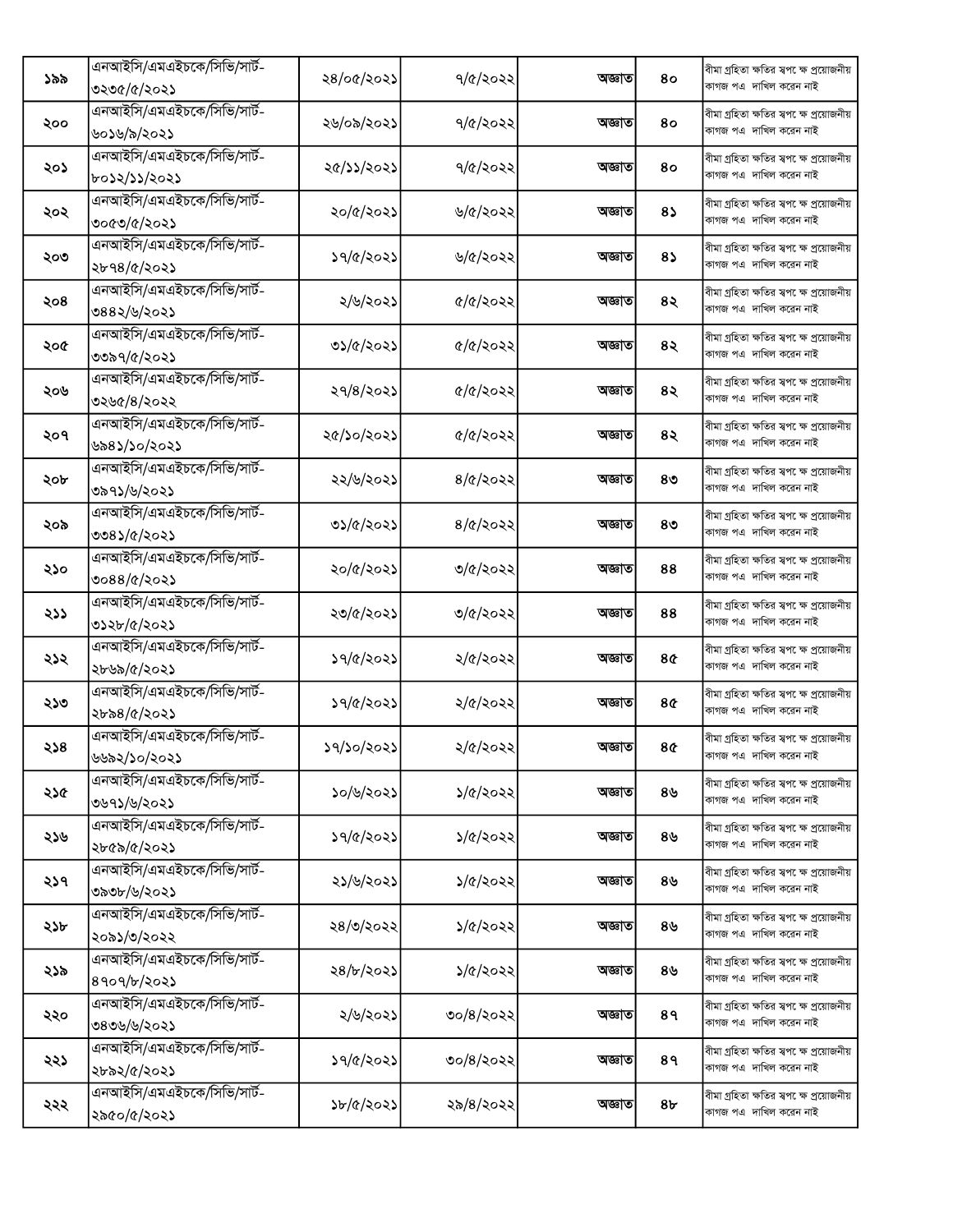|     | এনআইসি/এমএইচকে/সিভি/সার্ট-                 | ২০/২/২০২২  | ২৯/৪/২০২২ | অজ্ঞাত | 8 <sub>b</sub> | বীমা গ্ৰহিতা ক্ষতির স্বপ েক্ষ প্ৰয়োজনীয়                           |
|-----|--------------------------------------------|------------|-----------|--------|----------------|---------------------------------------------------------------------|
| ২২৩ | ১৩৪২/২/২০২২                                |            |           |        |                | কাগজ পএ দাখিল করেন নাই                                              |
|     | এনআইসি/এমএইচকে/সিভি/সার্ট-                 |            |           |        |                | বীমা গ্ৰহিতা ক্ষতির স্বপ েক্ষ প্ৰয়োজনীয়                           |
| ২২৪ | ৩২৩২/৫/২০২১                                | ২৪/৫/২০২১  | ২৯/৪/২০২২ | অজ্ঞাত | 8 <sub>b</sub> | কাগজ পএ দাখিল করেন নাই                                              |
|     | এনআইসি/এমএইচকে/সিভি/সার্ট-                 |            |           |        |                | বীমা গ্ৰহিতা ক্ষতির স্বপ েক্ষ প্ৰয়োজনীয়                           |
| ২২৫ | ৩০৮৫/৫/২০২১                                | ২০/৫/২০২১  | ২৯/৪/২০২২ | অজ্ঞাত | 8৮             | কাগজ পএ দাখিল করেন নাই                                              |
|     | এনআইসি/এমএইচকে/সিভি/সার্ট-                 |            |           |        |                | বীমা গ্ৰহিতা ক্ষতির স্বপ েক্ষ প্ৰয়োজনীয়                           |
| ২২৬ | ৩৪৪১/৬/২০২১                                | ২/৬/২০২১   | ২৯/৪/২০২২ | অজ্ঞাত | 8৮             | কাগজ পএ দাখিল করেন নাই                                              |
|     | এনআইসি/এমএইচকে/সিভি/সার্ট-                 |            |           |        |                | বীমা গ্ৰহিতা ক্ষতির স্বপ েক্ষ প্ৰয়োজনীয়                           |
| ২২৭ | ২৮৭১/৫/২০২১                                | ১৭/৫/২০২১  | ২৯/৪/২০২২ | অজ্ঞাত | 8৮             | কাগজ পএ দাখিল করেন নাই                                              |
|     | এনআইসি/এমএইচকে/সিভি/সার্ট-                 |            |           |        |                | বীমা গ্ৰহিতা ক্ষতির স্বপ েক্ষ প্ৰয়োজনীয়                           |
| ২২৮ | ১৮৩৩/৩/২০২২                                | ১৪/৩/২০২২  | ২৯/৪/২০২২ | অজ্ঞাত | 8৮             | কাগজ পএ দাখিল করেন নাই                                              |
|     | এনআইসি/এমএইচকে/সিভি/সার্ট-                 |            |           |        |                | বীমা গ্ৰহিতা ক্ষতির স্বপ েক্ষ প্ৰয়োজনীয়                           |
| ২২৯ | ৩০২৯/৫/২০২১                                | ২০/৫/২০২১  | ২৮/৪/২০২২ | অজ্ঞাত | ৪৯             | কাগজ পএ দাখিল করেন নাই                                              |
|     | এনআইসি/এমএইচকে/সিভি/সার্ট-                 |            |           |        |                | বীমা গ্ৰহিতা ক্ষতির স্বপ েক্ষ প্ৰয়োজনীয়                           |
| ২৩০ | ১৬৯৭/৩/২০২২                                | ৯/৩/২০২২   | ২৮/৪/২০২২ | অজ্ঞাত | ৪৯             | কাগজ পএ দাখিল করেন নাই                                              |
|     | এনআইসি/এমএইচকে/সিভি/সার্ট-                 | ১২/৯/২০২১  |           |        |                | বীমা গ্ৰহিতা ক্ষতির স্বপক্ষে প্ৰয়োজনীয়                            |
| ২৩১ | ৫৪৪১/৯/২০২১                                |            | ২৭/৪/২০২২ | অজ্ঞাত | ¢о             | কাগজ পএ দাখিল করেন নাই                                              |
| ২৩২ | এনআইসি/এমএইচকে/সিভি/সার্ট-                 | ৭/৩/২০২২   | ২৬/৪/২০২২ | অজ্ঞাত | ৫১             | বীমা গ্ৰহিতা ক্ষতির স্বপক্ষে প্ৰয়োজনীয়                            |
|     | ১৬৪৫/৩/২০২২                                |            |           |        |                | কাগজ পএ দাখিল করেন নাই                                              |
| ২৩৩ | এনআইসি/এমএইচকে/সিভি/সার্ট-                 | ৩/২/২০২২   | ২৬/৪/২০২২ | অজ্ঞাত | ৫১             | বীমা গ্ৰহিতা ক্ষতির স্বপ েক্ষ প্ৰয়োজনীয়                           |
|     | ৯৮১/২/২০২২                                 |            |           |        |                | কাগজ পএ দাখিল করেন নাই                                              |
| ২৩৪ | এনআইসি/এমএইচকে/পিভি/সার্ট-                 | ১৩/১১/২০২২ | ২৫/৪/২০২২ | অজ্ঞাত | ৫২             | বীমা গ্ৰহিতা ক্ষতির স্বপ েক্ষ প্ৰয়োজনীয়                           |
|     | ২৩/১/২০২২                                  |            |           |        |                | কাগজ পএ দাখিল করেন নাই                                              |
| ২৩৫ | এনআইসি/এমএইচকে/সিভি/সার্ট-                 | ৬/১২/২০২১  | ২৪/৪/২০২২ | অজ্ঞাত | ৫৩             | বীমা গ্ৰহিতা ক্ষতির স্বপ েক্ষ প্ৰয়োজনীয়                           |
|     | ৮২৭৭/১২/২০২১                               |            |           |        |                | কাগজ পএ দাখিল করেন নাই                                              |
| ২৩৬ | এনআইসি/এমএইচকে/সিভি/সার্ট-                 | ২/৬/২০২১   | ২২/৪/২০২২ | অজ্ঞাত | QQ             | বীমা গ্ৰহিতা ক্ষতির স্বপ েক্ষ প্রয়োজনীয়                           |
|     | ৩৪৭৯/৬/২০২১                                |            |           |        |                | কাগজ পএ দাখিল করেন নাই                                              |
| ২৩৭ | এনআইসি/এমএইচকে/সিভি/সার্ট-                 | ২৩/৫/২০২১  | ২১/৪/২০২২ | অজ্ঞাত | ৫৬             | বীমা গ্ৰহিতা ক্ষতির স্বপ েক্ষ প্ৰয়োজনীয়                           |
|     | ৩১৮২/৫/২০২১                                |            |           |        |                | কাগজ পএ দাখিল করেন নাই                                              |
| ২৩৮ | এনআইসি/এমএইচকে/সিভি/সার্ট-                 | ১৯/৪/২০২২  | ২১/৪/২০২২ | অজ্ঞাত | ৫৬             | বীমা গ্ৰহিতা ক্ষতির ম্বপ েক্ষ প্ৰয়োজনীয়                           |
|     | ২৯০৪/৪/২০২২                                |            |           |        |                | কাগজ পএ  দাখিল করেন নাই                                             |
| ২৩৯ | এনআইসি/এমএইচকে/সিভি/সার্ট-                 | ২৬/১/২০২২  | ২১/৪/২০২২ | অজ্ঞাত | ৫৬             | বীমা গ্ৰহিতা ক্ষতির স্বপ েক্ষ প্ৰয়োজনীয়<br>কাগজ পএ দাখিল করেন নাই |
|     | ৬৫৯/১/২০২২                                 |            |           |        |                |                                                                     |
| ২৪০ | এনআইসি/এমএইচকে/সিভি/সার্ট-                 | ১১/১০/২০২১ | ২১/৪/২০২২ | অজ্ঞাত | ৫৬             | বীমা গ্ৰহিতা ক্ষতির স্বপ েক্ষ প্ৰয়োজনীয়<br>কাগজ পএ দাখিল করেন নাই |
|     | ৬৫২৬/১০/২০২১<br>এনআইসি/এমএইচকে/সিভি/সার্ট- |            |           |        |                |                                                                     |
| ২৪১ |                                            | ২৩/৫/২০২১  | ২১/৪/২০২২ | অজ্ঞাত | ৫৬             | বীমা গ্ৰহিতা ক্ষতির স্বপ েক্ষ প্ৰয়োজনীয়<br>কাগজ পএ দাখিল করেন নাই |
|     | ৩১১৫/৫/২০২১                                |            |           |        |                |                                                                     |
| ২৪২ | এনআইসি/এমএইচকে/সিভি/সার্ট-                 | ২৪/১/২০২২  | ২০/৪/২০২২ | অজ্ঞাত | ৫٩             | বীমা গ্ৰহিতা ক্ষতির স্বপক্ষে প্ৰয়োজনীয়                            |
|     | ৬০৫/১/২০২২                                 |            |           |        |                | কাগজ পএ দাখিল করেন নাই                                              |
|     |                                            |            |           |        |                |                                                                     |
| ২৪৩ | এনআইসি/এমএইচকে/সিভি/সার্ট-                 | ৩১/৫/২০২১  | ১৯/৪/২০২২ | অজ্ঞাত | ৫৮             | বীমা গ্ৰহিতা ক্ষতির স্বপ েক্ষ প্ৰয়োজনীয়<br>কাগজ পএ দাখিল করেন নাই |
|     | ৩৩৬৩/৫/২০২১                                |            |           |        |                |                                                                     |
|     | এনআইসি/এমএইচকে/সিভি/সার্ট-                 |            |           |        |                | বীমা গ্ৰহিতা ক্ষতির স্বপ েক্ষ প্ৰয়োজনীয়                           |
| ২88 | ৬৪০০/১০/২০২১                               | ১০/১০/২০২১ | ১৯/৪/২০২২ | অজ্ঞাত | ৫৮             | কাগজ পএ দাখিল করেন নাই                                              |
|     |                                            |            |           |        |                |                                                                     |
| ২৪৫ | এনআইসি/এমএইচকে/সিভি/সার্ট-                 | ১৭/৫/২০২১  | ১৮/৪/২০২২ | অজ্ঞাত | ৫৯             | বীমা গ্ৰহিতা ক্ষতির স্বপ েক্ষ প্ৰয়োজনীয়                           |
|     | ২৮৫৯/৫/২০২১                                |            |           |        |                | কাগজ পএ দাখিল করেন নাই                                              |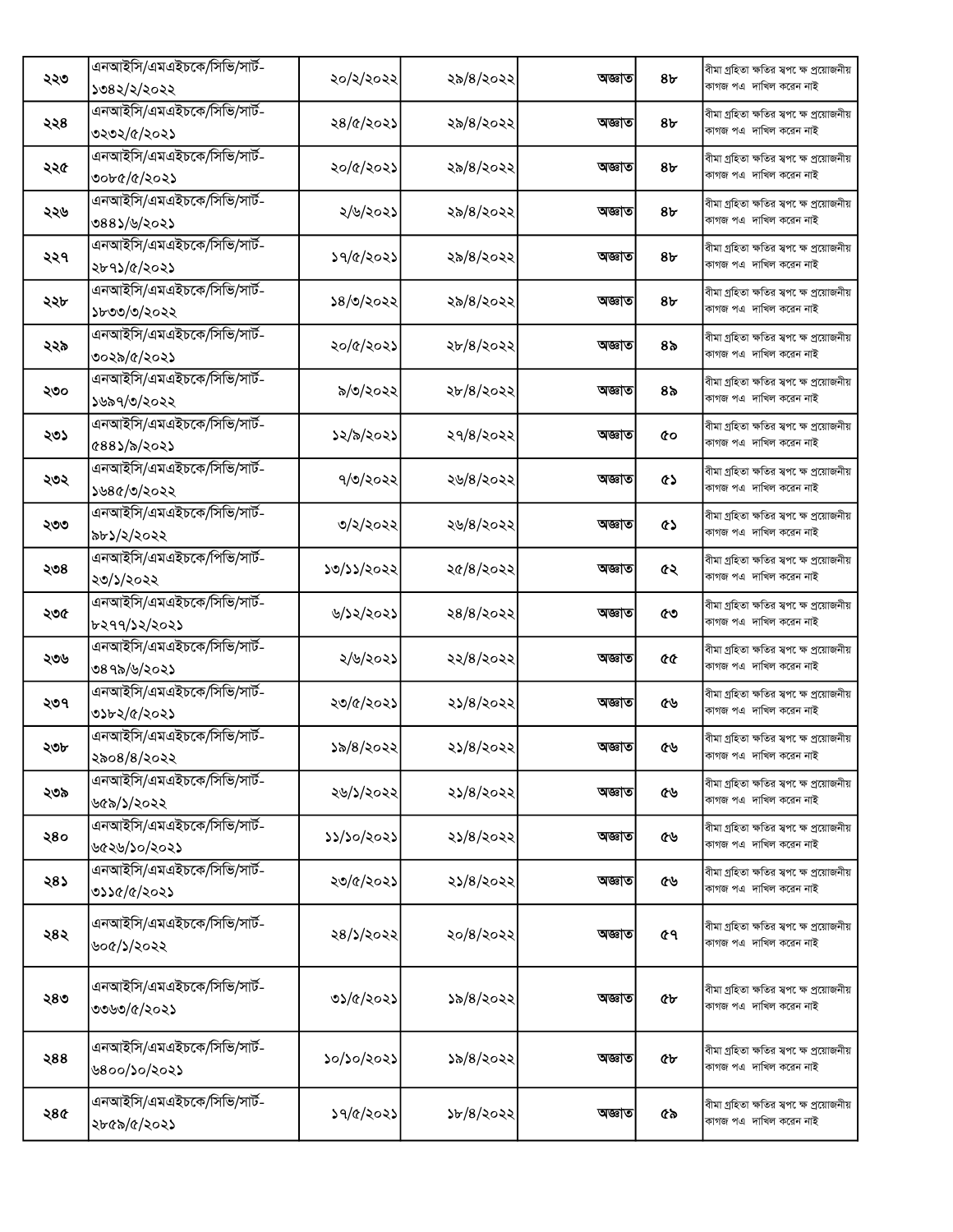| ২৪৬ | এনআইসি/এমএইচকে/সিভি/সার্ট-<br>১৫৮৭/৩/২০২২  | ৬/৩/২০২২          | ১৮/৪/২০২২           | অজ্ঞাত | ৫৯ | বীমা গ্ৰহিতা ক্ষতির ম্বপ েক্ষ প্ৰয়োজনীয়<br>কাগজ পএ দাখিল করেন নাই  |
|-----|--------------------------------------------|-------------------|---------------------|--------|----|----------------------------------------------------------------------|
| ২৪৭ | এনআইসি/এমএইচকে/সিভি/সার্ট-<br>২৭৩৬/৪/২০২১  | ২৭/৪/২০২১         | ১৮/৪/২০২২           | অজ্ঞাত | ৫৯ | বীমা গ্ৰহিতা ক্ষতির স্বপক্ষে প্ৰয়োজনীয়<br>কাগজ পএ দাখিল করেন নাই   |
| ২৪৮ | এনআইসি/এমএইচকে/সিভি/সার্ট-<br>২৯০৭/৫/২০২১  | ১৭/৫/২০২১         | ১৮/৪/২০২২           | অজ্ঞাত | ৫৯ | বীমা গ্ৰহিতা ক্ষতির স্বপ েক্ষ প্রয়োজনীয়<br>কাগজ পএ দাখিল করেন নাই  |
| ২৪৯ | এনআইসি/এমএইচকে/সিভি/সার্ট-<br>৩৩৯৬/৫/২০২১  | ৩১/৫/২০২১         | ১৭/৪/২০২২           | অজ্ঞাত | ৬০ | বীমা গ্ৰহিতা ক্ষতির স্বপ েক্ষ প্রয়োজনীয়<br>কাগজ পএ দাখিল করেন নাই  |
| ২৫০ | এনআইসি/এমএইচকে/সিভি/সার্ট-<br>২৭১৪/৪/২০২২  | 50/8/3022         | ১৭/৪/২০২২           | অজ্ঞাত | ৬০ | বীমা গ্ৰহিতা ক্ষতির স্বপ েক্ষ প্ৰয়োজনীয়<br>কাগজ পএ দাখিল করেন নাই  |
| ২৫১ | এনআইসি/এমএইচকে/সিভি/সার্ট-<br>২৮৯০/৫/২০২১  | ১৭/৫/২০২১         | ১৭/৪/২০২২           | অজ্ঞাত | ৬০ | বীমা গ্ৰহিতা ক্ষতির স্বপ েক্ষ প্ৰয়োজনীয়<br>কাগজ পএ দাখিল করেন নাই  |
| ২৫২ | এনআইসি/এইচও/সিভি/সার্ট-<br>$8/0$ /২০২২     | ৩০/৩/২০২২         | ১৭/৪/২০২২           | অজ্ঞাত | ৬০ | বীমা গ্ৰহিতা ক্ষতির স্বপক্ষে প্রয়োজনীয়<br>কাগজ পএ দাখিল করেন নাই   |
| ২৫৩ | এনআইসি/এমএইচকে/সিভি/সার্ট-<br>৮৫৫/২/২০২২   | ১/২/২০২২          | $\frac{1}{9}$ /2022 | অজ্ঞাত | ৬০ | বীমা গ্ৰহিতা ক্ষতির স্বপক্ষে প্ৰয়োজনীয়<br>কাগজ পএ দাখিল করেন নাই   |
| ২৫৪ | এনআইসি/এমএইচকে/সিভি/সার্ট-<br>২৯৭৪/৫/২০২১  | ১৮/৫/২০২১         | ১৬/৪/২০২২           | অজ্ঞাত | ৬১ | বীমা গ্ৰহিতা ক্ষতির স্বপক্ষে প্ৰয়োজনীয়<br>কাগজ পএ দাখিল করেন নাই   |
| ২৫৫ | এনআইসি/এমএইচকে/সিভি/সার্ট-<br>৪৬৭১/৮/২০২১  | ২২/৮/২০২১         | ১৬/৪/২০২২           | অজ্ঞাত | ৬১ | বীমা গ্ৰহিতা ক্ষতির স্বপ েক্ষ প্ৰয়োজনীয়<br>কাগজ পএ  দাখিল করেন নাই |
| ২৫৬ | এনআইসি/এমএইচকে/সিভি/সার্ট-<br>৩৬১১/৬/২০২১  | ৮/৬/২০২১          | ১৫/৪/২০২২           | অজ্ঞাত | ৬২ | বীমা গ্ৰহিতা ক্ষতির স্বপ েক্ষ প্ৰয়োজনীয়<br>কাগজ পএ দাখিল করেন নাই  |
| ২৫৭ | এনআইসি/এমএইচকে/সিভি/সার্ট-<br>৩০৪৩/৫/২০২১  | ২০/৫/২০২১         | \$8/8/3022          | অজ্ঞাত | ৬৩ | বীমা গ্ৰহিতা ক্ষতির স্বপ েক্ষ প্ৰয়োজনীয়<br>কাগজ পএ দাখিল করেন নাই  |
| ২৫৮ | এনআইসি/এমএইচকে/সিভি/সার্ট-<br>৩৮/১/২০২২    | ২/১/২০২২          | ১৪/৪/২০২২           | অজ্ঞাত | ৬৩ | বীমা গ্ৰহিতা ক্ষতির স্বপ েক্ষ প্ৰয়োজনীয়<br>কাগজ পএ দাখিল করেন নাই  |
| ২৫৯ | এনআইসি/এমএইচকে/সিভি/সার্ট-<br>৫৭৩১/৯/২০২১  | ১৯/৯/২০২১         | ১৪/৪/২০২২           | অজ্ঞাত | ৬৩ | বীমা গ্ৰহিতা ক্ষতির স্বপ েক্ষ প্ৰয়োজনীয়<br>কাগজ পএ দাখিল করেন নাই  |
| ২৬০ | এনআইসি/এমএইচকে/সিভি/সার্ট-<br>২৯০৩/৫/২০২১  | ১৭/৫/২০২১         | ১৩/৪/২০২২           | অজ্ঞাত | ৬8 | বীমা গ্ৰহিতা ক্ষতির স্বপ েক্ষ প্রয়োজনীয়<br>কাগজ পএ দাখিল করেন নাই  |
| ২৬১ | এনআইসি/এমএইচকে/সিভি/সার্ট-<br>১০৩৫/২/২০২২  | ৭/২/২০২২          | ১৩/৪/২০২২           | অজ্ঞাত | ৬৪ | বীমা গ্ৰহিতা ক্ষতির স্বপক্ষে প্ৰয়োজনীয়<br>কাগজ পএ দাখিল করেন নাই   |
| ২৬২ | এনআইসি/এমএইচকে/সিভি/সার্ট-<br>১৩৪০/২/২০২২  | ২০/২/২০২২         | ১৩/৪/২০২২           | অজ্ঞাত | ৬8 | বীমা গ্ৰহিতা ক্ষতির স্বপ েক্ষ প্ৰয়োজনীয়<br>কাগজ পএ দাখিল করেন নাই  |
| ২৬৩ | এনআইসি/এমএইচকে/সিভি/সার্ট-<br>৮৮৩৪/১২/২০২১ | ২৮/১২/২০২১        | ১৩/৪/২০২২           | অজ্ঞাত | ৬৪ | বীমা গ্ৰহিতা ক্ষতির স্বপ েক্ষ প্ৰয়োজনীয়<br>কাগজ পএ দাখিল করেন নাই  |
| ২৬৪ | এনআইসি/এমএইচকে/সিভি/সার্ট-<br>৬৮২২/১০/২০২১ | ২১/১০/২০২১        | ১৩/৪/২০২২           | অজ্ঞাত | ৬৪ | বীমা গ্ৰহিতা ক্ষতির স্বপক্ষে প্রয়োজনীয়<br>কাগজ পএ দাখিল করেন নাই   |
| ২৬৫ | এনআইসি/এমএইচকে/সিভি/সার্ট-<br>২৮০৩/০৫/২০২১ | $8/Q/\lambda$ 02) | ১২/৪/২০২২           | অজ্ঞাত | ৬৫ | বীমা গ্ৰহিতা ক্ষতির স্বপক্ষে প্ৰয়োজনীয়<br>কাগজ পএ দাখিল করেন নাই   |
| ২৬৬ | এনআইসি/এমএইচকে/সিভি/সার্ট-<br>৮৬৪৫/১২/২০২১ | ২৩/১২/২০২১        | ১২/৪/২০২২           | অজ্ঞাত | ৬৫ | বীমা গ্ৰহিতা ক্ষতির স্বপ েক্ষ প্ৰয়োজনীয়<br>কাগজ পএ দাখিল করেন নাই  |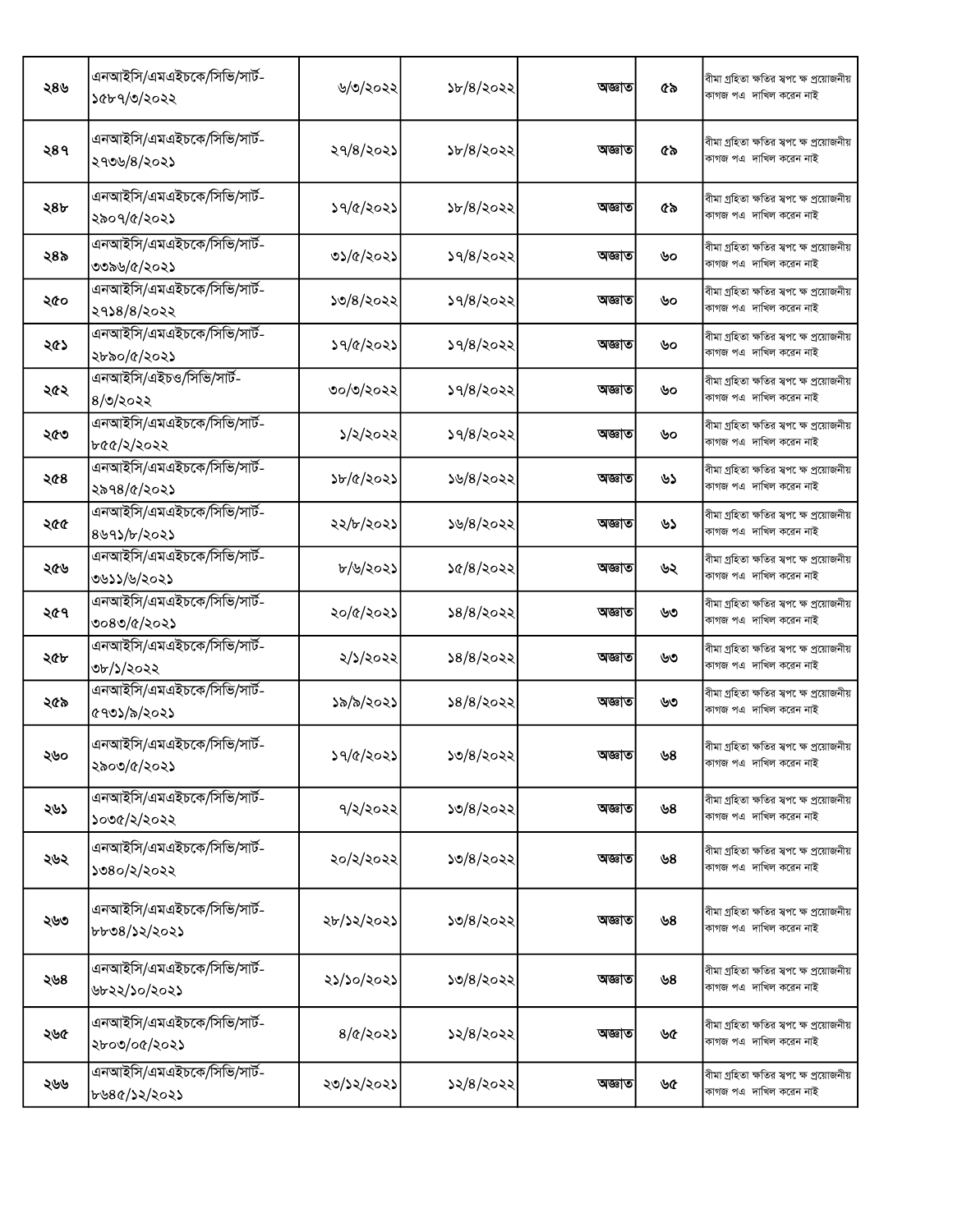| ২৬৭ | এনআইসি/এমএইচকে/সিভি/সার্ট-<br>9b0b/35/2025    | ১৮/১১/২০২১       | ১২/৪/২০২২                    | অজ্ঞাত | ৬৫ | বীমা গ্ৰহিতা ক্ষতির স্বপ েক্ষ প্ৰয়োজনীয়<br>কাগজ পএ দাখিল করেন নাই |
|-----|-----------------------------------------------|------------------|------------------------------|--------|----|---------------------------------------------------------------------|
| ২৬৮ | এনআইসি/এমএইচকে/সিভি/সার্ট-<br>৩৪৭২/৬/২০২১     | ২/৬/২০২১         | ১১/৪/২০২২                    | অজ্ঞাত | ৬৬ | বীমা গ্ৰহিতা ক্ষতির স্বপ েক্ষ প্ৰয়োজনীয়<br>কাগজ পএ দাখিল করেন নাই |
| ২৬৯ | এনআইসি/এমএইচকে/সিভি/সার্ট-<br>৩১৩০/৫/২০২১     | ২৩/৫/২০২১        | 55/8/2022                    | অজ্ঞাত | ৬৬ | বীমা গ্ৰহিতা ক্ষতির স্বপ েক্ষ প্ৰয়োজনীয়<br>কাগজ পএ দাখিল করেন নাই |
| ২৭০ | এনআইসি/এমএইচকে/সিভি/সার্ট-<br>৩৪৫৫/৬/২০২১     | ২/৬/২০২১         | ১০/৪/২০২২                    | অজ্ঞাত | ৬৭ | বীমা গ্ৰহিতা ক্ষতির স্বপ েক্ষ প্ৰয়োজনীয়<br>কাগজ পএ দাখিল করেন নাই |
| ২৭১ | এনআইসি/এমএইচকে/সিভি/সার্ট-<br>৪৯৬/১/২০২২      | ১৮/১/২০২২        | ১০/৪/২০২২                    | অজ্ঞাত | ৬৭ | বীমা গ্ৰহিতা ক্ষতির স্বপ েক্ষ প্ৰয়োজনীয়<br>কাগজ পএ দাখিল করেন নাই |
| ২৭২ | এনআইসি/এমএইচকে/সিভি/সার্ট-<br>৭৪৭/১/২০২২      | ২৭/১/২০২২        | ১০/৪/২০২২                    | অজ্ঞাত | ৬৭ | বীমা গ্ৰহিতা ক্ষতির স্বপ েক্ষ প্ৰয়োজনীয়<br>কাগজ পএ দাখিল করেন নাই |
| ২৭৩ | এনআইসি/এমএইচকে/সিভি/সার্ট-<br>१०৫১/১০/২০২১    | ২৮/১০/২০২১       | ১০/৪/২০২২                    | অজ্ঞাত | ৬৭ | বীমা গ্ৰহিতা ক্ষতির স্বপ েক্ষ প্ৰয়োজনীয়<br>কাগজ পএ দাখিল করেন নাই |
| ২৭৪ | এনআইসি/এমএইচকে/সিভি/সার্ট-<br>৩৩৬২/০৫/২০২১    | ৩১/৫/২০২১        | ৯/৪/২০২২                     | অজ্ঞাত | ৬৮ | বীমা গ্ৰহিতা ক্ষতির স্বপ েক্ষ প্ৰয়োজনীয়<br>কাগজ পএ দাখিল করেন নাই |
| ২৭৫ | এনআইসি/এমএইচকে/সিভি/সার্ট-<br>৮১৭৬/১২/২০২১    | ১/১২/২০২১        | $b/8/3$ ০২২                  | অজ্ঞাত | ৬৯ | বীমা গ্ৰহিতা ক্ষতির স্বপক্ষে প্ৰয়োজনীয়<br>কাগজ পএ দাখিল করেন নাই  |
| ২৭৬ | এনআইসি/এমএইচকে/সিভি/সার্ট-<br>২৮৯১/৫/২০২১     | ১৭/৫/২০২১        | $b/8/3$ ০২২                  | অজ্ঞাত | ৬৯ | বীমা গ্ৰহিতা ক্ষতির স্বপ েক্ষ প্ৰয়োজনীয়<br>কাগজ পএ দাখিল করেন নাই |
| ২৭৭ | এনআইসি/এমএইচকে/সিভি/সার্ট-<br>২৮০৮/৫/২০২১     | $8/\alpha$ /২০২১ | $9/8$ /২০২২                  | অজ্ঞাত | ٩o | বীমা গ্ৰহিতা ক্ষতির স্বপ েক্ষ প্ৰয়োজনীয়<br>কাগজ পএ দাখিল করেন নাই |
| ২৭৮ | এনআইসি/এমএইচকে/সিভি/সার্ট-<br>৫০৫৭/৯/২০২১     | ১/৯/২০২১         | $9/8$ /২০২২                  | অজ্ঞাত | ٩o | বীমা গ্ৰহিতা ক্ষতির স্বপক্ষে প্ৰয়োজনীয়<br>কাগজ পএ দাখিল করেন নাই  |
| ২৭৯ | এনআইসি/দিল/পিভি/সার্ট-৮/৫/২০২১                | ২০/৫/২০২১        | $9/8$ /২০২২                  | অজ্ঞাত | ٩o | বীমা গ্ৰহিতা ক্ষতির স্বপ েক্ষ প্ৰয়োজনীয়<br>কাগজ পএ দাখিল করেন নাই |
| ২৮০ | এনআইসি/এমএইচকে/সিভি/সার্ট-<br>১৬৭৯/৩/২০২২     | 9/0/2022         | $9/8$ /২০২২                  | অজ্ঞাত | 90 | বীমা গ্ৰহিতা ক্ষতির স্বপক্ষে প্ৰয়োজনীয়<br>কাগজ পএ দাখিল করেন নাই  |
| ২৮১ | এনআইসি/এমএইচকে/সিভি/সার্ট-<br>৩০২৫/০৫/২০২১    | ২০/৫/২০২১        | ৬/৪/২০২২                     | অজ্ঞাত | ۹১ | বীমা গ্ৰহিতা ক্ষতির স্বপ েক্ষ প্ৰয়োজনীয়<br>কাগজ পএ দাখিল করেন নাই |
| ২৮২ | এনআইসি/এমএইচকে/সিভি/সার্ট-<br>২৯৬০/০৫/২০২১    | ১৮/৫/২০২১        | $\frac{6}{8}$ $\frac{20}{8}$ | অজ্ঞাত | ৭২ | বীমা গ্ৰহিতা ক্ষতির স্বপ েক্ষ প্ৰয়োজনীয়<br>কাগজ পএ দাখিল করেন নাই |
| ২৮৩ | এনআইসি/এমএইচকে/সিভি/সার্ট-<br>৩৫০৬/০৬/২০২১    | ৭/৬/২০২১         | $\frac{6}{8}$ 2022           | অজ্ঞাত | ৭২ | বীমা গ্ৰহিতা ক্ষতির স্বপ েক্ষ প্ৰয়োজনীয়<br>কাগজ পএ দাখিল করেন নাই |
| ২৮৪ | এনআইসি/এমএইচকে/পিভি/সার্ট-<br>98/08/202       | $9/8$ /২০২১      | $\frac{6}{8}$ $\frac{20}{8}$ | অজ্ঞাত | ৭২ | বীমা গ্ৰহিতা ক্ষতির স্বপক্ষে প্ৰয়োজনীয়<br>কাগজ পএ দাখিল করেন নাই  |
| ২৮৫ | এনআইসি/এমএইচকে/সিভি/সার্ট-<br>৩৫৯৭/০৬/২০২১    | ৮/৬/২০২১         | $\frac{6}{8}$ $\frac{20}{8}$ | অজ্ঞাত | ৭২ | বীমা গ্ৰহিতা ক্ষতির স্বপ েক্ষ প্ৰয়োজনীয়<br>কাগজ পএ দাখিল করেন নাই |
| ২৮৬ | এনআইসি/এমএইচকে/সিভি/সার্ট-<br>২৮৪৪/০৫/২০২১    | ১১/৫/২০২১        | $8/8$ /২০২২                  | অজ্ঞাত | ৭৩ | বীমা গ্ৰহিতা ক্ষতির স্বপ েক্ষ প্ৰয়োজনীয়<br>কাগজ পএ দাখিল করেন নাই |
| ২৮৭ | এনআইসি/এমএইচকে/সিভি/সার্ট-<br>$6808$ /0৯/২০২১ | ১২/৯/২০২১        | $8/8/\log 8$                 | অজ্ঞাত | ৭৩ | বীমা গ্ৰহিতা ক্ষতির স্বপক্ষে প্ৰয়োজনীয়<br>কাগজ পএ দাখিল করেন নাই  |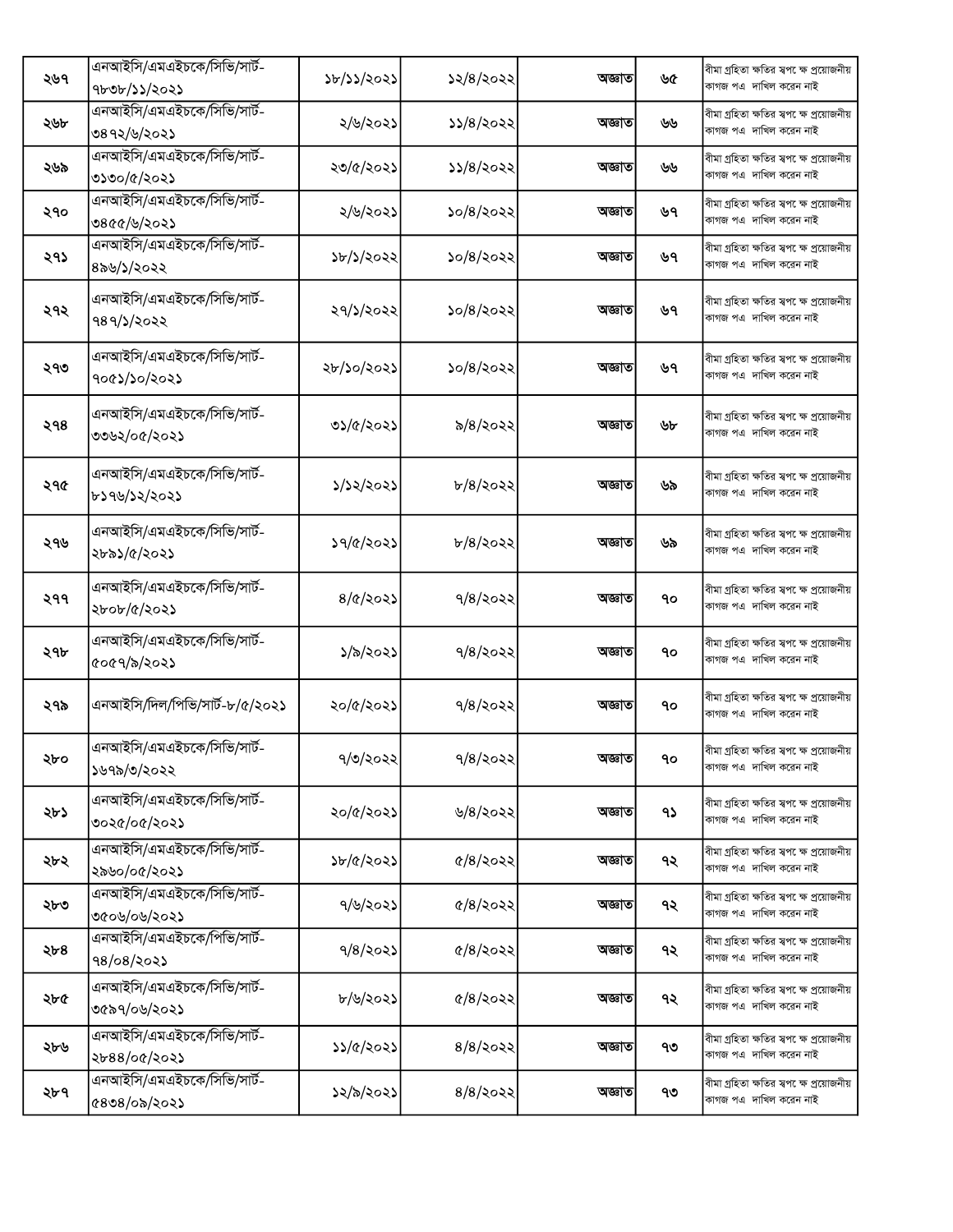|     | এনআইসি/এমএইচকে/সিভি/সার্ট- |                  |                    | অজ্ঞাত |    | বীমা গ্ৰহিতা ক্ষতির স্বপ েক্ষ প্ৰয়োজনীয়                            |
|-----|----------------------------|------------------|--------------------|--------|----|----------------------------------------------------------------------|
| ২৮৮ | ১১৪৩/০২/২০২২               | ১০/২/২০২২        | $8/8$ /২০২২        |        | ৭৩ | কাগজ পএ  দাখিল করেন নাই                                              |
|     | এনআইসি/এমএইচকে/সিভি/সার্ট- |                  |                    |        |    | বীমা গ্ৰহিতা ক্ষতির স্বপ েক্ষ প্ৰয়োজনীয়                            |
| ২৮৯ | ২৭৯৬/০৫/২০২১               | $8/\alpha$ /২০২১ | ৩/৪/২০২২           | অজ্ঞাত | ۹8 | কাগজ পএ দাখিল করেন নাই                                               |
|     | এনআইসি/এমএইচকে/সিভি/সার্ট- |                  |                    |        |    | বীমা গ্ৰহিতা ক্ষতির স্বপ েক্ষ প্ৰয়োজনীয়                            |
| ২৯০ | ৩০১৮/০৫/২০২১               | ২০/৫/২০২১        | ৩/৪/২০২২           | অজ্ঞাত | 98 | কাগজ পএ দাখিল করেন নাই                                               |
|     | এনআইসি/এমএইচকে/সিভি/সার্ট- |                  |                    |        |    | বীমা গ্ৰহিতা ক্ষতির স্বপ েক্ষ প্ৰয়োজনীয়                            |
| ২৯১ | ৩১৯৯/০৫/২০২১               | ২৩/৫/২০২১        | ৩/৪/২০২২           | অজ্ঞাত | ٩8 | কাগজ পএ দাখিল করেন নাই                                               |
|     | এনআইসি/এমএইচকে/সিভি/সার্ট- |                  |                    |        |    | বীমা গ্ৰহিতা ক্ষতির স্বপ েক্ষ প্ৰয়োজনীয়                            |
| ২৯২ | ২৭১৬/০৪/২০২১               | ২৭/৪/২০২১        | ২/৪/২০২২           | অজ্ঞাত | ঀ৫ | কাগজ পএ দাখিল করেন নাই                                               |
|     | এনআইসি/এমএইচকে/সিভি/সার্ট- |                  |                    |        |    |                                                                      |
| ২৯৩ | ১০৪৭/০২/২০২২               | ৭/২/২০২২         | ২/৪/২০২২           | অজ্ঞাত | 9¢ | বীমা গ্ৰহিতা ক্ষতির স্বপ েক্ষ প্ৰয়োজনীয়<br>কাগজ পএ  দাখিল করেন নাই |
|     | এনআইসি/এমএইচকে/সিভি/সার্ট- |                  |                    |        |    |                                                                      |
| ২৯৪ |                            | ২৮/০৩/২০২২       | ২/৪/২০২২           | অজ্ঞাত | 9¢ | বীমা গ্ৰহিতা ক্ষতির স্বপ েক্ষ প্ৰয়োজনীয়<br>কাগজ পএ দাখিল করেন নাই  |
|     | ২২৩০/০৩/২০২২               |                  |                    |        |    |                                                                      |
| ২৯৫ | এনআইসি/এমএইচকে/সিভি/সার্ট- | ১২/৪/২০২২        | ২/৪/২০২২           | অজ্ঞাত | ዓ৫ | বীমা গ্ৰহিতা ক্ষতির স্বপক্ষে প্ৰয়োজনীয়<br>কাগজ পএ দাখিল করেন নাই   |
|     | ২৫৭৮/০৪/২০২১               |                  |                    |        |    |                                                                      |
| ২৯৬ | এনআইসি/এমএইচকে/সিভি/সার্ট- | ২৬/১০/২০২১       | $\frac{5}{8}$ ২০২২ | অজ্ঞাত | ৭৬ | বীমা গ্ৰহিতা ক্ষতির স্বপ েক্ষ প্ৰয়োজনীয়                            |
|     | ৭০১৮/১০/২০২১               |                  |                    |        |    | কাগজ পএ দাখিল করেন নাই                                               |
| ২৯৭ | এনআইসি/এমএইচকে/সিভি/সার্ট- | ২০/৩/২০২২        | ৩১/৩/২০২২          | অজ্ঞাত | ۹۹ | বীমা গ্ৰহিতা ক্ষতির স্বপ েক্ষ প্ৰয়োজনীয়                            |
|     | ১৯৫৮/৩/২০২২                |                  |                    |        |    | কাগজ পএ দাখিল করেন নাই                                               |
| ২৯৮ | এনআইসি/এমএইচকে/সিভি/সার্ট- | ১৪/৩/২০২২        | ৩১/৩/২০২২          | অজ্ঞাত | ۹۹ | বীমা গ্ৰহিতা ক্ষতির স্বপ েক্ষ প্ৰয়োজনীয়                            |
|     | ১৮৫২/৩/২০২২                |                  |                    |        |    | কাগজ পএ দাখিল করেন নাই                                               |
| ২৯৯ | এনআইসি/এমএইচকে/সিভি/সার্ট- |                  |                    |        | ঀ৮ | বীমা গ্ৰহিতা ক্ষতির স্বপ েক্ষ প্ৰয়োজনীয়                            |
|     | ৭৩৩৬/১১/২০২১               | 8/33/2023        | ৩০/৩/২০২২          | অজ্ঞাত |    | কাগজ পএ দাখিল করেন নাই                                               |
|     | এনআইসি/এমএইচকে/সিভি/সার্ট- |                  |                    |        |    | বীমা গ্ৰহিতা ক্ষতির স্বপ েক্ষ প্ৰয়োজনীয়                            |
| ৩০০ | ২৮৪৫/৫/২০২১                | ১৭/৫/২০২১        | ৩০/৩/২০২২          | অজ্ঞাত | ঀ৮ | কাগজ পএ দাখিল করেন নাই                                               |
|     | এনআইসি/এমএইচকে/সিভি/সার্ট- |                  |                    |        |    | বীমা গ্ৰহিতা ক্ষতির স্বপ েক্ষ প্ৰয়োজনীয়                            |
| ৩০১ | ৩১৮৮/৫/২০২১                | ২৩/৫/২০২১        | ২৯/৩/২০২২          | অজ্ঞাত | ৭৯ | কাগজ পএ দাখিল করেন নাই                                               |
|     | এনআইসি/জেডিপি/সিভি/সার্ট-  |                  |                    |        |    | বীমা গ্ৰহিতা ক্ষতির স্বপ েক্ষ প্ৰয়োজনীয়                            |
| ৩০২ | ১০/৩/২০২২                  | ২৮/৩/২০২২        | ২৯/৩/২০২২          | অজ্ঞাত | ৭৯ | কাগজ পএ দাখিল করেন নাই                                               |
|     | এনআইসি/এমএইচকে/সিভি/সার্ট- |                  |                    |        |    | বীমা গ্ৰহিতা ক্ষতির স্বপ েক্ষ প্ৰয়োজনীয়                            |
| ৩০৩ | ১৮৪৫/৩/২০২২                | ১৪/৩/২০২২        | ২৯/৩/২০২২          | অজ্ঞাত | ৭৯ | কাগজ পএ দাখিল করেন নাই                                               |
|     | এনআইসি/এমএইচকে/সিভি/সার্ট- |                  |                    |        |    | বীমা গ্ৰহিতা ক্ষতির স্বপ েক্ষ প্ৰয়োজনীয়                            |
| ಿಂ8 | ১২৯০/২/২০২২                | ১৭/২/২০২২        | ২৯/৩/২০২২          | অজ্ঞাত | ৭৯ | কাগজ পএ দাখিল করেন নাই                                               |
|     | এনআইসি/এমএইচকে/সিভি/সার্ট- |                  |                    |        |    | বীমা গ্ৰহিতা ক্ষতির স্বপক্ষে প্ৰয়োজনীয়                             |
| ৩০৫ | ৬৫৪৩/১০/২০২১               | ১৩/১০/২০২১       | ২৮/৩/২০২২          | অজ্ঞাত | ৮০ | কাগজ পএ দাখিল করেন নাই                                               |
|     | এনআইসি/এমএইচকে/সিভি/সার্ট- |                  |                    |        |    |                                                                      |
| ৩০৬ | ৩৩৯৭/৫/২০২১                | ৩১/৫/২০২১        | ২৮/৩/২০২২          | অজ্ঞাত | ৮০ | বীমা গ্ৰহিতা ক্ষতির স্বপ েক্ষ প্ৰয়োজনীয়<br>কাগজ পএ দাখিল করেন নাই  |
|     | এনআইসি/এমএইচকে/সিভি/সার্ট- |                  |                    |        |    |                                                                      |
| ৩০৭ | ৬৬১৮/১০/২০২১               | ১৪/১০/২০২১       | ২৭/৩/২০২২          | অজ্ঞাত | ৮১ | বীমা গ্ৰহিতা ক্ষতির স্বপ েক্ষ প্ৰয়োজনীয়<br>কাগজ পএ দাখিল করেন নাই  |
|     | এনআইসি/এমএইচকে/সিভি/সার্ট- |                  |                    |        |    |                                                                      |
| ৩০৮ |                            | ১৪/৩/২০২৩        | ২৬/৩/২০২২          | অজ্ঞাত | ৮২ | বীমা গ্ৰহিতা ক্ষতির স্বপক্ষে প্ৰয়োজনীয়<br>কাগজ পএ দাখিল করেন নাই   |
|     | ১৮৪৩/৩/২০২২                |                  |                    |        |    |                                                                      |
| ৩০৯ | এনআইসি/এমএইচকে/সিভি/সার্ট- | ১/১১/২০২১        | ২৬/৩/২০২২          | অজ্ঞাত | ৮২ | বীমা গ্ৰহিতা ক্ষতির স্বপ েক্ষ প্ৰয়োজনীয়<br>কাগজ পএ দাখিল করেন নাই  |
|     | 9382/33/2023               |                  |                    |        |    |                                                                      |
| ৩১০ | এনআইসি/এমএইচকে/সিভি/সার্ট- | ২৪/১/২০২২        | ২৫/৩/২০২২          | অজ্ঞাত | ৮৩ | বীমা গ্ৰহিতা ক্ষতির স্বপ েক্ষ প্ৰয়োজনীয়                            |
|     | ৬২১/১/২০২২                 |                  |                    |        |    | কাগজ পএ দাখিল করেন নাই                                               |
| ৩১১ | এনআইসি/এমএইচকে/সিভি/সার্ট- | ২৭/৫/২০২১        | ২৪/৩/২০২২          | অজ্ঞাত | b8 | বীমা গ্ৰহিতা ক্ষতির স্বপ েক্ষ প্ৰয়োজনীয়                            |
|     | ৩২৮৬/৫/২০২১                |                  |                    |        |    | কাগজ পএ  দাখিল করেন নাই                                              |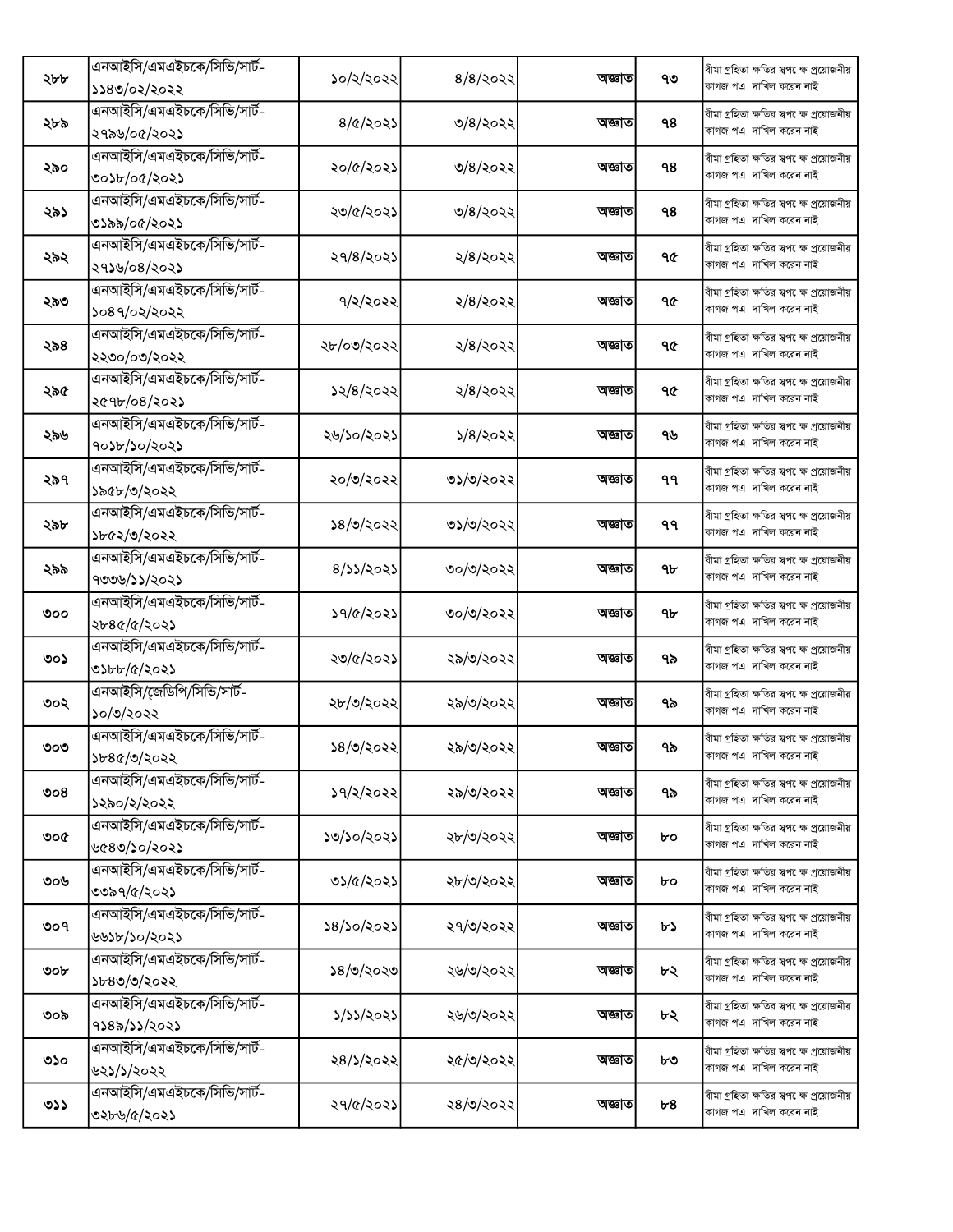|     | এনআইসি/এমএইচকে/সিভি/সার্ট- |                         |           |        |    | বীমা গ্ৰহিতা ক্ষতির স্বপ েক্ষ প্ৰয়োজনীয় |
|-----|----------------------------|-------------------------|-----------|--------|----|-------------------------------------------|
| ৩১২ | ২৬১৬/৪/২০২১                | ১৩/৪/২০২১               | ২৪/৩/২০২২ | অজ্ঞাত | b8 | কাগজ পএ দাখিল করেন নাই                    |
|     | এনআইসি/এমএইচকে/সিভি/সার্ট- |                         |           |        |    | বীমা গ্ৰহিতা ক্ষতির স্বপ েক্ষ প্ৰয়োজনীয় |
| ৩১৩ | ৬৯১৮/১০/২০২১               | ২৫/১০/২০২১              | ২৩/৩/২০২২ | অজ্ঞাত | ৮৫ | কাগজ পএ দাখিল করেন নাই                    |
|     | এনআইসি/এমএইচকে/সিভি/সার্ট- |                         |           |        |    | বীমা গ্ৰহিতা ক্ষতির স্বপ েক্ষ প্ৰয়োজনীয় |
| ৩১৪ | ৩২০৫/৫/২০২১                | ২৩/১০/২০২১              | ২৩/৩/২০২২ | অজ্ঞাত | ৮৫ | কাগজ পএ দাখিল করেন নাই                    |
|     | এনআইসি/এমএইচকে/সিভি/সার্ট- |                         |           |        |    | বীমা গ্ৰহিতা ক্ষতির স্বপ েক্ষ প্ৰয়োজনীয় |
| ৩১৫ | ৬৯৮২/১০/২০২১               | ২৫/১০/২০২১              | ২৩/৩/২০২২ | অজ্ঞাত | ৮৫ | কাগজ পএ দাখিল করেন নাই                    |
|     | এনআইসি/এমএইচকে/সিভি/সার্ট- |                         |           |        |    | বীমা গ্ৰহিতা ক্ষতির স্বপ েক্ষ প্রয়োজনীয় |
| ৩১৬ | ২৪৫২/৪/২০২১                | $\frac{6}{8}$ $\approx$ | ২৩/৩/২০২২ | অজ্ঞাত | ৮৫ | কাগজ পএ দাখিল করেন নাই                    |
|     | এনআইসি/এমএইচকে/সিভি/সার্ট- |                         |           |        |    | বীমা গ্ৰহিতা ক্ষতির স্বপ েক্ষ প্ৰয়োজনীয় |
| ৩১৭ | ৩২১/১/২০২২                 | ১০/১/২০২২               | ২৩/৩/২০২২ | অজ্ঞাত | ৮৫ | কাগজ পএ দাখিল করেন নাই                    |
|     | এনআইসি/এমএইচকে/পিভি/সার্ট- |                         |           |        |    | বীমা গ্ৰহিতা ক্ষতির স্বপ েক্ষ প্ৰয়োজনীয় |
| ৩১৮ | ৪৮/২/২০২২                  | ১৩/২/২০২২               | ২২/৩/২০২২ | অজ্ঞাত | ৮৬ | কাগজ পএ দাখিল করেন নাই                    |
|     | এনআইসি/এমএইচকে/সিভি/সার্ট- |                         |           |        |    | বীমা গ্ৰহিতা ক্ষতির স্বপ েক্ষ প্ৰয়োজনীয় |
| ৩১৯ | ৪৮৯৩/৮/২০২১                | ২৯/৮/২০২১               | ২২/৩/২০২২ | অজ্ঞাত | ৮৬ | কাগজ পএ দাখিল করেন নাই                    |
|     | এনআইসি/এমএইচকে/সিভি/সার্ট- |                         |           |        |    | বীমা গ্ৰহিতা ক্ষতির স্বপ েক্ষ প্ৰয়োজনীয় |
| ৩২০ | ২৯৬৯/৫/২০২১                | ১৮/৫/২০২১               | ২১/৩/২০২২ | অজ্ঞাত | ৮৭ | কাগজ পএ দাখিল করেন নাই                    |
|     | এনআইসি/এমএইচকে/সিভি/সার্ট- |                         |           |        |    | বীমা গ্ৰহিতা ক্ষতির স্বপক্ষে প্ৰয়োজনীয়  |
| ৩২১ | ৩১২৫/৫/২০২১                | ২৩/৫/২০২১               | ২১/৩/২০২২ | অজ্ঞাত | ৮৭ | কাগজ পএ দাখিল করেন নাই                    |
|     | এনআইসি/এমএইচকে/সিভি/সার্ট- |                         |           |        |    | বীমা গ্ৰহিতা ক্ষতির স্বপ েক্ষ প্ৰয়োজনীয় |
| ৩২২ | ৮৫৯৩/১২/২০২১               | ২০/১২/২০২১              | ২১/৩/২০২২ | অজ্ঞাত | ৮৭ | কাগজ পএ দাখিল করেন নাই                    |
|     | এনআইসি/জেএমএল/সিভি/সার্ট-  |                         |           |        |    | বীমা গ্ৰহিতা ক্ষতির স্বপ েক্ষ প্ৰয়োজনীয় |
| ৩২৩ | ৭/৭/২০২১                   | ১২/৭/২০২১               | ২১/৩/২০২২ | অজ্ঞাত | ৮৭ | কাগজ পএ দাখিল করেন নাই                    |
|     | এনআইসি/এমএইচকে/সিভি/সার্ট- |                         |           |        |    | বীমা গ্ৰহিতা ক্ষতির স্বপ েক্ষ প্ৰয়োজনীয় |
| ৩২৪ | ৮৫৫০/১২/২০২১               | ১৯/১২/২০২১              | ২১/৩/২০২২ | অজ্ঞাত | ৮৭ | কাগজ পএ দাখিল করেন নাই                    |
|     | এনআইসি/এমএইচকে/সিভি/সার্ট- |                         |           |        |    | বীমা গ্ৰহিতা ক্ষতির স্বপ েক্ষ প্ৰয়োজনীয় |
| ৩২৫ | ৫০৯৯/৯/২০২১                | ১/৯/২০২১                | ২০/৩/২০২২ | অজ্ঞাত | ৮৮ | কাগজ পএ দাখিল করেন নাই                    |
|     | এনআইসি/এমএইচকে/সিভি/সার্ট- |                         |           |        |    | বীমা গ্ৰহিতা ক্ষতির স্বপ েক্ষ প্ৰয়োজনীয় |
| ৩২৬ | ২৮৯৬/৫/২০২২                | ১৭/৫/২০২১               | ২০/৩/২০২২ | অজ্ঞাত | ৮৮ | কাগজ পএ দাখিল করেন নাই                    |
|     | এনআইসি/এমএইচকে/সিভি/সার্ট- |                         |           |        |    | বীমা গ্ৰহিতা ক্ষতির ম্বপ েক্ষ প্ৰয়োজনীয় |
| ৩২৭ | ৭৩১/১/২০২২                 | ২৭/১/২০২২               | ২০/৩/২০২২ | অজ্ঞাত | ৮৮ | কাগজ পএ  দাখিল করেন নাই                   |
|     | এনআইসি/এমএইচকে/সিভি/সার্ট- |                         |           |        |    | বীমা গ্ৰহিতা ক্ষতির স্বপ েক্ষ প্ৰয়োজনীয় |
| ৩২৮ | ৩১০৭/৫/২০২১                | ২৩/৫/২০২১               | ২০/৩/২০২২ | অজ্ঞাত | ৮৮ | কাগজ পএ দাখিল করেন নাই                    |
|     | এনআইসি/এমএইচকে/সিভি/সার্ট- |                         |           |        |    | বীমা গ্ৰহিতা ক্ষতির স্বপ েক্ষ প্ৰয়োজনীয় |
| ৩২৯ | 8980/b/2025                | ২৪/৮/২০২১               | ২০/৩/২০২২ | অজ্ঞাত | ৮৮ | কাগজ পএ দাখিল করেন নাই                    |
|     | এনআইসি/এমএইচকে/সিভি/সার্ট- |                         |           |        |    | বীমা গ্ৰহিতা ক্ষতির স্বপ েক্ষ প্ৰয়োজনীয় |
| ৩৩০ | ৫৬৪৮/৯/২০২১                | ১৬/৯/২০২১               | ১৯/৩/২০২২ | অজ্ঞাত | ৮৯ | কাগজ পএ দাখিল করেন নাই                    |
|     | এনআইসি/এমএইচকে/সিভি/সার্ট- |                         |           |        |    | বীমা গ্ৰহিতা ক্ষতির স্বপ েক্ষ প্ৰয়োজনীয় |
| ৩৩১ | ৬৫১৭/১০/২০২১               | ১১/১০/২০২১              | ১৮/৩/২০২২ | অজ্ঞাত | ৯০ | কাগজ পএ দাখিল করেন নাই                    |
|     | এনআইসি/এমএইচকে/সিভি/সার্ট- |                         |           |        |    | বীমা গ্ৰহিতা ক্ষতির স্বপক্ষে প্ৰয়োজনীয়  |
| ৩৩২ | ৮০৪৬/১১/২০২১               | ২৮/১১/২০২১              | ১৭/৩/২০২২ | অজ্ঞাত | ৯১ | কাগজ পএ দাখিল করেন নাই                    |
|     | এনআইসি/এমএইচকে/সিভি/সার্ট- |                         |           |        |    | বীমা গ্ৰহিতা ক্ষতির স্বপ েক্ষ প্ৰয়োজনীয় |
| ৩৩৩ | ২২১৫/৩/২০২১                | ২৪/৩/২০২১               | ১৬/৩/২০২২ | অজ্ঞাত | ৯২ | কাগজ পএ দাখিল করেন নাই                    |
|     | এনআইসি/এমএইচকে/সিভি/সার্ট- |                         |           |        |    | বীমা গ্ৰহিতা ক্ষতির স্বপ েক্ষ প্ৰয়োজনীয় |
| ৩৩৪ | ১০১৪/২/২০২২                | ৬/২/২০২১                | ১৬/৩/২০২২ | অজ্ঞাত | ৯২ | কাগজ পএ দাখিল করেন নাই                    |
|     | এনআইসি/এমএইচকে/সিভি/সার্ট- |                         |           |        |    | বীমা গ্ৰহিতা ক্ষতির স্বপ েক্ষ প্ৰয়োজনীয় |
| ৩৩৫ | ২৫০১/৪/২০২১                | $9/8$ /২০২১             | ১৫/৩/২০২২ | অজ্ঞাত | ৯৩ | কাগজ পএ  দাখিল করেন নাই                   |
|     |                            |                         |           |        |    |                                           |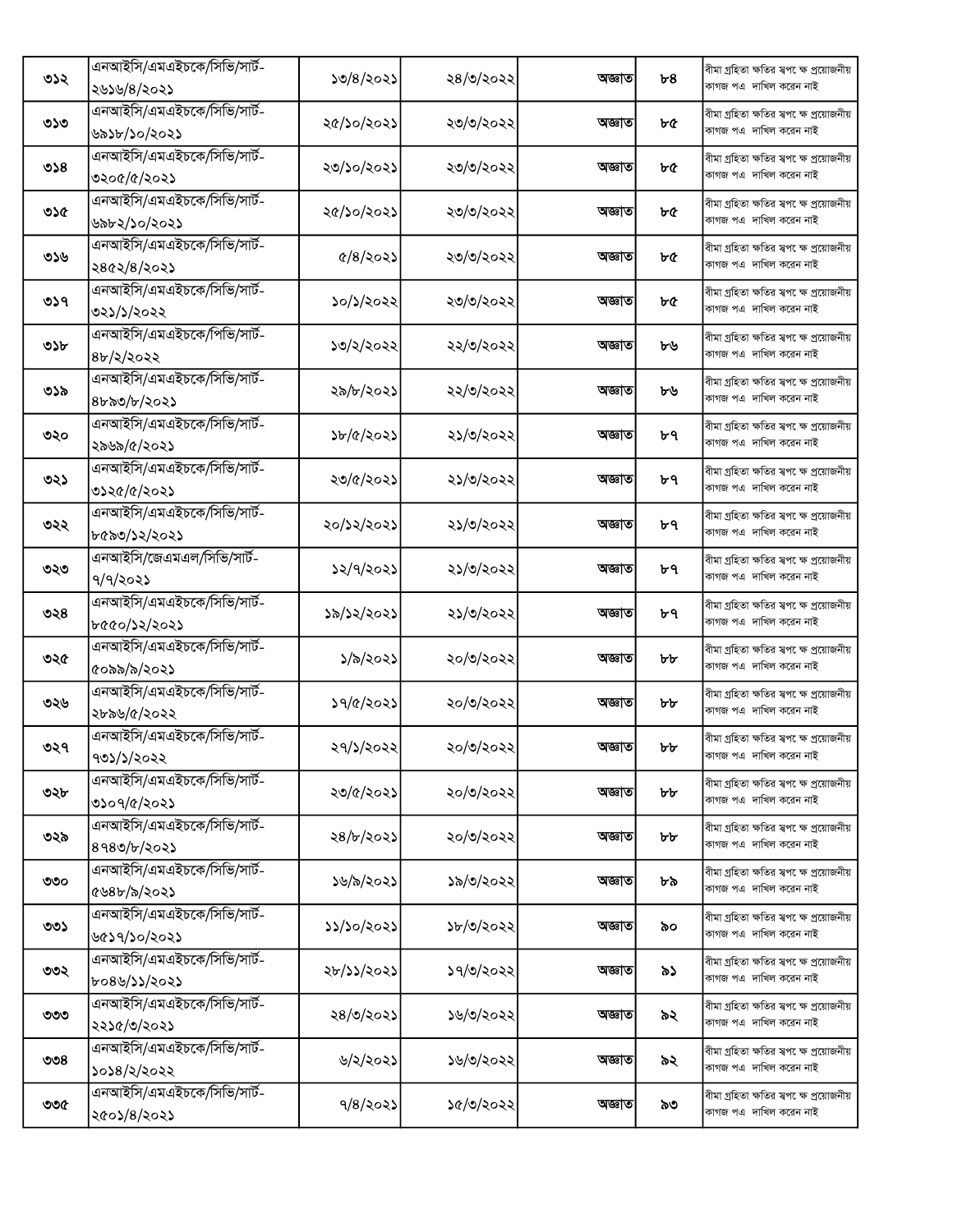| ৩৩৬             | এনআইসি/এমএইচকে/সিভি/সার্ট-<br>৬১৮৩/১০/২০২১ | ৩/১০/২০২১                       | ১৫/৩/২০২২ | অজ্ঞাত | ৯৩  | বীমা গ্ৰহিতা ক্ষতির স্বপ েক্ষ প্ৰয়োজনীয়<br>কাগজ পএ দাখিল করেন নাই  |
|-----------------|--------------------------------------------|---------------------------------|-----------|--------|-----|----------------------------------------------------------------------|
| ৩৩৭             | এনআইসি/এমএইচকে/সিভি/সার্ট-<br>২৪০২/৪/২০২১  | $\frac{5}{8}$<br>$\frac{20}{8}$ | ১৪/৩/২০২২ | অজ্ঞাত | ৯৪  | বীমা গ্ৰহিতা ক্ষতির স্বপ েক্ষ প্ৰয়োজনীয়<br>কাগজ পএ দাখিল করেন নাই  |
| ৩৩৮             | এনআইসি/এমএইচকে/সিভি/সার্ট-<br>৭২০৬/১১/২০২১ | ২/১১/২০২১                       | ১৪/৩/২০২২ | অজ্ঞাত | ৯৪  | বীমা গ্ৰহিতা ক্ষতির স্বপ েক্ষ প্ৰয়োজনীয়<br>কাগজ পএ দাখিল করেন নাই  |
| ৩৩৯             | এনআইসি/এমএইচকে/সিভি/সার্ট-<br>৬৮১৩/১০/২০২১ | ২১/১০/২০২১                      | ১৪/৩/২০২২ | অজ্ঞাত | ৯৪  | বীমা গ্ৰহিতা ক্ষতির স্বপ েক্ষ প্ৰয়োজনীয়<br>কাগজ পএ দাখিল করেন নাই  |
| ৩৪০             | এনআইসি/এমএইচকে/সিভি/সার্ট-<br>৬৮৮৪/১০/২০২১ | ২১/১০/২০২১                      | ১২/৩/২০২২ | অজ্ঞাত | ৯৬  | বীমা গ্ৰহিতা ক্ষতির স্বপ েক্ষ প্ৰয়োজনীয়<br>কাগজ পএ দাখিল করেন নাই  |
| ৩৪১             | এনআইসি/এমএইচকে/সিভি/সার্ট-<br>8898/b/2025  | ১৬/৮/২০২১                       | ১২/৩/২০২২ | অজ্ঞাত | ৯৬  | বীমা গ্ৰহিতা ক্ষতির স্বপ েক্ষ প্ৰয়োজনীয়<br>কাগজ পএ দাখিল করেন নাই  |
| ৩৪২             | এনআইসি/এমএইচকে/সিভি/সার্ট-<br>৩৮০০/৬/২০২১  | ১৫/৬/২০২১                       | ১১/৩/২০২২ | অজ্ঞাত | ৯৭  | বীমা গ্ৰহিতা ক্ষতির স্বপ েক্ষ প্ৰয়োজনীয়<br>কাগজ পএ দাখিল করেন নাই  |
| ৩৪৩             | এনআইসি/এমএইচকে/সিভি/সার্ট-<br>৩২৪০/৫/২০২১  | ২৭/৫/২০২১                       | ১০/৩/২০২২ | অজ্ঞাত | ৯৮  | বীমা গ্ৰহিতা ক্ষতির স্বপ েক্ষ প্ৰয়োজনীয়<br>কাগজ পএ দাখিল করেন নাই  |
| ల $88$          | এনআইসি/এমএইচকে/সিভি/সার্ট-<br>৩০৯৬/৫/২০২২  | ২৩/৫/২০২২                       | ৮/৩/২০২২  | অজ্ঞাত | ১০০ | বীমা গ্ৰহিতা ক্ষতির স্বপ েক্ষ প্ৰয়োজনীয়<br>কাগজ পএ দাখিল করেন নাই  |
| ৩৪৫             | এনআইসি/এমএইচকে/সিভি/সার্ট-<br>১০৮৬/২/২০২২  | 9/2/2022                        | ৮/৩/২০২২  | অজ্ঞাত | ১০০ | বীমা গ্ৰহিতা ক্ষতির স্বপ েক্ষ প্ৰয়োজনীয়<br>কাগজ পএ দাখিল করেন নাই  |
| ৩৪৬             | এনআইসি/রাজ/পিভি/সার্ট-২/২/২০২২             | ২৮/২/২০২২                       | ৭/৩/২০২২  | অজ্ঞাত | ১০১ | বীমা গ্ৰহিতা ক্ষতির স্বপ েক্ষ প্ৰয়োজনীয়<br>কাগজ পএ  দাখিল করেন নাই |
| ৩৪৭             | এনআইসি/এমএইচকে/সিভি/সার্ট-<br>৭৭১৬/১১/২০২১ | ১৫/১১/২০২১                      | ৭/৩/২০২২  | অজ্ঞাত | ১০১ | বীমা গ্ৰহিতা ক্ষতির স্বপ েক্ষ প্ৰয়োজনীয়<br>কাগজ পএ দাখিল করেন নাই  |
| 98 <sub>b</sub> | এনআইসি/এমএইচকে/সিভি/সার্ট-<br>৮৪২৭/১২/২০২১ | ১২/১২/২০২১                      | ৭/৩/২০২২  | অজ্ঞাত | ১০১ | বীমা গ্ৰহিতা ক্ষতির স্বপ েক্ষ প্ৰয়োজনীয়<br>কাগজ পএ দাখিল করেন নাই  |
| ৩৪৯             | এনআইসি/এমএইচকে/সিভি/সার্ট-<br>২৮৩৭/৫/২০২১  | ১১/৫/২০২১                       | ৬/৩/২০২২  | অজ্ঞাত | ১০২ | বীমা গ্ৰহিতা ক্ষতির স্বপ েক্ষ প্ৰয়োজনীয়<br>কাগজ পএ দাখিল করেন নাই  |
| ৩৫০             | এনআইসি/এমএইচকে/সিভি/সার্ট-<br>৫৬৪০/৯/২০২১  | ১৪/৯/২০২১                       | ৬/৩/২০২২  | অজ্ঞাত | ১০২ | বীমা গ্ৰহিতা ক্ষতির স্বপক্ষে প্ৰয়োজনীয়<br>কাগজ পএ দাখিল করেন নাই   |
| ৩৫১             | এনআইসি/এমএইচকে/সিভি/সার্ট-<br>৮১৬৩/১২/২০২১ | ১/১২/২০২১                       | ৬/৩/২০২২  | অজ্ঞাত | ১০২ | বীমা গ্ৰহিতা ক্ষতির স্বপ েক্ষ প্ৰয়োজনীয়<br>কাগজ পএ দাখিল করেন নাই  |
| ৩৫২             | এনআইসি/এমএইচকে/সিভি/সার্ট-<br>৪৯৯৫/৯/২০২১  | ১/৯/২০২১                        | ৫/৩/২০২২  | অজ্ঞাত | ১০৩ | বীমা গ্ৰহিতা ক্ষতির স্বপক্ষে প্ৰয়োজনীয়<br>কাগজ পএ দাখিল করেন নাই   |
| ৩৫৩             | এনআইসি/এমএইচকে/সিভি/সার্ট-<br>80/5/2022    | ২/১/২০২২                        | ৩/৩/২০২২  | অজ্ঞাত | ১০৫ | বীমা গ্ৰহিতা ক্ষতির স্বপ েক্ষ প্ৰয়োজনীয়<br>কাগজ পএ দাখিল করেন নাই  |
| ৩৫৪             | এনআইসি/এমএইচকে/সিভি/সার্ট-<br>২৫৫০/৪/২০২১  | b/8/302                         | ২/৩/২০২২  | অজ্ঞাত | ১০৬ | বীমা গ্ৰহিতা ক্ষতির স্বপ েক্ষ প্ৰয়োজনীয়<br>কাগজ পএ দাখিল করেন নাই  |
| ৩৫৫             | এনআইসি/এমএইচকে/সিভি/সার্ট-<br>৭৬২৩/১১/২০২১ | ১১/১১/২০২১                      | ২/৩/২০২২  | অজ্ঞাত | ১০৬ | বীমা গ্ৰহিতা ক্ষতির স্বপ েক্ষ প্ৰয়োজনীয়<br>কাগজ পএ দাখিল করেন নাই  |
| ৩৫৬             | এনআইসি/এমএইচকে/সিভি/সার্ট-<br>9082/22/2022 | ১০/১১/২০২১                      | ১/৩/২০২২  | অজ্ঞাত | ১০৭ | বীমা গ্ৰহিতা ক্ষতির স্বপ েক্ষ প্ৰয়োজনীয়<br>কাগজ পএ দাখিল করেন নাই  |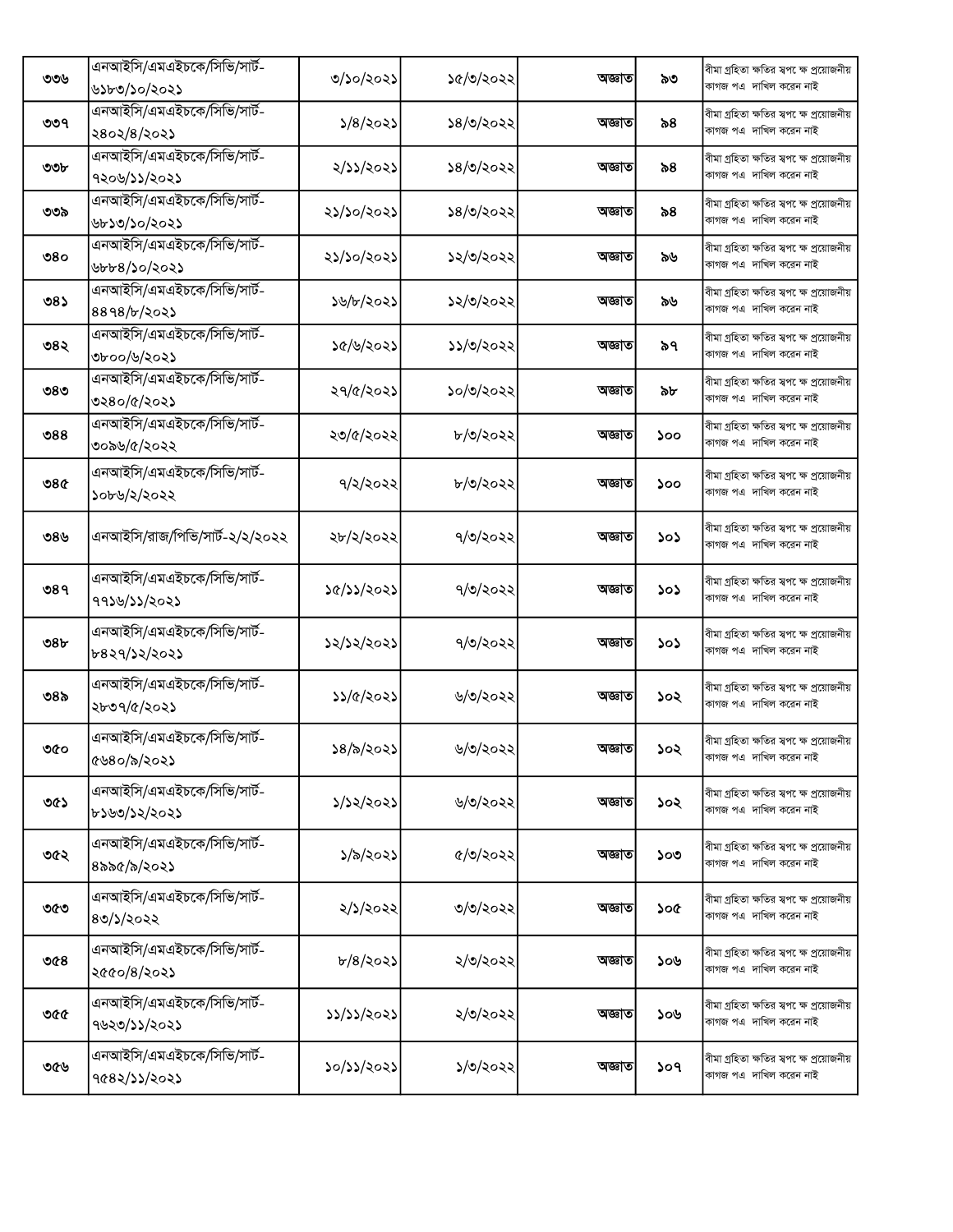| ৩৫৭ | এনআইসি/এমএইচকে/সিভি/সার্ট-<br>৭১২৩/১০/২০২১ | ২৮/১০/২০২১ | ১/৩/২০২২  | অজ্ঞাত | ১০৭ | বীমা গ্ৰহিতা ক্ষতির স্বপ েক্ষ প্ৰয়োজনীয়<br>কাগজ পএ দাখিল করেন নাই  |
|-----|--------------------------------------------|------------|-----------|--------|-----|----------------------------------------------------------------------|
| ৩৫৮ | এনআইসি/এমএইচকে/সিভি/সার্ট-<br>২৯০/১/২০২২   | ৯/১/২০২২   | ১/৩/২০২২  | অজ্ঞাত | ১০৭ | বীমা গ্ৰহিতা ক্ষতির স্বপ েক্ষ প্ৰয়োজনীয়<br>কাগজ পএ দাখিল করেন নাই  |
| ৩৫৯ | এনআইসি/এমএইচকে/সিভি/সার্ট-<br>880b/b/2023  | ১৬/৮/২০২১  | ২৮/২/২০২২ | অজ্ঞাত | ১০৮ | বীমা গ্ৰহিতা ক্ষতির স্বপ েক্ষ প্ৰয়োজনীয়<br>কাগজ পএ দাখিল করেন নাই  |
| ৩৬০ | এনআইসি/এমএইচকে/সিভি/সার্ট-<br>২৫০৬/৪/২০২১  | $9/8$ 202) | ২৬/২/২০২২ | অজ্ঞাত | ১১০ | বীমা গ্ৰহিতা ক্ষতির স্বপ েক্ষ প্ৰয়োজনীয়<br>কাগজ পএ দাখিল করেন নাই  |
| ৩৬১ | এনআইসি/এমএইচকে/সিভি/সার্ট-<br>৮৮২৩/১২/২০২১ | ২৮/১২/২০২১ | ২৬/২/২০২২ | অজ্ঞাত | ১১০ | বীমা গ্ৰহিতা ক্ষতির স্বপ েক্ষ প্ৰয়োজনীয়<br>কাগজ পএ দাখিল করেন নাই  |
| ৩৬২ | এনআইসি/এমএইচকে/সিভি/সার্ট-<br>৬০৫/১/২০২২   | ২৪/১১/২০২২ | ২৫/২/২০২২ | অজ্ঞাত | 777 | বীমা গ্ৰহিতা ক্ষতির স্বপ েক্ষ প্রয়োজনীয়<br>কাগজ পএ দাখিল করেন নাই  |
| ৩৬৩ | এনআইসি/এমএইচকে/সিভি/সার্ট-<br>৬৯০৩/১০/২০২১ | ২৫/১০/২০২১ | ২৫/২/২০২২ | অজ্ঞাত | 333 | বীমা গ্ৰহিতা ক্ষতির স্বপক্ষে প্ৰয়োজনীয়<br>কাগজ পএ দাখিল করেন নাই   |
| ৩৬৪ | এনআইসি/এমএইচকে/সিভি/সার্ট-<br>২৫৯৫/৪/২০২১  | ১২/৪/২০২১  | ২৪/২/২০২২ | অজ্ঞাত | ১১২ | বীমা গ্ৰহিতা ক্ষতির স্বপ েক্ষ প্ৰয়োজনীয়<br>কাগজ পএ দাখিল করেন নাই  |
| ৩৬৫ | এনআইসি/এমএইচকে/সিভি/সার্ট-<br>২১৭/১/২০২২   | ৯/১/২০২২   | ২৪/২/২০২২ | অজ্ঞাত | ১১২ | বীমা গ্ৰহিতা ক্ষতির স্বপ েক্ষ প্ৰয়োজনীয়<br>কাগজ পএ দাখিল করেন নাই  |
| ৩৬৬ | এনআইসি/এমএইচকে/সিভি/সার্ট-<br>8330/9/2023  | ১৫/৭/২০২১  | ২৩/২/২০২২ | অজ্ঞাত | ১১৩ | বীমা গ্ৰহিতা ক্ষতির স্বপ েক্ষ প্ৰয়োজনীয়<br>কাগজ পএ দাখিল করেন নাই  |
| ৩৬৭ | এনআইসি/এমএইচকে/সিভি/সার্ট-<br>৭২৯/১/২০২২   | ২৬/১/২০২২  | ২৩/২/২০২২ | অজ্ঞাত | ১১৩ | বীমা গ্ৰহিতা ক্ষতির স্বপ েক্ষ প্ৰয়োজনীয়<br>কাগজ পএ দাখিল করেন নাই  |
| ৩৬৮ | এনআইসি/এমএইচকে/সিভি/সার্ট-<br>৫১৫৭/৯/২০২১  | ৫/৯/২০২১   | ২৩/২/২০২২ | অজ্ঞাত | ১১৩ | বীমা গ্ৰহিতা ক্ষতির স্বপ েক্ষ প্ৰয়োজনীয়<br>কাগজ পএ দাখিল করেন নাই  |
| ৩৬৯ | এনআইসি/এমএইচকে/সিভি/সার্ট-<br>৫৭০৪/৯/২০২১  | ১৯/৯/২০২১  | ২২/২/২০২২ | অজ্ঞাত | 358 | বীমা গ্ৰহিতা ক্ষতির স্বপ েক্ষ প্ৰয়োজনীয়<br>কাগজ পএ দাখিল করেন নাই  |
| ৩৭০ | এনআইসি/এমএইচকে/সিভি/সার্ট-<br>৬৭২৫/১০/২০২১ | ১৯/১০/২০২১ | ২২/২/২০২২ | অজ্ঞাত | 358 | বীমা গ্ৰহিতা ক্ষতির স্বপ েক্ষ প্ৰয়োজনীয়<br>কাগজ পএ দাখিল করেন নাই  |
| ৩৭১ | এনআইসি/এমএইচকে/সিভি/সার্ট-<br>১৬১৭/৩/২০২১  | ১/৩/২০২১   | ২০/২/২০২২ | অজ্ঞাত | ১১৬ | বীমা গ্ৰহিতা ক্ষতির ম্বপ েক্ষ প্ৰয়োজনীয়<br>কাগজ পএ  দাখিল করেন নাই |
| ৩৭২ | এনআইসি/এমএইচকে/সিভি/সার্ট-<br>৬৭১৫/১০/২০২১ | ১৭/১০/২০২১ | ২০/২/২০২২ | অজ্ঞাত | ১১৬ | বীমা গ্ৰহিতা ক্ষতির স্বপক্ষে প্ৰয়োজনীয়<br>কাগজ পএ দাখিল করেন নাই   |
| ৩৭৩ | এনআইসি/এমএইচকে/সিভি/সার্ট-<br>৮১২২/১১/২০২১ | ২৯/১১/২০২১ | ১৯/২/২০২২ | অজ্ঞাত | 339 | বীমা গ্ৰহিতা ক্ষতির স্বপক্ষে প্রয়োজনীয়<br>কাগজ পএ দাখিল করেন নাই   |
| ৩৭৪ | এনআইসি/এমএইচকে/সিভি/সার্ট-<br>9889/22/2022 | 9/22/2022  | ১৮/২/২০২২ | অজ্ঞাত | ১১৮ | বীমা গ্ৰহিতা ক্ষতির স্বপ েক্ষ প্ৰয়োজনীয়<br>কাগজ পএ দাখিল করেন নাই  |
| ৩৭৫ | এনআইসি/এমএইচকে/সিভি/সার্ট-<br>৬৪২৪/১০/২০২১ | ১০/১০/২০২১ | ১৭/২/২০২২ | অজ্ঞাত | ১১৯ | বীমা গ্ৰহিতা ক্ষতির স্বপক্ষে প্ৰয়োজনীয়<br>কাগজ পএ দাখিল করেন নাই   |
| ৩৭৬ | এনআইসি/এমএইচকে/সিভি/সার্ট-<br>৮৭১৮/১২/২০২১ | ২৭/১২/২০২১ | ১৭/২/২০২২ | অজ্ঞাত | ১১৯ | বীমা গ্ৰহিতা ক্ষতির স্বপ েক্ষ প্ৰয়োজনীয়<br>কাগজ পএ দাখিল করেন নাই  |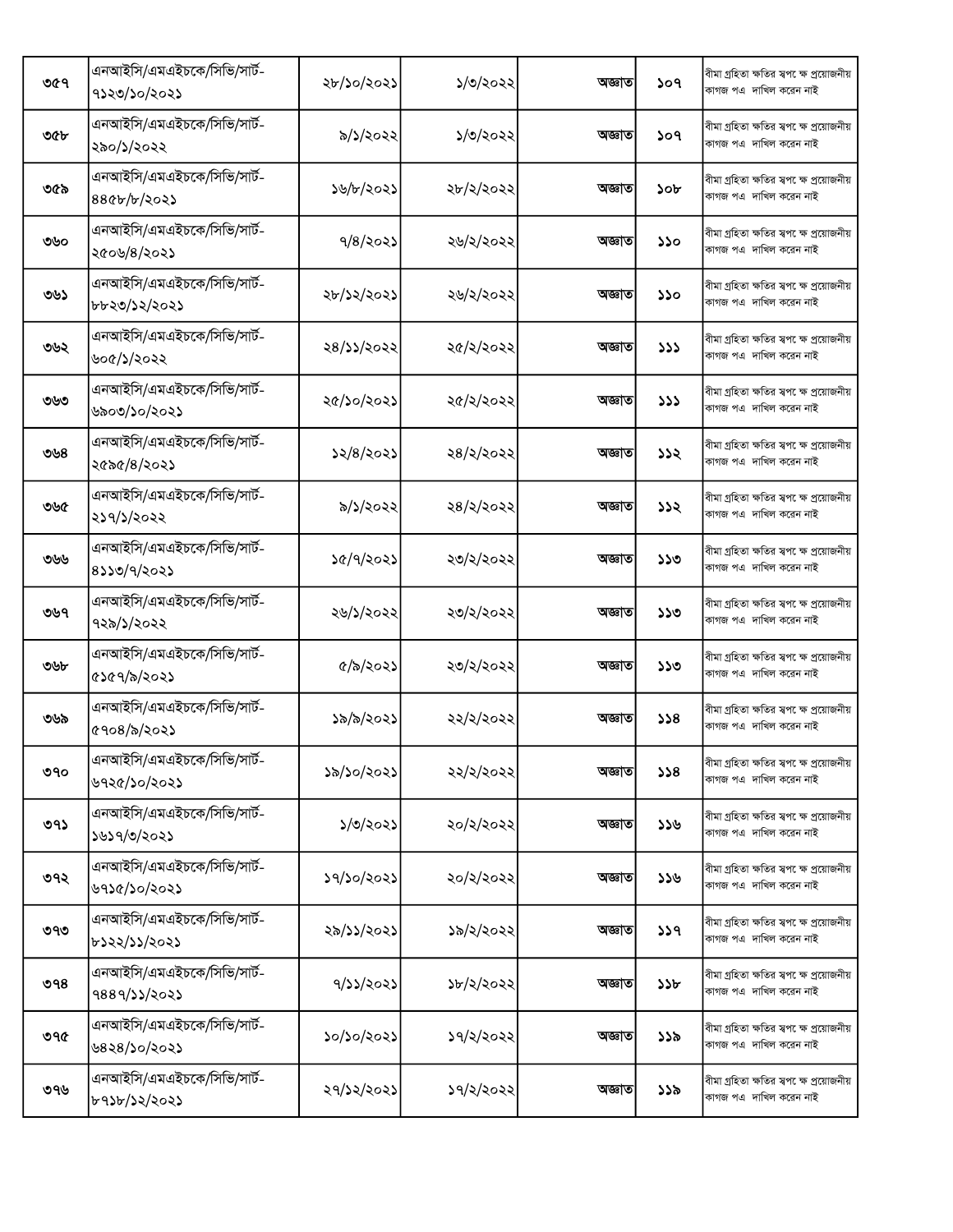| ৩৭৭ | এনআইসি/এমএইচকে/সিভি/সার্ট-<br>২৬৮০/৪/২০২১  | ২৭/৪/২০২১    | ১৬/২/২০২২       | অজ্ঞাত | ১২০ | বীমা গ্ৰহিতা ক্ষতির স্বপ েক্ষ প্রয়োজনীয়<br>কাগজ পএ দাখিল করেন নাই |
|-----|--------------------------------------------|--------------|-----------------|--------|-----|---------------------------------------------------------------------|
| ৩৭৮ | এনআইসি/এমএইচকে/সিভি/সার্ট-<br>৯৬২/২/২০২২   | ৩/২/২০২২     | ১৫/২/২০২২       | অজ্ঞাত | ১২১ | বীমা গ্ৰহিতা ক্ষতির স্বপ েক্ষ প্ৰয়োজনীয়<br>কাগজ পএ দাখিল করেন নাই |
| ৩৭৯ | এনআইসি/এমএইচকে/সিভি/সার্ট-<br>৩০১০/৫/২০২১  | ২০/৫/২০২১    | ১৪/২/২০২২       | অজ্ঞাত | ১২২ | বীমা গ্ৰহিতা ক্ষতির স্বপ েক্ষ প্ৰয়োজনীয়<br>কাগজ পএ দাখিল করেন নাই |
| ৩৮০ | এনআইসি/এমএইচকে/সিভি/সার্ট-<br>৩৯১৩/৬/২০২১  | ২১/৬/২০২১    | ১৪/২/২০২২       | অজ্ঞাত | ১২২ | বীমা গ্ৰহিতা ক্ষতির স্বপ েক্ষ প্ৰয়োজনীয়<br>কাগজ পএ দাখিল করেন নাই |
| ৩৮১ | এনআইসি/এমএইচকে/সিভি/সার্ট-<br>৬৪৪৫/১০/২০২১ | ১১/১০/২০২১   | ১৪/২/২০২২       | অজ্ঞাত | ১২২ | বীমা গ্ৰহিতা ক্ষতির স্বপক্ষে প্ৰয়োজনীয়<br>কাগজ পএ দাখিল করেন নাই  |
| ৩৮২ | এনআইসি/এমএইচকে/সিভি/সার্ট-<br>৩৯১৪/৬/২০২১  | ২১/৬/২০২১    | ১৩/২/২০২২       | অজ্ঞাত | ১২৩ | বীমা গ্ৰহিতা ক্ষতির স্বপ েক্ষ প্ৰয়োজনীয়<br>কাগজ পএ দাখিল করেন নাই |
| ৩৮৩ | এনআইসি/এমএইচকে/সিভি/সার্ট-<br>৫৩৪৮/৯/২০২১  | ৯/৯/২০২১     | ১২/২/২০২২       | অজ্ঞাত | ১২৪ | বীমা গ্ৰহিতা ক্ষতির স্বপক্ষে প্ৰয়োজনীয়<br>কাগজ পএ দাখিল করেন নাই  |
| ৩৮৪ | এনআইসি/এমএইচকে/সিভি/সার্ট-<br>৪২৯০/৭/২০২১  | ১৯/৭/২০২১    | ১২/২/২০২২       | অজ্ঞাত | ১২৪ | বীমা গ্ৰহিতা ক্ষতির স্বপ েক্ষ প্ৰয়োজনীয়<br>কাগজ পএ দাখিল করেন নাই |
| ৩৮৫ | এনআইসি/এমএইচকে/সিভি/সার্ট-<br>৫৬১৯/৯/২০২১  | ১৪/৯/২০২১    | ১২/২/২০২২       | অজ্ঞাত | ১২৪ | বীমা গ্ৰহিতা ক্ষতির স্বপ েক্ষ প্ৰয়োজনীয়<br>কাগজ পএ দাখিল করেন নাই |
| ৩৮৬ | এনআইসি/এমএইচকে/সিভি/সার্ট-<br>২১০৫/৩/২০২১  | ২১/৩/২০২১    | ১১/২/২০২২       | অজ্ঞাত | ১২৫ | বীমা গ্ৰহিতা ক্ষতির স্বপ েক্ষ প্ৰয়োজনীয়<br>কাগজ পএ দাখিল করেন নাই |
| ৩৮৭ | এনআইসি/এমএইচকে/সিভি/সার্ট-<br>১৪৬৪/২/২০২১  | ২৫/২/২০২১    | ১০/২/২০২২       | অজ্ঞাত | ১২৬ | বীমা গ্ৰহিতা ক্ষতির স্বপ েক্ষ প্ৰয়োজনীয়<br>কাগজ পএ দাখিল করেন নাই |
| ৩৮৮ | এনআইসি/এমএইচকে/সিভি/সার্ট-<br>৭৭১৫/১১/২০২১ | ১৫/১১/২০২১   | ৮/২/২০২২        | অজ্ঞাত | ১২৮ | বীমা গ্ৰহিতা ক্ষতির স্বপ েক্ষ প্ৰয়োজনীয়<br>কাগজ পএ দাখিল করেন নাই |
| ৩৮৯ | এনআইসি/এমএইচকে/সিভি/সার্ট-<br>২৬১৭/৪/২০২১  | $50/8$ /2025 | ৫/২/২০২২        | অজ্ঞাত | ১৩১ | বীমা গ্ৰহিতা ক্ষতির স্বপ েক্ষ প্ৰয়োজনীয়<br>কাগজ পএ দাখিল করেন নাই |
| ৩৯০ | এনআইসি/এমএইচকে/সিভি/সার্ট-<br>৩৩৩৬/৫/২০২১  | ৩১/৫/২০২১    | $8/\sqrt{2022}$ | অজ্ঞাত | ১৩২ | বীমা গ্ৰহিতা ক্ষতির স্বপ েক্ষ প্ৰয়োজনীয়<br>কাগজ পএ দাখিল করেন নাই |
| ৩৯১ | এনআইসি/এমএইচকে/সিভি/সার্ট-<br>৮৭৮৭/১২/২০২১ | ২৮/১২/২০২১   | ৩/২/২০২২        | ৪৯,০৬০ | ১৩৩ | প্রক্রিয়াধীন                                                       |
| ৩৯২ | এনআইসি/এমএইচকে/সিভি/সার্ট-<br>৫৭১৬/৯/২০২১  | ১৯/৯/২০২১    | ৩/২/২০২২        | অজ্ঞাত | ১৩৩ | বীমা গ্ৰহিতা ক্ষতির স্বপ েক্ষ প্ৰয়োজনীয়<br>কাগজ পএ দাখিল করেন নাই |
| ৩৯৩ | এনআইসি/এমএইচকে/সিভি/সার্ট-<br>৮৭৭৮/১২/২০২১ | ২৮/১২/২০২১   | ২/২/২০২২        | অজ্ঞাত | 508 | বীমা গ্ৰহিতা ক্ষতির স্বপক্ষে প্রয়োজনীয়<br>কাগজ পএ দাখিল করেন নাই  |
| ৩৯৪ | এনআইসি/এমএইচকে/সিভি/সার্ট-<br>৬৬৪৫/১০/২০২১ | ১৪/১০/২০২১   | ২/২/২০২২        | অজ্ঞাত | ১৩৪ | বীমা গ্ৰহিতা ক্ষতির স্বপক্ষে প্ৰয়োজনীয়<br>কাগজ পএ দাখিল করেন নাই  |
| ৩৯৫ | এনআইসি/এমএইচকে/সিভি/সার্ট-<br>৬৬৪৪/১০/২০২১ | ১৪/১০/২০২১   | ২/২/২০২২        | অজ্ঞাত | 508 | বীমা গ্ৰহিতা ক্ষতির স্বপ েক্ষ প্ৰয়োজনীয়<br>কাগজ পএ দাখিল করেন নাই |
| ৩৯৬ | এনআইসি/এমএইচকে/সিভি/সার্ট-<br>৬১২৬/১০/২০২১ | ৩/১০/২০২১    | ২/২/২০২২        | ৮,৮৬১  | 508 | প্রক্রিয়াধীন                                                       |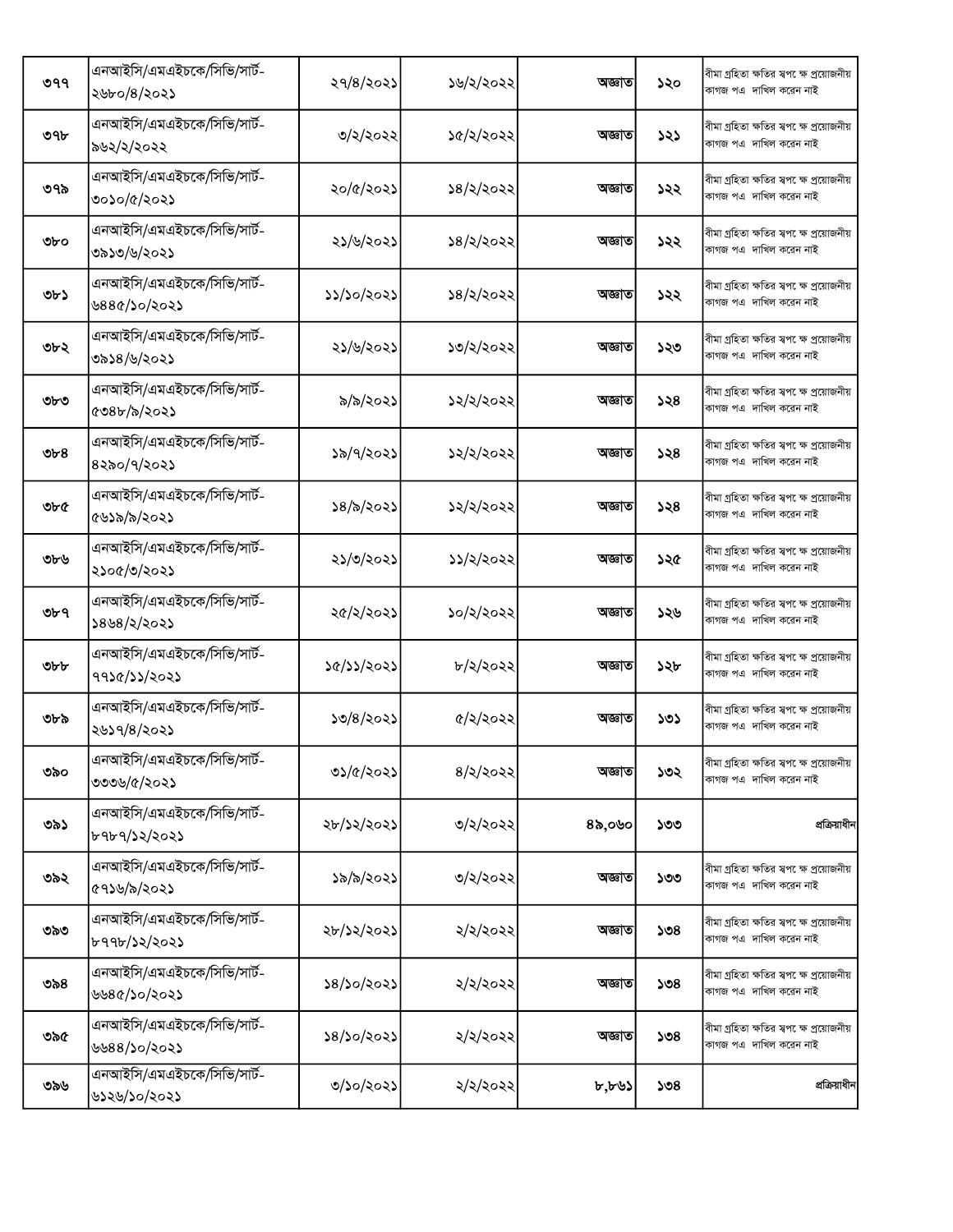| ৩৯৭             | এনআইসি/এমএইচকে/সিভি/সার্ট-<br>৮৪৬৪/১২/২০২১ | ১৫/১২/২০২১ | ১/২/২০২২  | অজ্ঞাত | ১৩৫ | বীমা গ্ৰহিতা ক্ষতির স্বপ েক্ষ প্ৰয়োজনীয়<br>কাগজ পএ দাখিল করেন নাই  |
|-----------------|--------------------------------------------|------------|-----------|--------|-----|----------------------------------------------------------------------|
| ৩৯৮             | এনআইসি/এমএইচকে/সিভি/সার্ট-<br>৫১৪/১/২০২২   | ১৮/১/২০২২  | ৩১/১/২০২২ | অজ্ঞাত | ১৩৬ | বীমা গ্ৰহিতা ক্ষতির স্বপ েক্ষ প্ৰয়োজনীয়<br>কাগজ পএ দাখিল করেন নাই  |
| ৩৯৯             | এনআইসি/এমএইচকে/সিভি/সার্ট-<br>১১৩৯/২/২০২১  | ১১/২/২০২১  | ৩০/১/২০২২ | অজ্ঞাত | ১৩৭ | বীমা গ্ৰহিতা ক্ষতির স্বপ েক্ষ প্ৰয়োজনীয়<br>কাগজ পএ  দাখিল করেন নাই |
| 800             | এনআইসি/এমএইচকে/সিভি/সার্ট-<br>২৭৩৬/৪/২০২১  | ২৭/৪/২০২১  | ৩০/১/২০২২ | অজ্ঞাত | ১৩৭ | বীমা গ্ৰহিতা ক্ষতির স্বপক্ষে প্ৰয়োজনীয়<br>কাগজ পএ দাখিল করেন নাই   |
| $80\lambda$     | এনআইসি/এমএইচকে/সিভি/সার্ট-<br>২৭৪১/৪/২০২১  | 29/8/202   | ৩০/১/২০২২ | অজ্ঞাত | ১৩৭ | বীমা গ্ৰহিতা ক্ষতির স্বপ েক্ষ প্ৰয়োজনীয়<br>কাগজ পএ দাখিল করেন নাই  |
| 8०२             | এনআইসি/জেস/সিভি/সার্ট-<br>৩৮/১২/২০২১       | ১৪/১২/২০২১ | ২৭/১/২০২২ | অজ্ঞাত | 580 | বীমা গ্ৰহিতা ক্ষতির স্বপ েক্ষ প্ৰয়োজনীয়<br>কাগজ পএ দাখিল করেন নাই  |
| 800             | এনআইসি/এমএইচকে/সিভি/সার্ট-<br>৭৮৮৩/১১/২০২১ | ২১/১১/২০২১ | ২৭/১/২০২২ | অজ্ঞাত | 580 | বীমা গ্ৰহিতা ক্ষতির স্বপক্ষে প্ৰয়োজনীয়<br>কাগজ পএ দাখিল করেন নাই   |
| 808             | এনআইসি/এমএইচকে/সিভি/সার্ট-<br>৬১৯৮/১০/২০২১ | ৩/১০/২০২১  | ২৭/১/২০২২ | অজ্ঞাত | 580 | বীমা গ্ৰহিতা ক্ষতির স্বপক্ষে প্ৰয়োজনীয়<br>কাগজ পএ দাখিল করেন নাই   |
| 800             | এনআইসি/এমএইচকে/সিভি/সার্ট-<br>২২৭৬/৩/২০২১  | ২৫/৩/২০২১  | ২৬/১/২০২২ | অজ্ঞাত | ১৪১ | বীমা গ্ৰহিতা ক্ষতির স্বপ েক্ষ প্ৰয়োজনীয়<br>কাগজ পএ দাখিল করেন নাই  |
| 80 <sup>6</sup> | এনআইসি/এমএইচকে/সিভি/সার্ট-<br>৭৩০৯/১১/২০২১ | 8/22/2022  | ২৬/১/২০২২ | অজ্ঞাত | 585 | বীমা গ্ৰহিতা ক্ষতির স্বপ েক্ষ প্ৰয়োজনীয়<br>কাগজ পএ দাখিল করেন নাই  |
| 8०१             | এনআইসি/এমএইচকে/সিভি/সার্ট-<br>৮৩৩১/১২/২০২১ | ৬/১২/২০২১  | ২৬/১/২০২২ | অজ্ঞাত | 585 | বীমা গ্ৰহিতা ক্ষতির স্বপক্ষে প্রয়োজনীয়<br>কাগজ পএ দাখিল করেন নাই   |
| 8 <sub>ob</sub> | এনআইসি/এমএইচকে/সিভি/সার্ট-<br>১৭৬৪/৩/২০২১  | ৭/৩/২০২১   | ২৫/১/২০২২ | অজ্ঞাত | ১৪২ | বীমা গ্ৰহিতা ক্ষতির স্বপ েক্ষ প্ৰয়োজনীয়<br>কাগজ পএ দাখিল করেন নাই  |
| $8$ ಂ৯          | এনআইসি/এমএইচকে/সিভি/সার্ট-<br>৪৯৭৮/৮/২০২১  | ৩১/৮/২০২১  | ২৪/১/২০২২ | অজ্ঞাত | ১৪৩ | বীমা গ্ৰহিতা ক্ষতির স্বপ েক্ষ প্ৰয়োজনীয়<br>কাগজ পএ দাখিল করেন নাই  |
| 850             | এনআইসি/এমএইচকে/সিভি/সার্ট-<br>8205/9/2025  | b/9/3025   | ২৪/১/২০২২ | অজ্ঞাত | ১৪৩ | বীমা গ্ৰহিতা ক্ষতির স্বপ েক্ষ প্ৰয়োজনীয়<br>কাগজ পএ দাখিল করেন নাই  |
| 833             | এনআইসি/এমএইচকে/সিভি/সার্ট-<br>২৫৩/১/২০২২   | ৯/১/২০২২   | ২৪/১/২০২২ | অজ্ঞাত | ১৪৩ | বীমা গ্ৰহিতা ক্ষতির স্বপ েক্ষ প্ৰয়োজনীয়<br>কাগজ পএ দাখিল করেন নাই  |
| 832             | এনআইসি/এমএইচকে/সিভি/সার্ট-<br>৫২১৩/৯/২০২১  | ৬/৯/২০২১   | ২৪/১/২০২২ | অজ্ঞাত | ১৪৩ | বীমা গ্ৰহিতা ক্ষতির স্বপক্ষে প্ৰয়োজনীয়<br>কাগজ পএ দাখিল করেন নাই   |
| 850             | এনআইসি/এমএইচকে/সিভি/সার্ট-<br>8b95/b/2025  | ২৯/৮/২০২১  | ২৩/১/২০২২ | অজ্ঞাত | 588 | বীমা গ্ৰহিতা ক্ষতির স্বপক্ষে প্ৰয়োজনীয়<br>কাগজ পএ দাখিল করেন নাই   |
| 858             | এনআইসি/এমএইচকে/সিভি/সার্ট-<br>৫৯৮৪/৯/২০২১  | ২৬/৯/২০২১  | ২৩/১/২০২২ | ৯১,২৭০ | 588 | প্রক্রিয়াধীন                                                        |
| 85¢             | এনআইসি/এমএইচকে/সিভি/সার্ট-<br>800b/b/2023  | ১৮/৮/২০২১  | ২০/১/২০২২ | অজ্ঞাত | 389 | বীমা গ্ৰহিতা ক্ষতির স্বপক্ষে প্ৰয়োজনীয়<br>কাগজ পএ দাখিল করেন নাই   |
| 859             | এনআইসি/এমএইচকে/সিভি/সার্ট-<br>২৫৮৮/৪/২০২১  | ১২/৪/২০২১  | ২০/১/২০২২ | ৪০,৩৯০ | 589 | প্রক্রিয়াধীন                                                        |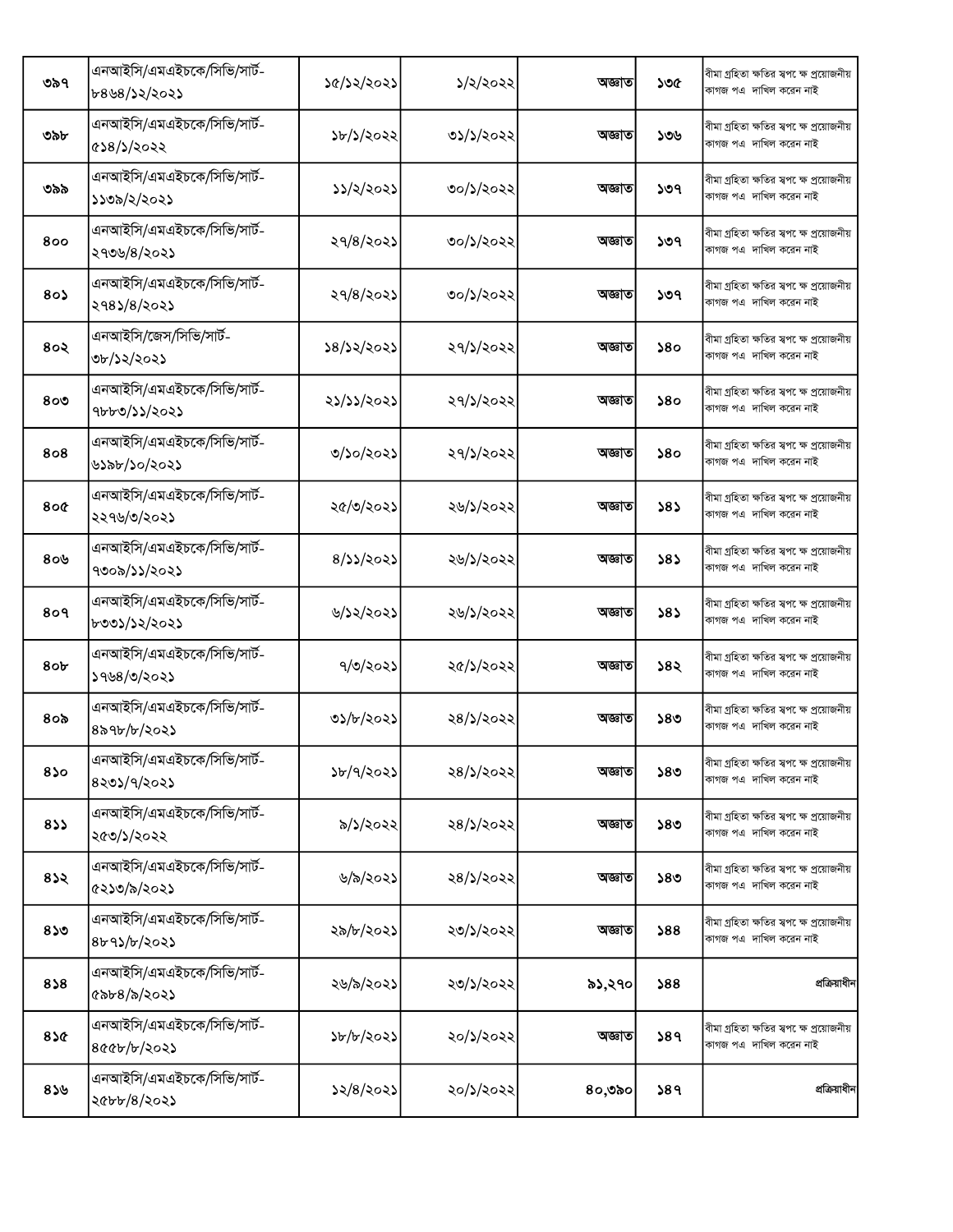| 859          | এনআইসি/এমএইচকে/পিভি/সার্ট-<br>৯০/৫/২০২১      | ২৩/৫/২০২১               | ২০/১/২০২২ | অজ্ঞাত | 589             | বীমা গ্ৰহিতা ক্ষতির স্বপ েক্ষ প্ৰয়োজনীয়<br>কাগজ পএ দাখিল করেন নাই |
|--------------|----------------------------------------------|-------------------------|-----------|--------|-----------------|---------------------------------------------------------------------|
| 85b          | এনআইসি/এমএইচকে/সিভি/সার্ট-<br>১১৪৪/২/২০২১    | ১১/২/২০২১               | ১৯/১/২০২২ | অজ্ঞাত | ১৪৮             | বীমা গ্ৰহিতা ক্ষতির স্বপ েক্ষ প্ৰয়োজনীয়<br>কাগজ পএ দাখিল করেন নাই |
| 835          | এনআইসি/এমএইচকে/সিভি/সার্ট-<br>৫৯২৯/৯/২০২১    | ২৬/৯/২০২১               | ১৯/১/২০২২ | অজ্ঞাত | 58 <sub>b</sub> | বীমা গ্ৰহিতা ক্ষতির স্বপ েক্ষ প্ৰয়োজনীয়<br>কাগজ পএ দাখিল করেন নাই |
| 8२०          | এনআইসি/এমএইচকে/সিভি/সার্ট-<br>৬২৫১/১০/২০২১   | $8/$ ১০/২০২১            | ১৮/১/২০২২ | অজ্ঞাত | ১৪৯             | বীমা গ্ৰহিতা ক্ষতির স্বপ েক্ষ প্ৰয়োজনীয়<br>কাগজ পএ দাখিল করেন নাই |
| 825          | এনআইসি/এমএইচকে/সিভি/সার্ট-<br>৭৭২৮/১১/২০২১   | ১৫/১১/২০২১              | ১৮/১/২০২২ | অজ্ঞাত | ১৪৯             | বীমা গ্ৰহিতা ক্ষতির স্বপক্ষে প্ৰয়োজনীয়<br>কাগজ পএ দাখিল করেন নাই  |
| ৪২২          | এনআইসি/এমএইচকে/সিভি/সার্ট-<br>১৯৫৭/০৩/২০২১   | ২১/১১/২০২১              | ১৭/১/২০২২ | অজ্ঞাত | ১৫০             | বীমা গ্ৰহিতা ক্ষতির স্বপ েক্ষ প্ৰয়োজনীয়<br>কাগজ পএ দাখিল করেন নাই |
| ৪২৩          | এনআইসি/এমএইচকে/সিভি/সার্ট-<br>৩৪০৮/০৫/২০২১   | ৩১/৫/২০২১               | ১৭/১/২০২২ | অজ্ঞাত | ১৫০             | বীমা গ্ৰহিতা ক্ষতির স্বপ েক্ষ প্ৰয়োজনীয়<br>কাগজ পএ দাখিল করেন নাই |
| 828          | এনআইসি/এমএইচকে/সিভি/সার্ট-<br>২৪৬০/৪/২০২১    | $\frac{6}{8}$ $\approx$ | ১৬/১/২০২২ | অজ্ঞাত | ১৫১             | বীমা গ্ৰহিতা ক্ষতির স্বপ েক্ষ প্ৰয়োজনীয়<br>কাগজ পএ দাখিল করেন নাই |
| 82           | এনআইসি/এমএইচকে/সিভি/সার্ট-<br>২৩৭৯/৩/২০২১    | ২৮/৩/২০২১               | ১৫/১/২০২২ | অজ্ঞাত | ১৫২             | বীমা গ্ৰহিতা ক্ষতির স্বপ েক্ষ প্ৰয়োজনীয়<br>কাগজ পএ দাখিল করেন নাই |
| ৪২৬          | এনআইসি/জৈডিপি/সিভি/সার্ট-<br>৩/০১/২০২২       | ১১/১/২০২২               | ১৫/১/২০২২ | অজ্ঞাত | ১৫২             | বীমা গ্ৰহিতা ক্ষতির স্বপ েক্ষ প্ৰয়োজনীয়<br>কাগজ পএ দাখিল করেন নাই |
| 8२१          | এনআইসি/এমএইচকে/সিভি/সার্ট-<br>৭৬০৯/১১/২০২১   | ३३/३১/२०२১              | ১৪/১/২০২২ | অজ্ঞাত | ১৫৩             | বীমা গ্ৰহিতা ক্ষতির স্বপ েক্ষ প্ৰয়োজনীয়<br>কাগজ পএ দাখিল করেন নাই |
| $8\lambda b$ | এনআইসি/এমএইচকে/সিভি/সার্ট-<br>৫৬৫৯/০৯/২০২১   | ১৬/৯/২০২১               | ১৪/১/২০২২ | অজ্ঞাত | ১৫৩             | বীমা গ্ৰহিতা ক্ষতির স্বপ েক্ষ প্ৰয়োজনীয়<br>কাগজ পএ দাখিল করেন নাই |
| ৪২৯          | এনআইসি/এমএইচকে/সিভি/সার্ট-<br>$8b$ bo/b/202) | ২৯/৮/২০২১               | ১০/১/২০২২ | অজ্ঞাত | ১৫৭             | বীমা গ্ৰহিতা ক্ষতির স্বপক্ষে প্ৰয়োজনীয়<br>কাগজ পএ দাখিল করেন নাই  |
| 800          | এনআইসি/এমএইচকে/পিভি/সার্ট-<br>৬/০১/২০২১      | ৭/১/২০২১                | ৬/১/২০২২  | অজ্ঞাত | ১৬১             | বীমা গ্ৰহিতা ক্ষতির স্বপ েক্ষ প্ৰয়োজনীয়<br>কাগজ পএ দাখিল করেন নাই |
| 80           | এনআইসি/এমএইচকে/সিভি/সার্ট-<br>১৩৭১/০২/২০২১   | ১৮/২/২০২১               | ৬/১/২০২২  | অজ্ঞাত | ১৬১             | বীমা গ্ৰহিতা ক্ষতির স্বপ েক্ষ প্ৰয়োজনীয়<br>কাগজ পএ দাখিল করেন নাই |
| ৪৩২          | এনআইসি/এমএইচকে/পিভি/সার্ট-<br>১/০১/২০২২      | 8/5/2025                | ৬/১/২০২২  | অজ্ঞাত | ১৬১             | বীমা গ্ৰহিতা ক্ষতির স্বপক্ষে প্ৰয়োজনীয়<br>কাগজ পএ দাখিল করেন নাই  |
| $8$ ৩৩       | এনআইসি/এমএইচকে/সিভি/সার্ট-<br>১৭৪৯/০৩/২০২১   | ৭/৩/২০২১                | ৫/১/২০২২  | অজ্ঞাত | ১৬২             | বীমা গ্ৰহিতা ক্ষতির স্বপ েক্ষ প্ৰয়োজনীয়<br>কাগজ পএ দাখিল করেন নাই |
| ৪৩৪          | এনআইসি/এমএইচকে/সিভি/সার্ট-<br>৩৭৪২/৬/২০২১    | ১৪/৬/২০২১               | ২/১/২০২২  | অজ্ঞাত | ১৬৫             | বীমা গ্ৰহিতা ক্ষতির স্বপ েক্ষ প্ৰয়োজনীয়<br>কাগজ পএ দাখিল করেন নাই |
| $8$ ৩৫       | এনআইসি/এমএইচকে/সিভি/সার্ট-<br>৮২৭০/১২/২০২১   | ৫/১২/২০২১               | ২/১/২০২২  | অজ্ঞাত | ১৬৫             | বীমা গ্ৰহিতা ক্ষতির স্বপ েক্ষ প্ৰয়োজনীয়<br>কাগজ পএ দাখিল করেন নাই |
| ৪৩৬          | এনআইসি/এমএইচকে/সিভি/সার্ট-<br>৮৩৭৫/১২/২০২১   | ৮/১২/২০২১               | ১/১/২০২২  | অজ্ঞাত | ১৬৬             | বীমা গ্ৰহিতা ক্ষতির স্বপ েক্ষ প্ৰয়োজনীয়<br>কাগজ পএ দাখিল করেন নাই |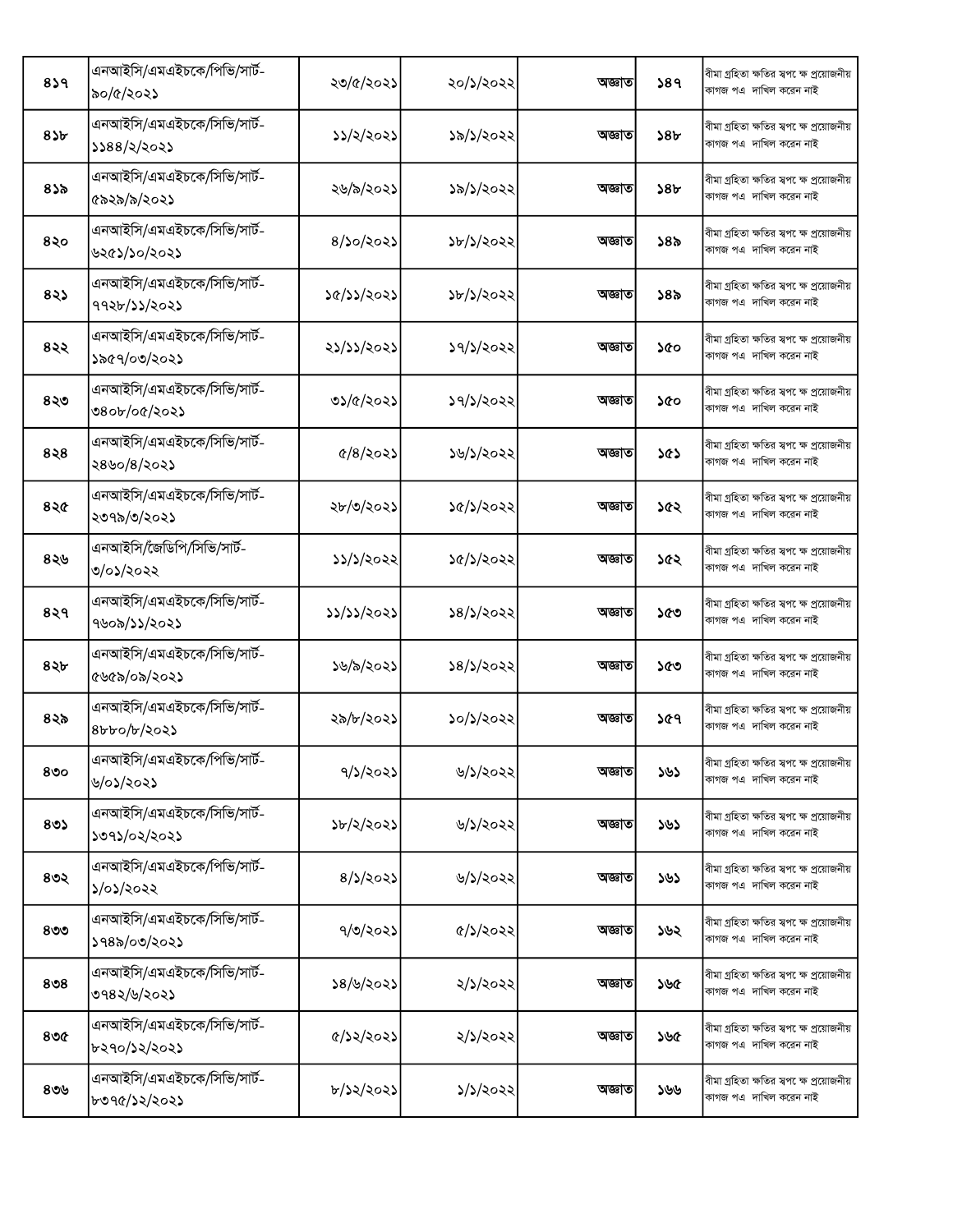| 809             | এনআইসি/এমএইচকে/সিভি/সার্ট-<br>৩২৮/০১/২০২১     | ১৩/০১/২০২১ | ৩১/১২/২০২১ | অজ্ঞাত | ১৬৭ | বীমা গ্ৰহিতা ক্ষতির স্বপ েক্ষ প্রয়োজনীয়<br>কাগজ পএ দাখিল করেন নাই  |
|-----------------|-----------------------------------------------|------------|------------|--------|-----|----------------------------------------------------------------------|
| ৪৩৮             | এনআইসি/এমএইচকে/সিভি/সার্ট-<br>৩১৮৪/০৫/২০২১    | ২৩/০৫/২০২১ | ৩০/১২/২০২১ | অজ্ঞাত | ১৬৮ | বীমা গ্ৰহিতা ক্ষতির স্বপ েক্ষ প্ৰয়োজনীয়<br>কাগজ পএ  দাখিল করেন নাই |
| ৪৩৯             | এনআইসি/এমএইচকে/সিভি/সার্ট-<br>$8098/$ ob/২০২১ | ১২/৮/২০২১  | ৩০/১২/২০২১ | অজ্ঞাত | ১৬৮ | বীমা গ্ৰহিতা ক্ষতির স্বপ েক্ষ প্ৰয়োজনীয়<br>কাগজ পএ  দাখিল করেন নাই |
| 880             | এনআইসি/এমএইচকে/সিভি/সার্ট-<br>৮৪৪৪/১২/২০২১    | ১৫/১২/২০২১ | ২৭/১২/২০২১ | 8,80   | ১৭১ | প্রক্রিয়াধীন                                                        |
| 88)             | এনআইসি/এমএইচকে/সিভি/সার্ট-<br>২৯৪৫৯/১২/২০২০   | ২৩/১২/২০২০ | ২৬/১২/২০২১ | অজ্ঞাত | ১৭২ | বীমা গ্ৰহিতা ক্ষতির স্বপ েক্ষ প্ৰয়োজনীয়<br>কাগজ পএ দাখিল করেন নাই  |
| 88२             | এনআইসি/এমএইচকে/সিভি/সার্ট-<br>৭৬৮৭/১১/২০২১    | ১৪/১১/২০২১ | ২৩/১২/২০২১ | অজ্ঞাত | ১৭৫ | বীমা গ্ৰহিতা ক্ষতির স্বপ েক্ষ প্ৰয়োজনীয়<br>কাগজ পএ দাখিল করেন নাই  |
| 88 <sub>0</sub> | এনআইসি/এমএইচকে/সিভি/সার্ট-<br>৫৮৪২/০৯/২০২১    | ২১/০৯/২০২১ | ২২/১২/২০২১ | 5b,000 | ১৭৬ | প্রক্রিয়াধীন                                                        |
| 888             | এনআইসি/এমএইচকে/সিভি/সার্ট-<br>২৩০২/০৩/২০২১    | ২৮/০৩/২০২১ | ২২/১২/২০২১ | অজ্ঞাত | ১৭৬ | বীমা গ্ৰহিতা ক্ষতির স্বপ েক্ষ প্ৰয়োজনীয়<br>কাগজ পএ দাখিল করেন নাই  |
| 88¢             | এনআইসি/এমএইচকে/সিভি/সার্ট-<br>৫৬১২/০৯/২০২১    | ১৪/৯/২০২১  | ১৯/১২/২০২১ | অজ্ঞাত | ১৭৯ | বীমা গ্ৰহিতা ক্ষতির স্বপক্ষে প্ৰয়োজনীয়<br>কাগজ পএ  দাখিল করেন নাই  |
| $88$ ৬          | এনআইসি/এমএইচকে/সিভি/সার্ট-<br>৬১৬৫/১০/২০২১    | ৩/১০/২০২১  | ১৭/১২/২০২১ | অজ্ঞাত | ১৮১ | বীমা গ্ৰহিতা ক্ষতির স্বপ েক্ষ প্ৰয়োজনীয়<br>কাগজ পএ দাখিল করেন নাই  |
|                 | এনআইসি/এমএইচকে/সিভি/সার্ট-                    |            |            |        |     |                                                                      |
| 889             | ৬২৩১/১০/২০২১                                  | 8/50/2025  | ৯/১২/২০২১  | ৪৫,৩৬০ | ১৮৯ | প্রক্রিয়াধীন                                                        |
| 88b             | এনআইসি/এমএইচকে/সিভি/সার্ট-<br>৮১৯/১/২০২১      | ৩১/১/২০২১  | ৯/১২/২০২১  | অজ্ঞাত | ১৮৯ | বীমা গ্ৰহিতা ক্ষতির স্বপ েক্ষ প্ৰয়োজনীয়<br>কাগজ পএ দাখিল করেন নাই  |
| 88৯             | এনআইসি/এমএইচকে/সিভি/সার্ট-<br>২৮০২৮/১২/২০২০   | ৯/১২/২০২০  | ৭/১২/২০২১  | অজ্ঞাত | ১৯১ | বীমা গ্ৰহিতা ক্ষতির স্বপক্ষে প্ৰয়োজনীয়<br>কাগজ পএ দাখিল করেন নাই   |
| 800             | এনআইসি/এমএইচকে/সিভি/সার্ট-<br>৬৫৬১/১০/২০২১    | ১৩/১০/২০২১ | ৬/১২/২০২১  | অজ্ঞাত | ১৯২ | বীমা গ্ৰহিতা ক্ষতির স্বপ েক্ষ প্ৰয়োজনীয়<br>কাগজ পএ দাখিল করেন নাই  |
| 8¢১             | এনআইসি/এমএইচকে/সিভি/সার্ট-<br>২৭৭৭৭/১২/২০২০   | ২/১২/২০২০  | ২/১২/২০২১  | অজ্ঞাত | ১৯৬ | বীমা গ্ৰহিতা ক্ষতির স্বপক্ষে প্রয়োজনীয়<br>কাগজ পএ দাখিল করেন নাই   |
| ৪৫২             | এনআইসি/এমএইচকে/সিভি/সার্ট-<br>8980/b/2025     | ২২/৮/২০২১  | ২৮/১১/২০২১ | অজ্ঞাত | ২০০ | বীমা গ্ৰহিতা ক্ষতির স্বপ েক্ষ প্ৰয়োজনীয়<br>কাগজ পএ দাখিল করেন নাই  |
| ৪৫৩             | এনআইসি/এমএইচকে/সিভি/সার্ট-<br>৩১৯০/৫/২০২১     | ২৩/৫/২০২১  | ২৮/১১/২০২১ | অজ্ঞাত | ২০০ | বীমা গ্ৰহিতা ক্ষতির স্বপ েক্ষ প্ৰয়োজনীয়<br>কাগজ পএ দাখিল করেন নাই  |
| 8¢8             | এনআইসি/এমএইচকে/সিভি/সার্ট-<br>৭৩২৯/১১/২০২১    | 8/35/2025  | ২৭/১১/২০২১ | অজ্ঞাত | ২০১ | বীমা গ্ৰহিতা ক্ষতির স্বপ েক্ষ প্ৰয়োজনীয়<br>কাগজ পএ দাখিল করেন নাই  |
| 800             | এনআইসি/দিল/এমভি/এমসি/সার্ট-<br>১৮৬/১২/২০২০    | ১৩/১২/২০২০ | ২৪/১১/২০২১ | অজ্ঞাত | ২০৪ | বীমা গ্ৰহিতা ক্ষতির স্বপক্ষে প্ৰয়োজনীয়<br>কাগজ পএ দাখিল করেন নাই   |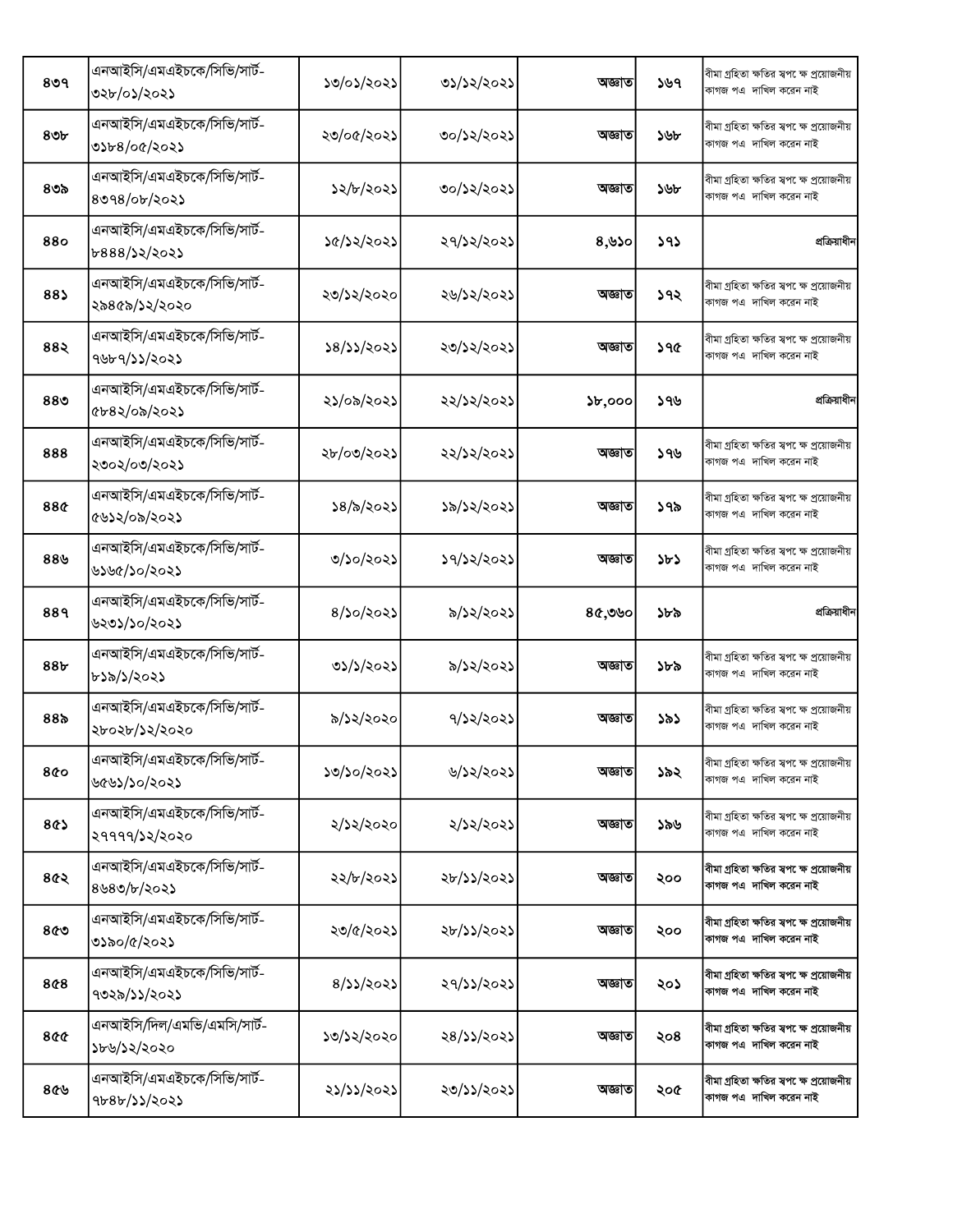| 809             | এনআইসি/এমএইচকে/সিভি/সার্ট-<br>১৯৩৩/০৩/২০২১  | ১১/৩/২০২১  | ১৮/১১/২০২১                  | অজ্ঞাত | ২১০ | বীমা গ্ৰহিতা ক্ষতির স্বপ েক্ষ প্রয়োজনীয়<br>কাগজ পএ দাখিল করেন নাই |
|-----------------|---------------------------------------------|------------|-----------------------------|--------|-----|---------------------------------------------------------------------|
| <b>8¢b</b>      | এনআইসি/এমএইচকে/সিভি/সার্ট-<br>৪৯৯৭/০৯/২০২১  | ১/৯/২০২১   | ১৪/১১/২০২১                  | অজ্ঞাত | ২১৪ | বীমা গ্ৰহিতা ক্ষতির স্বপ েক্ষ প্ৰয়োজনীয়<br>কাগজ পএ দাখিল করেন নাই |
| $8$ ৫৯          | এনআইসি/এমএইচকে/সিভি/সার্ট-<br>২১৭১/০৩/২০২১  | ২২/৩/২০২১  | ১২/১১/২০২১                  | অজ্ঞাত | ২১৬ | বীমা গ্ৰহিতা ক্ষতির স্বপ েক্ষ প্ৰয়োজনীয়<br>কাগজ পএ দাখিল করেন নাই |
| ৪৬০             | এনআইসি/এমএইচকে/সিভি/সার্ট-<br>২৬১৭/০৪/২০২১  | ১৩/৪/২০২১  | ১১/১১/২০২১                  | অজ্ঞাত | ২১৭ | বীমা গ্ৰহিতা ক্ষতির স্বপ েক্ষ প্ৰয়োজনীয়<br>কাগজ পএ দাখিল করেন নাই |
| 89              | এনআইসি/এমএইচকে/সিভি/সার্ট-<br>২৭৬১/০৪/২০২১  | ২৮/৪/২০২১  | ৯/১১/২০২১                   | অজ্ঞাত | ২১৯ | বীমা গ্ৰহিতা ক্ষতির স্বপ েক্ষ প্ৰয়োজনীয়<br>কাগজ পএ দাখিল করেন নাই |
| ৪৬২             | এনআইসি/এমএইচকে/সিভি/সার্ট-<br>১৩০৬/০২/২০২১  | ১৭/২/২০২১  | ৯/১১/২০২১                   | অজ্ঞাত | ২১৯ | বীমা গ্ৰহিতা ক্ষতির স্বপ েক্ষ প্ৰয়োজনীয়<br>কাগজ পএ দাখিল করেন নাই |
| ৪৬৩             | এনআইসি/এমএইচকে/সিভি/সার্ট-<br>২৭৩১২/১১/২০২০ | ২২/১১/২০২০ | $\frac{1}{2}$ $\frac{1}{2}$ | অজ্ঞাত | ২২৩ | বীমা গ্ৰহিতা ক্ষতির স্বপ েক্ষ প্রয়োজনীয়<br>কাগজ পএ দাখিল করেন নাই |
| $8\mathcal{B}8$ | এনআইসি/এমএইচকে/সিভি/সার্ট-<br>8১০৪/০৬/২০২১  | ২৯/৬/২০২১  | 8/33/2023                   | ৬১,০০০ | ২২৪ | প্রক্রিয়াধীন                                                       |
| ৪৬৫             | এনআইসি/এমএইচকে/সিভি/সার্ট-<br>১৬৮১/০৩/২০২১  | ২/৩/২০২১   | ৩/১১/২০২১                   | অজ্ঞাত | ২২৫ | বীমা গ্ৰহিতা ক্ষতির স্বপ েক্ষ প্ৰয়োজনীয়<br>কাগজ পএ দাখিল করেন নাই |
| ৪৬৬             | এনআইসি/এমএইচকে/সিভি/সার্ট-<br>৩২৩৮/০৫/২০২১  | ২৭/৫/২০২০  | ৩/১১/২০২১                   | ৪৯,৬৪৩ | ২২৫ | প্রক্রিয়াধীন                                                       |
| ৪৬৭             | এনআইসি/এমএইচকে/সিভি/সার্ট-<br>২৬৬৪৪/১১/২০২০ | ৮/১১/২০২০  | ৩/১১/২০২১                   | অজ্ঞাত | ২২৫ | বীমা গ্ৰহিতা ক্ষতির স্বপ েক্ষ প্ৰয়োজনীয়<br>কাগজ পএ দাখিল করেন নাই |
| ৪৬৮             | এনআইসি/এমএইচকে/সিভি/সার্ট-<br>৪৯৭৪/০৮/২০২১  | ৩১/৮/২০২১  | ২/১১/২০২১                   | অজ্ঞাত | ২২৬ | বীমা গ্ৰহিতা ক্ষতির স্বপ েক্ষ প্ৰয়োজনীয়<br>কাগজ পএ দাখিল করেন নাই |
| ৪৬৯             | এনআইসি/এনজিজে/পিভি/সার্ট-<br>১৩/১০/২০২১     | ১৯/১০/২০২১ | ২/১১/২০২১                   | অজ্ঞাত | ২২৬ | বীমা গ্ৰহিতা ক্ষতির স্বপক্ষে প্ৰয়োজনীয়<br>কাগজ পএ দাখিল করেন নাই  |
| 890             | এনআইসি/এমএইচকে/সিভি/সার্ট-<br>৩৬৯৮/০৬/২০২১  | ১৩/৬/২০২১  | ৩১/১০/২০২১                  | অজ্ঞাত | ২২৮ | বীমা গ্ৰহিতা ক্ষতির স্বপ েক্ষ প্ৰয়োজনীয়<br>কাগজ পএ দাখিল করেন নাই |
| 89              | এনআইসি/এমএইচকে/সিভি/সার্ট-<br>২৯২৪/৫/২০২১   | ১৮/৫/২০২১  | ২৫/১০/২০২১                  | অজ্ঞাত | ২৩৪ | বীমা গ্ৰহিতা ক্ষতির স্বপক্ষে প্ৰয়োজনীয়<br>কাগজ পএ দাখিল করেন নাই  |
| 8१२             | এনআইসি/এমএইচকে/সিভি/সার্ট-<br>২৯৫১৭/১২/২০২০ | ২৭/১২/২০২০ | ১৯/১০/২০২১                  | অজ্ঞাত | ২৪০ | বীমা গ্ৰহিতা ক্ষতির স্বপ েক্ষ প্ৰয়োজনীয়<br>কাগজ পএ দাখিল করেন নাই |
| 890             | এনআইসি/এমএইচকে/সিভি/সার্ট-<br>880b/b/2025   | ১৬/৮/২০২১  | ১৮/১০/২০২১                  | অজ্ঞাত | ২৪১ | বীমা গ্ৰহিতা ক্ষতির স্বপ েক্ষ প্ৰয়োজনীয়<br>কাগজ পএ দাখিল করেন নাই |
| 898             | এনআইসি/এমএইচকে/সিভি/সার্ট-<br>১১৬১/২/২০২১   | ১১/২/২০২১  | ১৭/১০/২০২১                  | অজ্ঞাত | ২৪২ | বীমা গ্ৰহিতা ক্ষতির স্বপ েক্ষ প্ৰয়োজনীয়<br>কাগজ পএ দাখিল করেন নাই |
| 89¢             | এনআইসি/এমএইচকে/সিভি/সার্ট-<br>২০৪১/৩/২০২১   | ১৫/৩/২০২১  | ১৬/১০/২০২১                  | অজ্ঞাত | ২৪৩ | বীমা গ্ৰহিতা ক্ষতির স্বপ েক্ষ প্ৰয়োজনীয়<br>কাগজ পএ দাখিল করেন নাই |
| ৪৭৬             | এনআইসি/এমএইচকে/সিভি/সার্ট-<br>8288/9/2023   | ১৮/৭/২০২১  | ৯/১০/২০২১                   | অজ্ঞাত | ২৪৯ | বীমা গ্ৰহিতা ক্ষতির স্বপ েক্ষ প্ৰয়োজনীয়<br>কাগজ পএ দাখিল করেন নাই |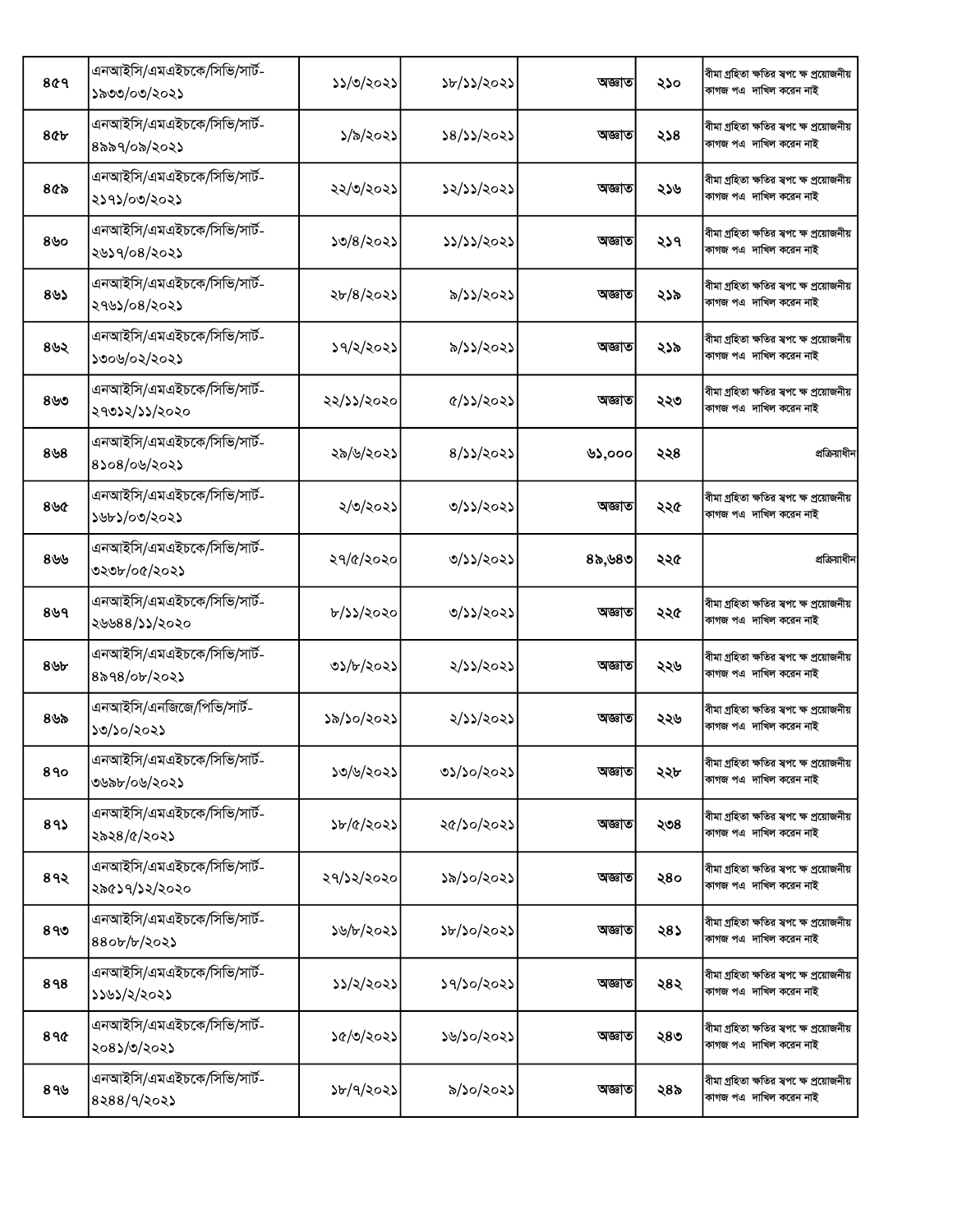| 899              | এনআইসি/এমএইচকে/সিভি/সার্ট-<br>২৬১৮/৪/২০২১   | ১৩/৪/২০২১               | ৮/১০/২০২১        | ১০,৩০০        | ২৫০ | বীমা গ্ৰহিতা ক্ষতির স্বপ েক্ষ প্ৰয়োজনীয়<br>কাগজ পএ দাখিল করেন নাই  |
|------------------|---------------------------------------------|-------------------------|------------------|---------------|-----|----------------------------------------------------------------------|
| 89৮              | এনআইসি/এমএইচকে/সিভি/সার্ট-<br>৩৪১৫/৫/২০২১   | ৩১/৫/২০২১               | ৭/১০/২০২১        | অজ্ঞাত        | ২৫১ | বীমা গ্ৰহিতা ক্ষতির স্বপ েক্ষ প্ৰয়োজনীয়<br>কাগজ পএ দাখিল করেন নাই  |
| ৪৭৯              | এনআইসি/জেডিপি/সিভি/সার্ট-<br>১০১২/১১/২০২০   | ১৫/১১/২০২০              | $8/$ ১০/২০২১     | অজ্ঞাত        | ২৫৪ | বীমা গ্ৰহিতা ক্ষতির স্বপ েক্ষ প্ৰয়োজনীয়<br>কাগজ পএ দাখিল করেন নাই  |
| 8 <sub>0</sub>   | এনআইসি/এমএইচকে/সিভি/সার্ট-<br>৭৩/১/২০২১     | ৩/১/২০২১                | ২৭/৯/২০২১        | 500,000       | ২৬২ | বীমা গ্ৰহিতা ক্ষতির স্বপ েক্ষ প্ৰয়োজনীয়<br>কাগজ পএ দাখিল করেন নাই  |
| 8b               | এনআইসি/এমএইচকে/সিভি/সার্ট-<br>9/5/2025      | ৩/১/২০২১                | ২৬/৯/২০২১        | <b>bo,000</b> | ২৬৩ | বীমা গ্ৰহিতা ক্ষতির স্বপ েক্ষ প্ৰয়োজনীয়<br>কাগজ পএ দাখিল করেন নাই  |
| ৪৮২              | এনআইসি/জেডিপি/সিভি/সার্ট-<br>৩৯/০৯/২০২১     | ১৯/৯/২০২১               | ২৪/৯/২০২১        | 90,000        | ২৬৫ | বীমা গ্ৰহিতা ক্ষতির স্বপ েক্ষ প্ৰয়োজনীয়<br>কাগজ পএ দাখিল করেন নাই  |
| $8b$ ৩           | এনআইসি/এমএইচকে/সিভি/সার্ট-<br>৫৪১৯/০৯/২০২১  | ১২/৯/২০২১               | ২০/৯/২০২১        | 80,000        | ২৬৯ | বীমা গ্ৰহিতা ক্ষতির স্বপ েক্ষ প্রয়োজনীয়<br>কাগজ পএ দাখিল করেন নাই  |
| 8 <sub>b</sub> 8 | এনআইসি/এমএইচকে/সিভি/সার্ট-<br>২৪৩৫/০৪/২০২১  | $\frac{6}{8}$ $\approx$ | ১৯/৯/২০২১        | 90,000        | ২৭০ | বীমা গ্ৰহিতা ক্ষতির স্বপ েক্ষ প্রয়োজনীয়<br>কাগজ পএ দাখিল করেন নাই  |
| 8bC              | এনআইসি/এমএইচকে/সিভি/সার্ট-<br>২৫০৩৪/১০/২০২০ | ৬/১০/২০২০               | ১৯/৯/২০২১        | ৯০,০০০        | ২৭০ | বীমা গ্ৰহিতা ক্ষতির স্বপ েক্ষ প্ৰয়োজনীয়<br>কাগজ পএ দাখিল করেন নাই  |
| ৪৮৬              | এনআইসি/এমএইচকে/সিভি/সার্ট-<br>২৬১৬৯/১১/২০২০ | ১/১১/২০২০               | ১৩/৯/২০২১        | অজ্ঞাত        | ২৭৬ | বীমা গ্ৰহিতা ক্ষতির স্বপ েক্ষ প্ৰয়োজনীয়<br>কাগজ পএ  দাখিল করেন নাই |
| 8b9              | এনআইসি/এমএইচকে/সিভি/সার্ট-<br>২৫১৬/৪/২০২১   | b/8/302                 | $8/\delta$ /২০২১ | অজ্ঞাত        | ২৮৫ | বীমা গ্ৰহিতা ক্ষতির স্বপ েক্ষ প্রয়োজনীয়<br>কাগজ পএ দাখিল করেন নাই  |
| 8b               | এনআইসি/এমএইচকে/সিভি/সার্ট-<br>১৪৭৩/২/২০২১   | ২৫/২/২০২১               | ১/৯/২০২১         | অজ্ঞাত        | ২৮৮ | বীমা গ্ৰহিতা ক্ষতির স্বপ েক্ষ প্ৰয়োজনীয়<br>কাগজ পএ দাখিল করেন নাই  |
| ৪৮৯              | এনআইসি/এমএইচকে/সিভি/সার্ট-<br>১৭৭৭৭/৩/২০২১  | ৭/৩/২০২১                | ১/৯/২০২১         | অজ্ঞাত        | ২৮৮ | বীমা গ্ৰহিতা ক্ষতির স্বপ েক্ষ প্ৰয়োজনীয়<br>কাগজ পএ দাখিল করেন নাই  |
| 850              | এনআইসি/এমএইচকে/সিভি/সার্ট-<br>১৮২৬/৩/২০২১   | ৮/৩/২০২১                | ৩০/৮/২০২১        | অজ্ঞাত        | ২৯০ | বীমা গ্ৰহিতা ক্ষতির স্বপ েক্ষ প্ৰয়োজনীয়<br>কাগজ পএ দাখিল করেন নাই  |
| $8\delta$ ১      | এনআইসি/এমএইচকে/সিভি/সার্ট-<br>১৩৩৩/০২/২০২১  | ১৭/২/২০২১               | ২৬/৮/২০২১        | অজ্ঞাত        | ২৯৪ | বীমা গ্ৰহিতা ক্ষতির স্বপ েক্ষ প্ৰয়োজনীয়<br>কাগজ পএ দাখিল করেন নাই  |
| $85$ ২           | এনআইসি/এমএইচকে/সিভি/সার্ট-<br>৯৯৯/২/২০২১    | 9/2/202                 | ২৪/৮/২০২১        | অজ্ঞাত        | ২৯৬ | বীমা গ্ৰহিতা ক্ষতির স্বপ েক্ষ প্রয়োজনীয়<br>কাগজ পএ দাখিল করেন নাই  |
| ৪৯৩              | এনআইসি/এমএইচকে/সিভি/সার্ট-<br>২৫৭৭/৪/২০২১   | ১২/৪/২০২১               | ২৩/৮/২০২১        | অজ্ঞাত        | ২৯৭ | বীমা গ্ৰহিতা ক্ষতির স্বপ েক্ষ প্রয়োজনীয়<br>কাগজ পএ দাখিল করেন নাই  |
| ৪৯৪              | এনআইসি/ডিএনজে/সিভি/সার্ট-<br>২০৪/১২/২০২০    | ৩০/১২/২০২০              | ২২/৮/২০২১        | অজ্ঞাত        | ২৯৮ | বীমা গ্ৰহিতা ক্ষতির স্বপ েক্ষ প্ৰয়োজনীয়<br>কাগজ পএ  দাখিল করেন নাই |
| $8\delta$        | এনআইসি/এমএইচকে/সিভি/সার্ট-<br>২৮৯১/৫/২০২১   | ৩১/৫/২০২১               | 39/b/2025        | অজ্ঞাত        | ৩০৩ | বীমা গ্ৰহিতা ক্ষতির স্বপ েক্ষ প্ৰয়োজনীয়<br>কাগজ পএ দাখিল করেন নাই  |
| ৪৯৬              | এনআইসি/এমএইচকে/সিভি/সার্ট-<br>১১০৮/২/২০২১   | ১০/২/২০২১               | ১৬/৮/২০২১        | অজ্ঞাত        | ৩০৪ | বীমা গ্ৰহিতা ক্ষতির স্বপ েক্ষ প্রয়োজনীয়<br>কাগজ পএ দাখিল করেন নাই  |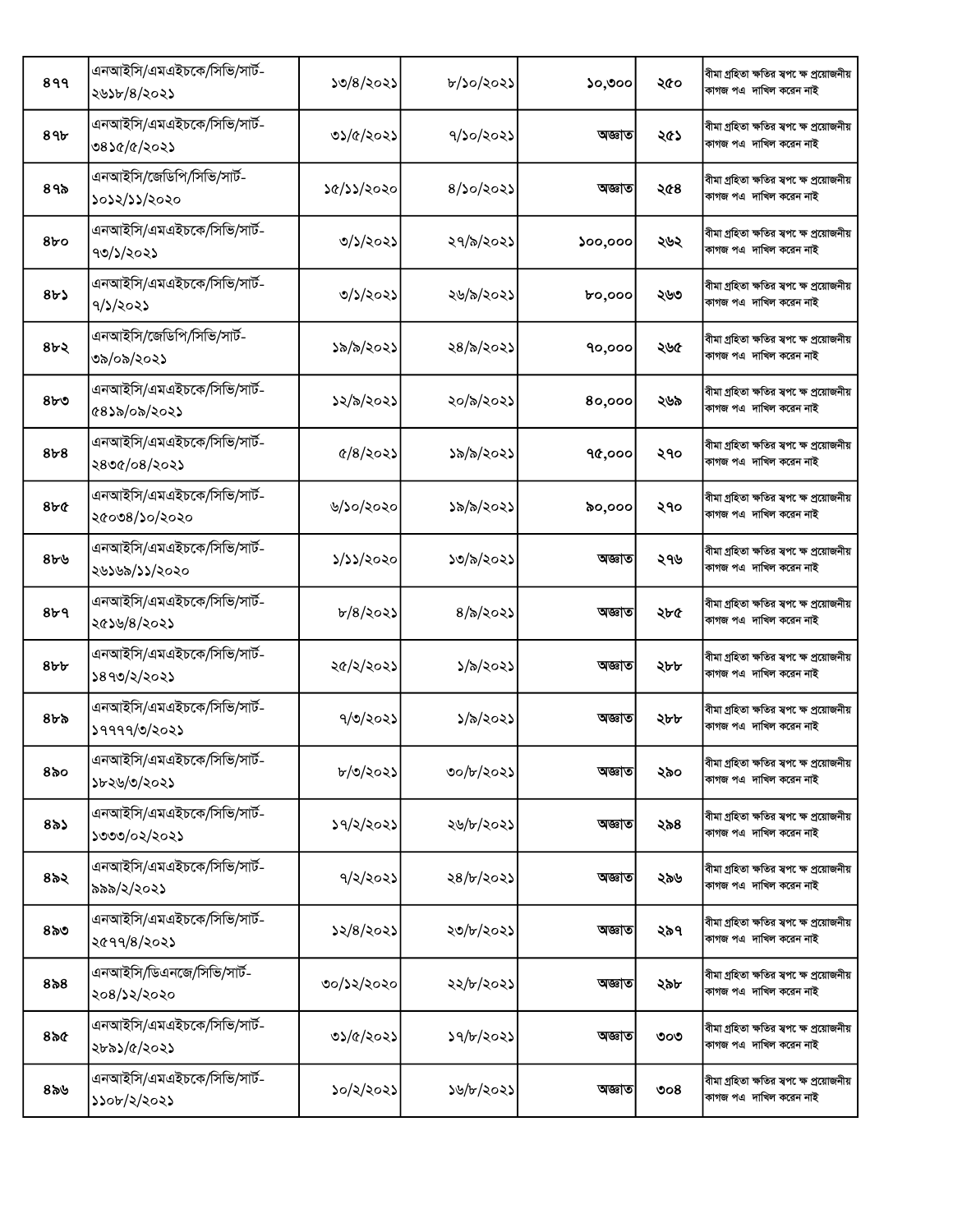| ৪৯৭        | এনআইসি/এমএইচকে/সিভি/সার্ট-<br>২৪৮০৩/১০/২০২০ | $8/$ ১০/২০২০ | ১৪/৮/২০২১ | অজ্ঞাত | ৩০৬ | বীমা গ্ৰহিতা ক্ষতির স্বপ েক্ষ প্রয়োজনীয়<br>কাগজ পএ দাখিল করেন নাই  |
|------------|---------------------------------------------|--------------|-----------|--------|-----|----------------------------------------------------------------------|
| ৪৯৮        | এনআইসি/এমএইচকে/সিভি/সার্ট-<br>৩০৮১/৫/২০২১   | ২০/৫/২০২১    | ১০/৮/২০২১ | অজ্ঞাত | ৩১০ | বীমা গ্ৰহিতা ক্ষতির স্বপ েক্ষ প্ৰয়োজনীয়<br>কাগজ পএ দাখিল করেন নাই  |
| ৪৯৯        | এনআইসি/এমএইচকে/সিভি/সার্ট-<br>১৪০৯/২/২০২১   | ২১/২/২০২১    | ৯/৮/২০২১  | অজ্ঞাত | ৩১১ | বীমা গ্ৰহিতা ক্ষতির স্বপ েক্ষ প্রয়োজনীয়<br>কাগজ পএ দাখিল করেন নাই  |
| <b>coo</b> | এনআইসি/এমএইচকে/সিভি/সার্ট-<br>২৫০৭১/১০/২০২০ | ৭/১০/২০২০    | ৯/৮/২০২১  | অজ্ঞাত | ৩১১ | বীমা গ্ৰহিতা ক্ষতির স্বপ েক্ষ প্রয়োজনীয়<br>কাগজ পএ দাখিল করেন নাই  |
| ৫০১        | এনআইসি/এমএইচকে/সিভি/সার্ট-<br>২৭০০৪/১১/২০২০ | ১৫/১১/২০২০   | ৭/৮/২০২১  | অজ্ঞাত | ৩১৩ | বীমা গ্ৰহিতা ক্ষতির স্বপ েক্ষ প্ৰয়োজনীয়<br>কাগজ পএ দাখিল করেন নাই  |
| ৫০২        | এনআইসি/এমএইচকে/সিভি/সার্ট-<br>২৪০৯৭/০৯/২০২০ | ২০/৯/২০২০    | ৭/৮/২০২১  | অজ্ঞাত | ৩১৩ | বীমা গ্ৰহিতা ক্ষতির স্বপ েক্ষ প্ৰয়োজনীয়<br>কাগজ পএ দাখিল করেন নাই  |
| ৫০৩        | এনআইসি/এমএইচকে/সিভি/সার্ট-<br>৩৩২৮/০৫/২০২১  | ৩১/৫/২০২১    | ৬/৮/২০২১  | অজ্ঞাত | ৩১৪ | বীমা গ্ৰহিতা ক্ষতির স্বপ েক্ষ প্রয়োজনীয়<br>কাগজ পএ দাখিল করেন নাই  |
| $\&$ 08    | এনআইসি/এমএইচকে/পিভি/সার্ট-<br>২০/০১/২০২১    | ১৭/১/২০২১    | ৩/৮/২০২১  | অজ্ঞাত | ৩১৭ | বীমা গ্ৰহিতা ক্ষতির স্বপ েক্ষ প্রয়োজনীয়<br>কাগজ পএ দাখিল করেন নাই  |
| coc        | এনআইসি/এমএইচকে/সিভি/সার্ট-<br>৬৭৭/০১/২০২১   | ২৭/০১/২০২১   | ৩১/৭/২০২১ | অজ্ঞাত | ৩২০ | বীমা গ্ৰহিতা ক্ষতির স্বপ েক্ষ প্ৰয়োজনীয়<br>কাগজ পএ দাখিল করেন নাই  |
| ৫০৬        | এনআইসি/এমএইচকে/সিভি/সার্ট-<br>৪০৮৪/০৬/২০২১  | ২৮/০৬/২০২১   | ২৭/৭/২০২১ | অজ্ঞাত | ৩২৪ | বীমা গ্ৰহিতা ক্ষতির স্বপ েক্ষ প্ৰয়োজনীয়<br>কাগজ পএ দাখিল করেন নাই  |
| <b>co9</b> | এনআইসি/এমএইচকে/সিভি/সার্ট-<br>২১০১৬/০৮/২০২০ | ১৩/৮/২০২০    | ২৬/৭/২০২১ | অজ্ঞাত | ৩২৫ | বীমা গ্ৰহিতা ক্ষতির স্বপ েক্ষ প্রয়োজনীয়<br>কাগজ পএ দাখিল করেন নাই  |
| <b>COP</b> | এনআইসি/এমএইচকে/সিভি/সার্ট-<br>১১৬১/০২/২০২১  | ১১/২/২০২১    | ২৫/৭/২০২১ | অজ্ঞাত | ৩২৬ | বীমা গ্ৰহিতা ক্ষতির স্বপ েক্ষ প্রয়োজনীয়<br>কাগজ পএ দাখিল করেন নাই  |
| ৫০৯        | এনআইসি/এমএইচকে/সিভি/সার্ট-<br>৬৩৬/০১/২০২১   | ২৬/০১/২০২১   | ১৭/৭/২০২১ | অজ্ঞাত | ৩৩৪ | বীমা গ্ৰহিতা ক্ষতির স্বপ েক্ষ প্ৰয়োজনীয়<br>কাগজ পএ দাখিল করেন নাই  |
| ৫১০        | এনআইসি/এমএইচকে/সিভি/সার্ট-<br>২০২৬০/০৭/২০২০ | ৯/৭/২০২০     | ১৭/৭/২০২১ | অজ্ঞাত | ৩৩৪ | বীমা গ্ৰহিতা ক্ষতির স্বপ েক্ষ প্ৰয়োজনীয়<br>কাগজ পএ দাখিল করেন নাই  |
| ৫১১        | এনআইসি/এমএইচকে/সিভি/সার্ট-<br>899/2022      | ১৯/০১/২০২১   | ১১/৭/২০২১ | অজ্ঞাত | ৩৪০ | বীমা গ্ৰহিতা ক্ষতির স্বপ েক্ষ প্ৰয়োজনীয়<br>কাগজ পএ দাখিল করেন নাই  |
| ৫১২        | এনআইসি/এমএইচকে/সিভি/সার্ট-<br>৩০৩৫/৫/২০২১   | ২০/০৫/২০২১   | ১১/৭/২০২১ | অজ্ঞাত | ৩৪০ | বীমা গ্ৰহিতা ক্ষতির স্বপ েক্ষ প্ৰয়োজনীয়<br>কাগজ পএ দাখিল করেন নাই  |
| ৫১৩        | এনআইসি/এমএইচকে/সিভি/সার্ট-<br>২০৭৪৬/০৮/২০২০ | ১২/৮/২০২০    | ৬/৭/২০২১  | অজ্ঞাত | ৩৪৫ | বীমা গ্ৰহিতা ক্ষতির ষপ েক্ষ প্ৰয়োজনীয়<br>কাগজ পএ দাখিল করেন নাই    |
| &8         | এনআইসি/এমএইচকে/সিভি/সার্ট-<br>৪০৭৫/০৬/২০২১  | ২৮/৬/২০২১    | 8/9/202   | অজ্ঞাত | 989 | বীমা গ্ৰহিতা ক্ষতির স্বপ েক্ষ প্ৰয়োজনীয়<br>কাগজ পএ  দাখিল করেন নাই |
| ৫১৫        | এনআইসি/এমএইচকে/সিভি/সার্ট-<br>২০৯৬৫/০৮/২০২০ | ১২/৮/২০২০    | 8/9/202   | অজ্ঞাত | ৩৪৭ | বীমা গ্ৰহিতা ক্ষতির স্বপ েক্ষ প্ৰয়োজনীয়<br>কাগজ পএ দাখিল করেন নাই  |
| ৫১৬        | এনআইসি/এমএইচকে/সিভি/সার্ট-<br>২১১৬/০৩/২০২১  | ২১/০৩/২০২১   | ২/৭/২০২১  | ২৬,২৯৫ | ৩৪৯ | প্রক্রিয়াধীন                                                        |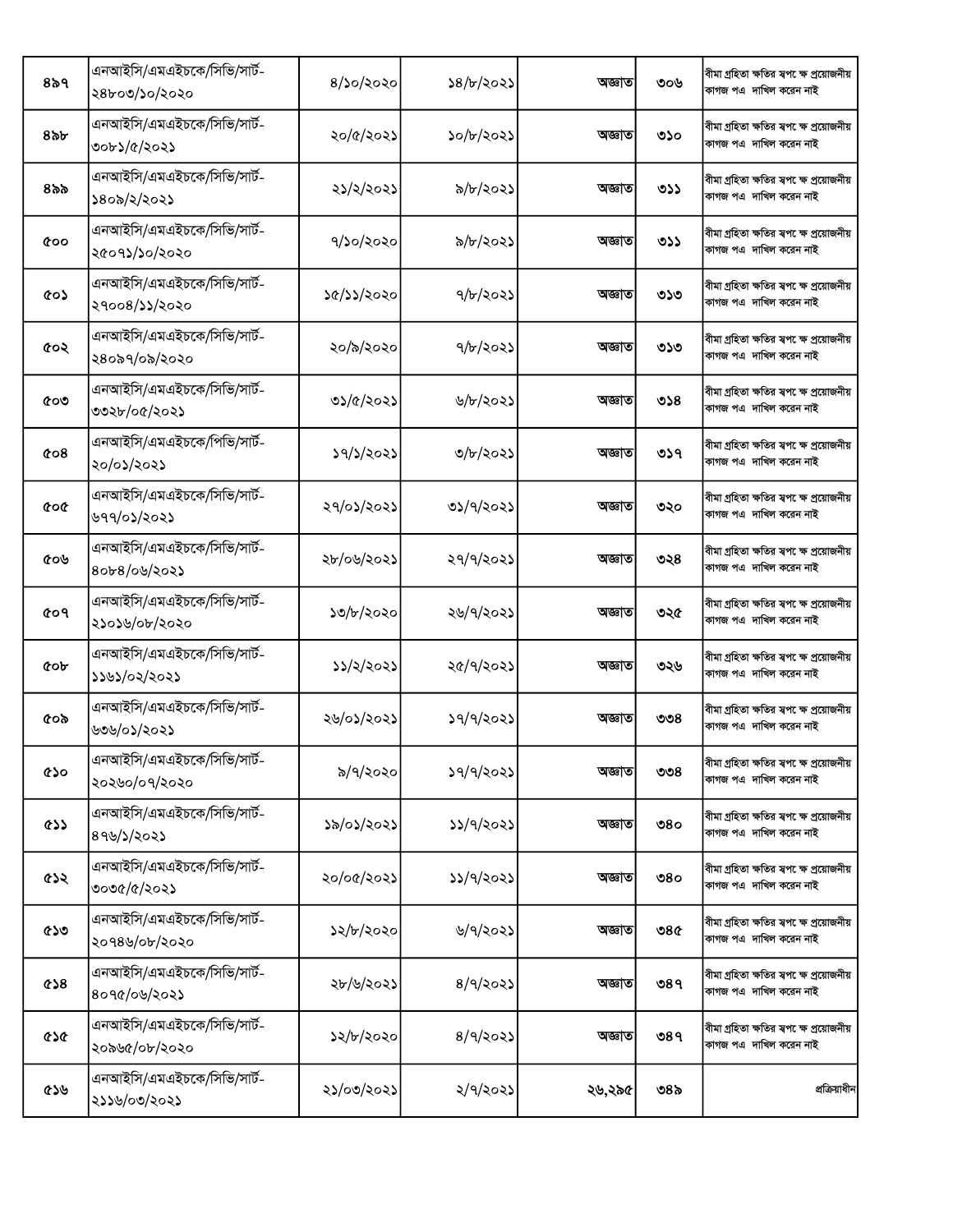| ৫১৭ | এনআইসি/এমএইচকে/সিভি/সার্ট-<br>১০৭২/১১/২০২০  | ২৬/১১/২০২০     | $\frac{5}{9}$ | অজ্ঞাত | ৩৫০   | বীমা গ্ৰহিতা ক্ষতির স্বপ েক্ষ প্ৰয়োজনীয়<br>কাগজ পএ দাখিল করেন নাই |
|-----|---------------------------------------------|----------------|---------------|--------|-------|---------------------------------------------------------------------|
| ৫১৮ | এনআইসি/এমএইচকে/সিভি/সার্ট-<br>২৫৯৫২/১০/২০২০ | ২২/১০/২০২০     | ২৭/৬/২০২১     | অজ্ঞাত | ৩৫৪   | বীমা গ্ৰহিতা ক্ষতির স্বপ েক্ষ প্ৰয়োজনীয়<br>কাগজ পএ দাখিল করেন নাই |
| ৫১৯ | এনআইসি/জেশ/সিভি/সার্ট-<br>২৬০/১২/২০২০       | ২৩/১২/২০২০     | ২৬/৬/২০২১     | অজ্ঞাত | ৩৫৫   | বীমা গ্ৰহিতা ক্ষতির স্বপ েক্ষ প্ৰয়োজনীয়<br>কাগজ পএ দাখিল করেন নাই |
| ৫২০ | এনআইসি/এমএইচকে/সিভি/সার্ট-<br>৩৪৬৮/০৬/২০২১  | ২/৬/২০২১       | ২৪/৬/২০২১     | অজ্ঞাত | ৩৫৭   | বীমা গ্ৰহিতা ক্ষতির স্বপ েক্ষ প্ৰয়োজনীয়<br>কাগজ পএ দাখিল করেন নাই |
| ৫২১ | এনআইসি/এমএইচকে/সিভি/সার্ট-<br>২২১১/০৩/২০২১  | ২৪/০৩/২০২১     | ২১/৬/২০২১     | অজ্ঞাত | ৩৬০   | বীমা গ্ৰহিতা ক্ষতির স্বপ েক্ষ প্ৰয়োজনীয়<br>কাগজ পএ দাখিল করেন নাই |
| ৫২২ | এনআইসি/এমএইচকে/সিভি/সার্ট-<br>২২১১/০৩/২০২১  | ২৪/০৩/২০২১     | ২১/৬/২০২১     | অজ্ঞাত | ৩৬০   | বীমা গ্ৰহিতা ক্ষতির স্বপ েক্ষ প্ৰয়োজনীয়<br>কাগজ পএ দাখিল করেন নাই |
| ৫২৩ | এনআইসি/রংগ/সিভি/সার্ট-<br>৭৬/১০/২০২০        | $8/$ ১০/২০২০   | ২১/৬/২০২১     | অজ্ঞাত | ৩৬০   | বীমা গ্ৰহিতা ক্ষতির স্বপ েক্ষ প্ৰয়োজনীয়<br>কাগজ পএ দাখিল করেন নাই |
| ৫২৪ | এনআইসি/এমএইচকে/সিভি/সার্ট-<br>১৫৭৩৮/০৬/২০২০ | ১৪/০৬/২০২০     | ১৯/৬/২০২১     | অজ্ঞাত | ৩৬২   | বীমা গ্ৰহিতা ক্ষতির স্বপ েক্ষ প্ৰয়োজনীয়<br>কাগজ পএ দাখিল করেন নাই |
| ৫২৫ | এনআইসি/এমএইচকে/সিভি/সার্ট-<br>১৯৬২/০৩/২০২১  | ১৪/০৩/২০২১     | ১৭/৬/২০২১     | ৩৯,৫৭০ | ৩৬৪   | প্রক্রিয়াধীন                                                       |
| ৫২৬ | এনআইসি/এমএইচকে/সিভি/সার্ট-<br>১৬৭১৫/৬/২০২০  | ২১/৬/২০২০      | ১০/৬/২০২১     | ৩৬,৪৭০ | ৩৭১   | প্রক্রিয়াধীন                                                       |
| ৫২৭ | এনআইসি/এমএইচকে/সিভি/সার্ট-<br>২১১২৬/৮/২০২০  | ১৩/৮/২০২০      | ৮/৬/২০২১      | অজ্ঞাত | ৩৭৩   | বীমা গ্ৰহিতা ক্ষতির স্বপ েক্ষ প্ৰয়োজনীয়<br>কাগজ পএ দাখিল করেন নাই |
| ৫২৮ | এনআইসি/এমএইচকে/সিভি/সার্ট-<br>২৯৪০/০৫/২০২১  | $\frac{5b}{d}$ | ৬/৬/২০২১      | অজ্ঞাত | ৩৭৫   | বীমা গ্ৰহিতা ক্ষতির স্বপ েক্ষ প্ৰয়োজনীয়<br>কাগজ পএ দাখিল করেন নাই |
| ৫২৯ | এনআইসি/এমএইচকে/সিভি/সার্ট-<br>৫৫৩/১/২০২১    | ২১/১/২০২১      | ৩০/৫/২০২১     | অজ্ঞাত | ৩৮২   | বীমা গ্ৰহিতা ক্ষতির স্বপক্ষে প্ৰয়োজনীয়<br>কাগজ পএ দাখিল করেন নাই  |
| ৫৩০ | এনআইসি/এমএইচকে/সিভি/সার্ট-<br>২৫৬৮৩/১০/২০২০ | ১৮/১০/২০২০     | ৩০/৫/২০২১     | অজ্ঞাত | ৩৮২   | প্রক্রিয়াধীন                                                       |
| ৫৩১ | এনআইসি/এমএইচকে/সিভি/সার্ট-<br>১২৭৩৪/০৬/২০২০ | ২/৬/২০২০       | ২৮/৫/২০২১     | অজ্ঞাত | $v_6$ | বীমা গ্ৰহিতা ক্ষতির স্বপক্ষে প্ৰয়োজনীয়<br>কাগজ পএ দাখিল করেন নাই  |
| ৫৩২ | এনআইসি/এমএইচকে/সিভি/সার্ট-<br>১৩০৮২/৬/২০২০  | ২/৬/২০২০       | ২২/৫/২০২১     | অজ্ঞাত | ৩৯০   | বীমা গ্ৰহিতা ক্ষতির স্বপ েক্ষ প্ৰয়োজনীয়<br>কাগজ পএ দাখিল করেন নাই |
| ৫৩৩ | এনআইসি/এমএইচকে/সিভি/সার্ট-<br>২৭২৯৪/১১/২০২০ | ২২/১১/২০২০     | ২০/৫/২০২১     | অজ্ঞাত | ৩৯২   | বীমা গ্ৰহিতা ক্ষতির স্বপ েক্ষ প্ৰয়োজনীয়<br>কাগজ পএ দাখিল করেন নাই |
| ৫৩৪ | এনআইসি/এমএইচকে/সিভি/সার্ট-<br>২৪২/১/২০২১    | ১০/১/২০২১      | ২০/৫/২০২১     | ২৮,০০০ | ৩৯২   | প্রক্রিয়াধীন                                                       |
| ৫৩৫ | এনআইসি/কেএলএন/সিভি/সার্ট-<br>৬/১/২০২১       | ১০/১/২০২১      | ১৪/৫/২০২১     | 02,808 | ৩৯৮   | প্রক্রিয়াধীন                                                       |
| ৫৩৬ | এনআইসি/এমএইচকে/সিভি/সার্ট-<br>২২৯৩৩/৯/২০২০  | ৩/৯/২০২০       | ১৩/৫/২০২১     | অজ্ঞাত | ৩৯৯   | বীমা গ্ৰহিতা ক্ষতির স্বপ েক্ষ প্ৰয়োজনীয়<br>কাগজ পএ দাখিল করেন নাই |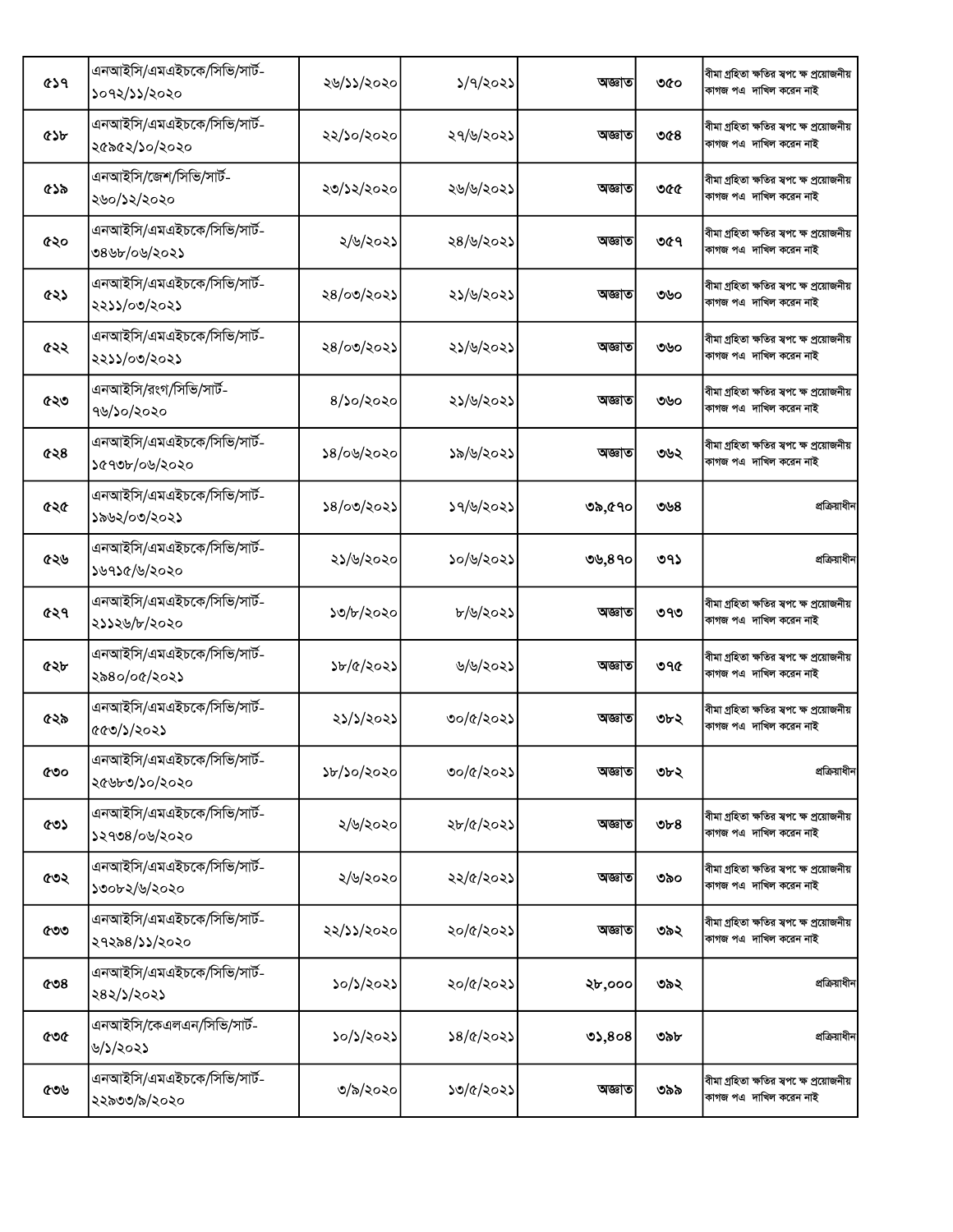| ৫৩৭                | এনআইসি/এমএইচকে/সিভি/সার্ট-<br>১৩৫৩২/৬/২০২০  | ১০/৬/২০২০  | ১২/৫/২০২১        | অজ্ঞাত  | 800             | বীমা গ্ৰহিতা ক্ষতির স্বপ েক্ষ প্ৰয়োজনীয়<br>কাগজ পএ দাখিল করেন নাই |
|--------------------|---------------------------------------------|------------|------------------|---------|-----------------|---------------------------------------------------------------------|
| ৫৩৮                | এনআইসি/এমএইচকে/সিভি/সার্ট-<br>২৫৯৪৩/১০/২০২০ | ২২/১০/২০২০ | ৬/৫/২০২১         | ১৬,৮০০  | 80 <sup>6</sup> | বীমা গ্ৰহিতা ক্ষতির স্বপ েক্ষ প্ৰয়োজনীয়<br>কাগজ পএ দাখিল করেন নাই |
| ৫৩৯                | এনআইসি/এমএইচকে/সিভি/সার্ট-<br>২২২৩৪/৮/২০২০  | ২৫/৮/২০২০  | $8/\alpha$ /২০২১ | ৬০,০০০  | 8 <sub>ob</sub> | বীমা গ্ৰহিতা ক্ষতির স্বপ েক্ষ প্ৰয়োজনীয়<br>কাগজ পএ দাখিল করেন নাই |
| 680                | এনআইসি/এমএইচকে/সিভি/সার্ট-<br>১২৫১৪/৬/২০২০  | ২/৬/২০২০   | ১/৫/২০২১         | ২০,০০০  | 833             | বীমা গ্ৰহিতা ক্ষতির স্বপ েক্ষ প্ৰয়োজনীয়<br>কাগজ পএ দাখিল করেন নাই |
| <b>485</b>         | এনআইসি/এমএইচকে/সিভি/সার্ট-<br>২৩৪০৮/৯/২০২০  | ১০/৯/২০২০  | ২৬/৪/২০২১        | অজ্ঞাত  | 859             | বীমা গ্ৰহিতা ক্ষতির স্বপ েক্ষ প্ৰয়োজনীয়<br>কাগজ পএ দাখিল করেন নাই |
| 682                | এনআইসি/এমএইচকে/সিভি/সার্ট-<br>২৭৫৩০/১১/২০২০ | ২৬/১১/২০২০ | ২৫/৪/২০২১        | ২২১,০৪০ | 8১৭             | প্রক্রিয়াধীন                                                       |
| 680                | এনআইসি/এমএইচকে/সিভি/সার্ট-<br>২১৩০১/৮/২০২০  | ১৬/৮/২০২০  | ১৩/৪/২০২১        | অজ্ঞাত  | ৪২৯             | বীমা গ্ৰহিতা ক্ষতির স্বপ েক্ষ প্ৰয়োজনীয়<br>কাগজ পএ দাখিল করেন নাই |
| <b>¢88</b>         | এনআইসি/এমএইচকে/সিভি/সার্ট-<br>২৫০৪১/১০/২০২০ | ৬/১০/২০২০  | $b/8/303$ ১      | 90,000  | 8 <sub>08</sub> | বীমা গ্ৰহিতা ক্ষতির স্বপ েক্ষ প্ৰয়োজনীয়<br>কাগজ পএ দাখিল করেন নাই |
| <b>¢8¢</b>         | এনআইসি/এমএইচকে/সিভি/সার্ট-<br>১৬১০/৩/২০২০   | ১/৩/২০২০   | $b/8/303$ ১      | 80,000  | 8 <sub>08</sub> | বীমা গ্ৰহিতা ক্ষতির স্বপ েক্ষ প্ৰয়োজনীয়<br>কাগজ পএ দাখিল করেন নাই |
| ৫৪৬                | এনআইসি/এমএইচকে/সিভি/সার্ট-<br>১২৯১৩/৬/২০২০  | ২/৬/২০২০   | ২৮/৩/২০২১        | ৬৫,০০০  | 88¢             | বীমা গ্ৰহিতা ক্ষতির স্বপ েক্ষ প্ৰয়োজনীয়<br>কাগজ পএ দাখিল করেন নাই |
| <b>489</b>         | এনআইসি/এমএইচকে/সিভি/সার্ট-<br>১৩০৬৯/০৬/২০২০ | ১৬/৮/২০২০  | ২০/৩/২০২১        | ১২,০০০  | ৪৫৩             | বীমা গ্ৰহিতা ক্ষতির স্বপ েক্ষ প্ৰয়োজনীয়<br>কাগজ পএ দাখিল করেন নাই |
| 68 <sub>b</sub>    | এনআইসি/এমএইচকে/সিভি/সার্ট-<br>২৪৩৩৭/০৯/২০২০ | ২৩/০৯/২০২০ | ১৫/৩/২০২১        | 00,000  | <b>8¢b</b>      | বীমা গ্ৰহিতা ক্ষতির স্বপ েক্ষ প্ৰয়োজনীয়<br>কাগজ পএ দাখিল করেন নাই |
| $68$ ৯             | এনআইসি/এমএইচকে/সিভি/সার্ট-<br>২৯৬১৮/১২/২০২০ | ৩০/১২/২০২০ | ১৪/৩/২০২১        | ৯৫,০০০  | ৪৫৯             | বীমা গ্ৰহিতা ক্ষতির স্বপ েক্ষ প্ৰয়োজনীয়<br>কাগজ পএ দাখিল করেন নাই |
| <b>cco</b>         | এনআইসি/এমএইচকে/সিভি/সার্ট-<br>৫৬৬৬/০২/২০২০  | ২০/০২/২০২০ | ১৪/৩/২০২১        | 80,000  | ৪৫৯             | বীমা গ্ৰহিতা ক্ষতির স্বপ েক্ষ প্ৰয়োজনীয়<br>কাগজ পএ দাখিল করেন নাই |
| <b>৫৫১</b>         | এনআইসি/এমএইচকে/সিভি/সার্ট-<br>১৩৪৬৮/০৬/২০২০ | ৯/৬/২০২০   | ১৩/৩/২০২১        | 0.000   | ৪৬০             | বীমা গ্ৰহিতা ক্ষতির স্বপক্ষে প্ৰয়োজনীয়<br>কাগজ পএ দাখিল করেন নাই  |
| ৫৫২                | এনআইসি/এমএইচকে/সিভি/সার্ট-<br>২৪০৩১/০৯/২০২০ | ২০/০৯/২০২০ | ১৩/৩/২০২১        | ৬০,০০০  | ৪৬০             | বীমা গ্ৰহিতা ক্ষতির স্বপক্ষে প্ৰয়োজনীয়<br>কাগজ পএ দাখিল করেন নাই  |
| ৫৫৩                | এনআইসি/এমএইচকে/পিভি/সার্ট-<br>২৮/১/২০২১     | ৩/১/২০২১   | ৮/৩/২০২১         | ২০০,০০০ | ৪৬৫             | বীমা গ্ৰহিতা ক্ষতির স্বপ েক্ষ প্ৰয়োজনীয়<br>কাগজ পএ দাখিল করেন নাই |
| <b>&amp;&amp;8</b> | এনআইসি/এমএইচকে/সিভি/সার্ট-<br>২১৭৫৫/৮/২০২০  | ১৯/৮/২০২০  | ৩/৩/২০২১         | ৬৫,৭১৯  | 890             | প্রক্রিয়াধীন                                                       |
| 666                | এনআইসি/এমএইচকে/সিভি/সার্ট-<br>১৫০৬০/৬/২০২০  | ১৪/৬/২০২০  | ২৮/২/২০২১        | অজ্ঞাত  | 890             | বীমা গ্ৰহিতা ক্ষতির স্বপ েক্ষ প্ৰয়োজনীয়<br>কাগজ পএ দাখিল করেন নাই |
| ৫৫৬                | এনআইসি/এমএইচকে/সিভি/সার্ট-<br>২৬১৭৫/১১/২০২০ | ১/১১/২০২০  | ১০/২/২০২১        | অজ্ঞাত  | $8\delta$ ১     | বীমা গ্ৰহিতা ক্ষতির স্বপ েক্ষ প্ৰয়োজনীয়<br>কাগজ পএ দাখিল করেন নাই |